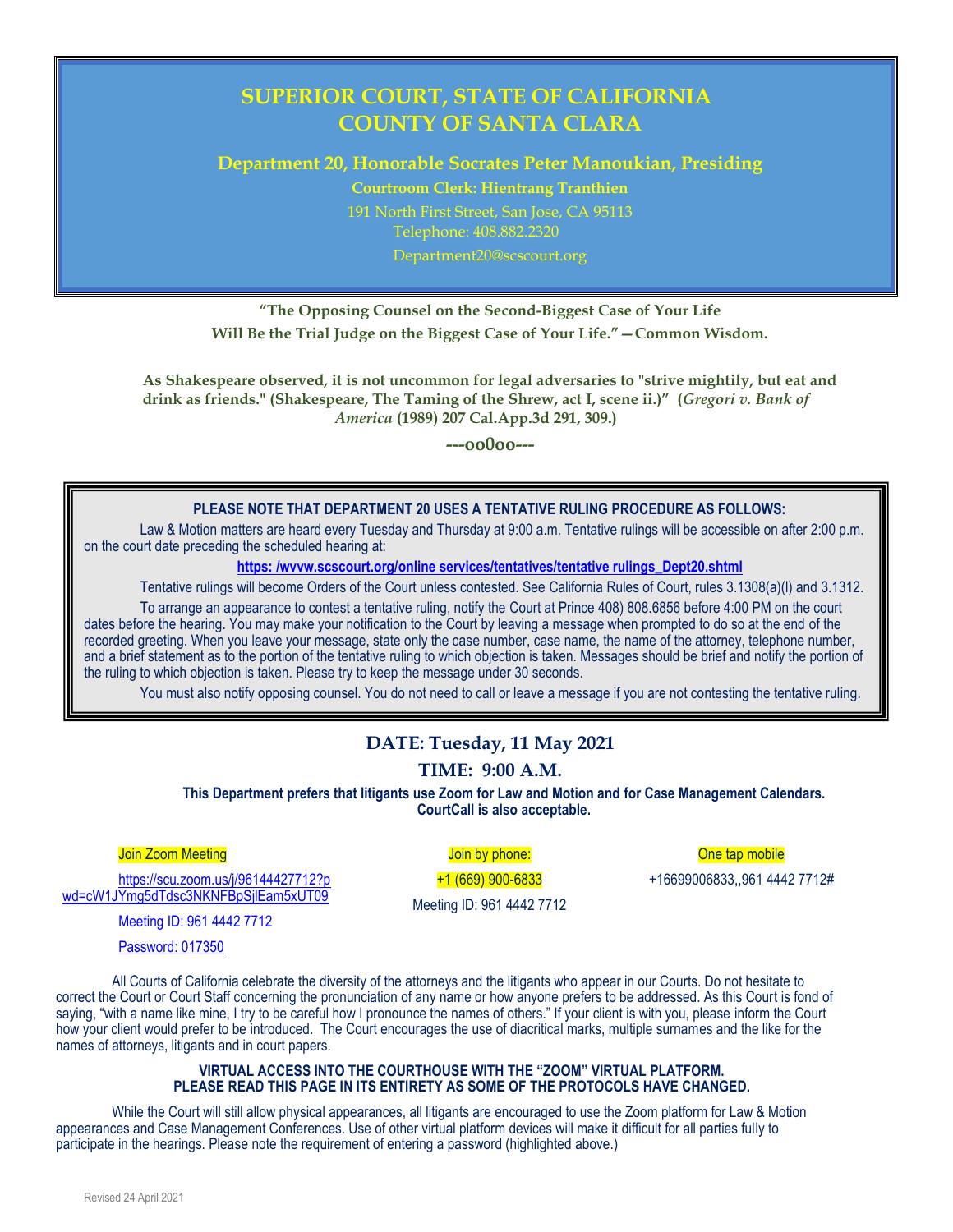#### **SOCIAL DISTANCING PROTOCOLS**

In light of COVID-19-related health concerns and due to the Order of the Public Health Department, Department 20 has resumed Law & Motion calendars but with safe-distancing protocols. Please check this tentative rulings page before making any appearance. Any uncontested matter or matters to which stipulations have been reached can be processed through the Clerk in the usual manner. Please include a proposed order.

#### **Appearances**.

Please notify this Court immediately if the matter will not be heard on the scheduled date. *California Rules of Court*, rule 3.1304(b). If a party fails to appear at a law and motion hearing without having given notice, this Court may take the matter off calendar, to be reset only upon motion, or may rule on the matter. *California Rules of Court*, rule 3.1304(d).

This Court expects all counsel and litigants to comply with the Tentative Rulings Procedures that are outlined in Local Civil Rule 7(E) and *California Rules of Court*, rule 3.1308. If the Court has not directed argument, oral argument must be permitted only if a party notifies all other parties and the court by 4:00 p.m. on the court day before the hearing of the party's intention to appear. A party must notify all other parties by telephone or in person. A failure to timely notify this Court and/or the opposing parties may result in the tentative ruling being the final order in the matter.

#### **Entry into the Courthouse.**

As for matters which require personal appearances, protocols concerning social distancing and facial coverings in compliance with the directives of the Public Health Officer will be enforced.

Individuals who wish to access the Courthouse are advised to bring a plastic bag within which to place any personal items that are to go through the metal detector located at the doorway to the courthouse.

Sign-ins will begin at about 8:30 AM. Court staff will assist you when you sign in. It will help if you "rename" yourself as follows: in the upper right corner of the screen with your name you will see a blue box with three horizontal dots. Click on that and then click on the "rename" feature. You may type your name as: Line #/name/party

If you are a member of the public who wishes to view the Zoom session and remain anonymous, you may simply sign in as "Public."

The Santa Clara County Superior Court has established listen-only telephone Lines to allow remote access to public court proceedings. To listen to a public court proceeding in Department 20, you may dial 888-251-2909. When prompted, enter the access code number 4362730 when prompted, followed by the pound or hashtag  $(\#)$  sign.

#### **Court Reporters.**

This session will not be recorded. No electronic recordings, video, still photography or audio capture of this live stream is allowed without the expressed, written permission of the Superior Court of California, County of Santa Clara. State and Local Court rules prohibit photographing or recording of court proceedings whether in the courtroom or while listening on the Public Access Line or other virtual platform, without a Court Order. See Local General Rule 2(A) and 2(B); *California Rules of Court*, rule 1.150.

This Court no longer provides for Court Reporters in civil actions except in limited circumstances. If you wish to arrange for a court reporter, please use Local Form #CV-5100. All reporters are encouraged to work from a remote location. Please inform this Court if any reporter wishes to work in the courtroom.

Counsel should meet and confer on the use of a court reporter. Occasionally each side will retain a court reporter which leaves this Court in a conundrum as to which reporter will be the official reporter for the purposes of the hearing.

#### **Protocols during the Hearings.**

During the calling of any hearing, this Court has found that the Zoom video platform works very well. But whether using Zoom or any telephone, it is preferable to use a landline if possible. IT IS ABSOLUTELY NECESSARY FOR ALL INDIVIDUALS TO SPEAK SLOWLY. Plaintiff should speak first, followed by any other person. All persons should spell their names for the benefit of Court Staff. Please do not use any hands-free mode if at all possible. Headsets or earbuds will be of great assistance to minimize feedback.

If you appear in person, it will be helpful if you wear a disposable paper mask while using the courtroom microphones so that your voice will not be muffled.

A party may give notice that he or she will not appear at a law and motion hearing and submit the matter without an appearance unless this Court orders otherwise. This Court will rule on the motion as if the party had appeared. *California Rules of Court*, rule 3.1304(c).

The Court will prepare the Final Order unless stated otherwise below or at the hearing. Counsel are to comply with *California Rules of Court*, rule 3.1312.

#### **Troubleshooting Tentative Rulings.**

If you see last week's tentative rulings, you have checked prior to the posting of the current week's tentative rulings. You will need to either "REFRESH" or "QUIT" your browser and reopen it. Another suggestion is to "clean the cache" of your browser. If you fail to do any of these, your browser may pull up old information from old cookies even after the tentative rulings have been posted.

**Tentative Rulings Are Continued Below. Full Orders Are On The Following Pages.**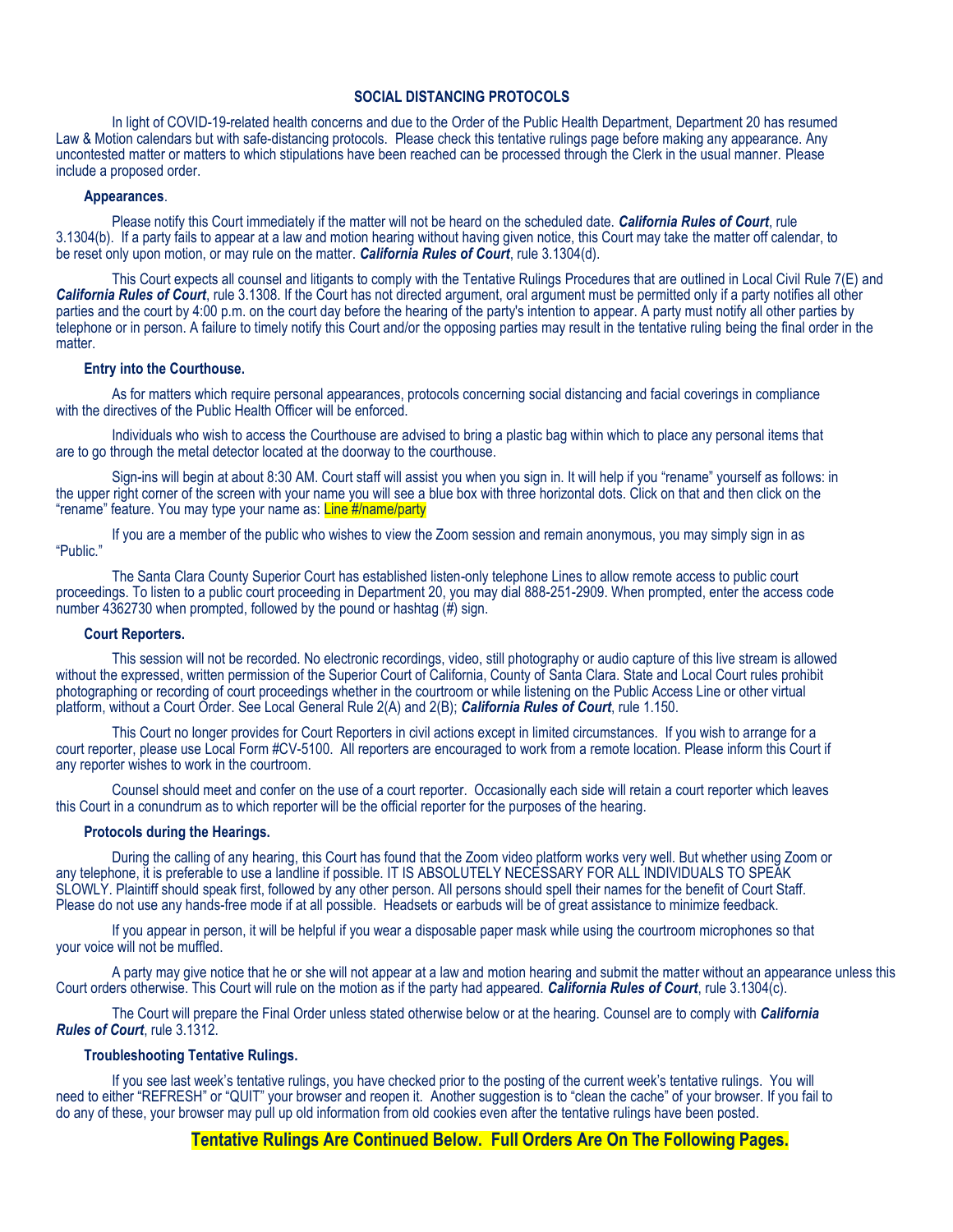| LINE#             | <b>CASE#</b> | <b>CASE TITLE</b>                                                                                                | <b>RULING</b>                                                                                                                                                                                                                                                                                                                                                                                                                                                                                                                                                                                                                                                                                                                                                                                     |
|-------------------|--------------|------------------------------------------------------------------------------------------------------------------|---------------------------------------------------------------------------------------------------------------------------------------------------------------------------------------------------------------------------------------------------------------------------------------------------------------------------------------------------------------------------------------------------------------------------------------------------------------------------------------------------------------------------------------------------------------------------------------------------------------------------------------------------------------------------------------------------------------------------------------------------------------------------------------------------|
| LINE <sub>1</sub> | 18CV327605   | Georgina Mendoza v. Doe 3, Owner, et al.                                                                         | Plaintiff's request for judicial notice is GRANTED.<br>The demurrer to the TAC on the grounds of uncertainty and<br>Plaintiff lacks capacity to sue is OVERRULED.<br>The demurrer to the first, second, third, fourth, fifth, sixth, and<br>seventh causes of action in the TAC is SUSTAINED WITH 20<br>DAYS' LEAVE TO AMEND for failure to state a claim.<br>SEE ATTACHED TENTATIVE RULING.                                                                                                                                                                                                                                                                                                                                                                                                      |
| LINE <sub>2</sub> | 18CV334214   | Bryant Park Plaza, Inc., v. Lyncon Construction,<br>Inc.                                                         | Motion of Defendant Valley Forge Insurance Company for<br>judgment on the pleadings on the first amended complaint. The<br>motion seems to have been brought on the plaintiff's third cause<br>of action. The motion is not opposed.<br>Moving Party contends that plaintiff's Complaint against Valley<br>Forge Improperly Attempts to transform third-party liability<br>coverage into first-party property coverage and that the third<br>cause of action is fatally uncertain.<br>On 25 March 2021 plaintiffs dismissed the third cause of action<br>against defendant Valley Forge Insurance Company.<br>Is the motion MOOT? The parties are invited to use the tentative<br>ruling protocol if they wish to advise the Court at the matter is<br>moot or they wish to appear on the merits. |
| LINE <sub>3</sub> | 20CV369308   | Veronica, Wu et al. v. China Science & Merchants<br>Investment etc.                                              | The demurrer to the first and second causes of action on the<br>ground of uncertainty is OVERRULED.<br>The demurrer to the first, second, third, and fourth causes of<br>action is SUSTAINED WITH 20 DAYS' LEAVE TO AMEND for<br>failure to state a claim.<br>The demurrer to the fifth, sixth, seventh, and eighth causes of<br>action on the ground that they fail to state a valid claim is<br>OVERRULED.<br>The motion to quash service of process on behalf of defendant<br>CSC Group is DENIED.<br>The motion to quash service of process on behalf of thirteen<br>defendants is DENIED.<br>SEE ATTACHED TENTATIVE RULING.                                                                                                                                                                  |
| LINE <sub>4</sub> | 20CV369308   | Veronica, Wu et al. v. China Science & Merchants<br>Investment etc.                                              | SEE LINE #4.                                                                                                                                                                                                                                                                                                                                                                                                                                                                                                                                                                                                                                                                                                                                                                                      |
| LINE <sub>5</sub> | 20CV369308   | Veronica, Wu et al. v. China Science & Merchants<br>Investment etc.                                              | SEE LINE #4.                                                                                                                                                                                                                                                                                                                                                                                                                                                                                                                                                                                                                                                                                                                                                                                      |
| LINE <sub>6</sub> | 18CV334547   | Jonathan Del Arroz v. San Francisco Science<br>Fiction Conventions, Inc., et al. v. Alexander<br>Villalobos, Jr. | Defendant SFSFC's motion for summary judgment is DENIED.<br>SEE ATTACHED TENTATIVE RULING.                                                                                                                                                                                                                                                                                                                                                                                                                                                                                                                                                                                                                                                                                                        |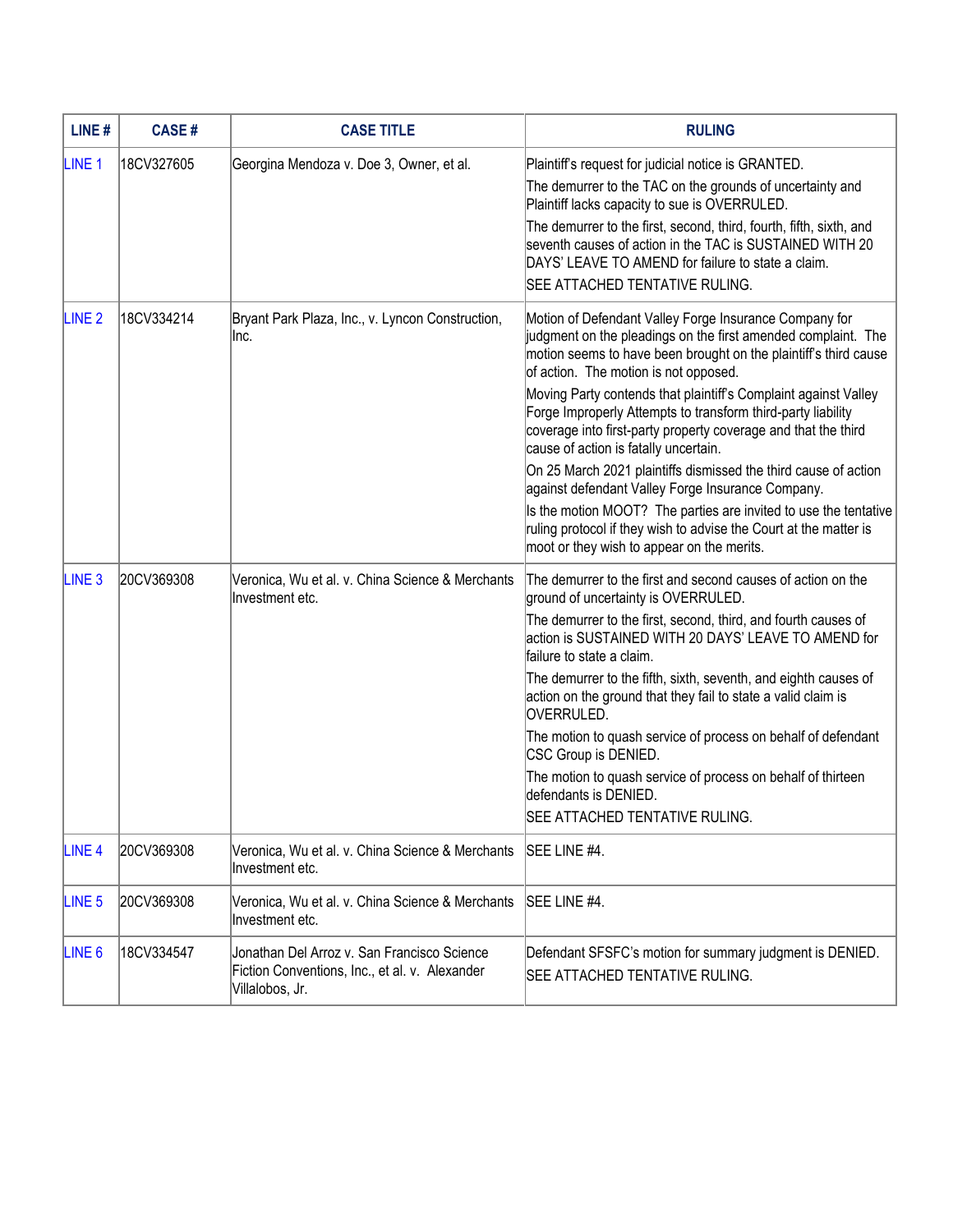| LINE#             | <b>CASE#</b>       | <b>CASE TITLE</b>                                                               | <b>RULING</b>                                                                                                                                                                                                                                                                                                                                                                                                                                                                                                                                                                                                                                                                                                                                                                                                                                                                                                                                                                                                                                                                                                              |
|-------------------|--------------------|---------------------------------------------------------------------------------|----------------------------------------------------------------------------------------------------------------------------------------------------------------------------------------------------------------------------------------------------------------------------------------------------------------------------------------------------------------------------------------------------------------------------------------------------------------------------------------------------------------------------------------------------------------------------------------------------------------------------------------------------------------------------------------------------------------------------------------------------------------------------------------------------------------------------------------------------------------------------------------------------------------------------------------------------------------------------------------------------------------------------------------------------------------------------------------------------------------------------|
| LINE <sub>7</sub> | 20CV373485         | Hunter Bouchard v. Doe Defendants 1-10                                          | The application of plaintiff for early discovery and related order is<br><b>GRANTED.</b><br>Plaintiff has attempted to notify the anonymous defendant of the<br>request. He has also made a prima facie showing of a claim for<br>defamation and perhaps other intentional torts. (Krinsky v. Doe<br>6 (2008) 159 Cal.App.4 <sup>th</sup> 1154 at 1171-72; see also ZL<br>Technologies, Inc. v. Doe (2017) 13 Cal.App.5th 603, 612-617;<br>Glassdoor, Inc. v. Superior Court (2017) 9 Cal.App.5th 623,<br>634-635.<br>This Court is prepared to sign the order submitted by plaintiff                                                                                                                                                                                                                                                                                                                                                                                                                                                                                                                                      |
| LINE <sub>8</sub> | 20CV364411         | Portfolio Recovery Associates, LLC v. Clement<br>lCano                          | The motion of plaintiff to deem the requests for admissions<br>to be admitted is GRANTED.<br>SEE ATTACHED TENTATIVE RULING.                                                                                                                                                                                                                                                                                                                                                                                                                                                                                                                                                                                                                                                                                                                                                                                                                                                                                                                                                                                                |
| LINE <sub>9</sub> | 17CV306134         | Carlos De Leon v. Dunn-Edwards Corporation et<br>lal.                           | NO TENTATIVE RULING.<br>The parties are to use the Tentative Ruling Protocol to advise<br>this Court if they wish to appear and argue on the merits or<br>submit the matter on the papers.                                                                                                                                                                                                                                                                                                                                                                                                                                                                                                                                                                                                                                                                                                                                                                                                                                                                                                                                 |
|                   | LINE 10 20CV362228 | Little Seahorses, LLC v. lan Campbell, et al.                                   | Motion Of Plaintiff Little Seahorses, LLC for default judgment.<br>The motion is not opposed. The motion is GRANTED. Counsel<br>for plaintiff to prepare the formal order.                                                                                                                                                                                                                                                                                                                                                                                                                                                                                                                                                                                                                                                                                                                                                                                                                                                                                                                                                 |
| $LINE$ 11         | 20CV359408         | Anil Bhatnager v. City of Milpitas et al.                                       | Motion of Defendant City of Milpitas to consolidate the sanction<br>with action 20CV370265 is unopposed. The motion is not<br>opposed. The motion is GRANTED. (Labor code, section 3853.)<br>The matters will proceed under case numbers 20 CV 359408.<br>Both matters will be set for a Case Management Conference on<br>20 September 2021 at 10:00 AM in Department 20. The Case<br>Management Conference in action 20CV370265 currently set on<br>25 May 2021 at 10:00 AM in Department 20 is VACATED.<br>Counsel for moving party to prepare the formal order.                                                                                                                                                                                                                                                                                                                                                                                                                                                                                                                                                         |
| LINE 12           |                    | 2010-1-CV-176281 Woodside Park Homeowners Association of San<br>José v. A. Rios | Motion of plaintiff/judgment creditor for post judgment attorney's<br>∣fees.<br>The underlying action was an enforcement action pursuant to the<br>HOA's CC&Rs brought by the HOA against the defendant, a<br>property owner. The HOA claims \$3,782.50 and costs in the<br>amount of \$492.95. No opposition to the motion was filed. As to<br>the specific cost items disputed by any party seeking attorneys<br>fees, it is this Court's obligation to review the supporting<br>documents and the basis for plaintiffs' challenges. "T]rial courts<br>have a duty to determine whether a cost is reasonable in need<br>and amount. However, absent an explicit statement by the trial<br>court to the contrary, it is presumed the court properly exercised<br>its legal duty. (Ross v. Superior Court (1977) 19 Cal.3d 899,<br>913; Thon v. Thompson (1994) 29 Cal.App.4 <sup>th</sup> 1546, 1548-<br>1549.)<br>The claimed fees seem reasonable, necessary and not<br>excessive. The request is GRANTED as prayed for. Counsel for<br>the moving party to prepare the formal order.<br>SEE ATTACHED TENTATIVE RULING. |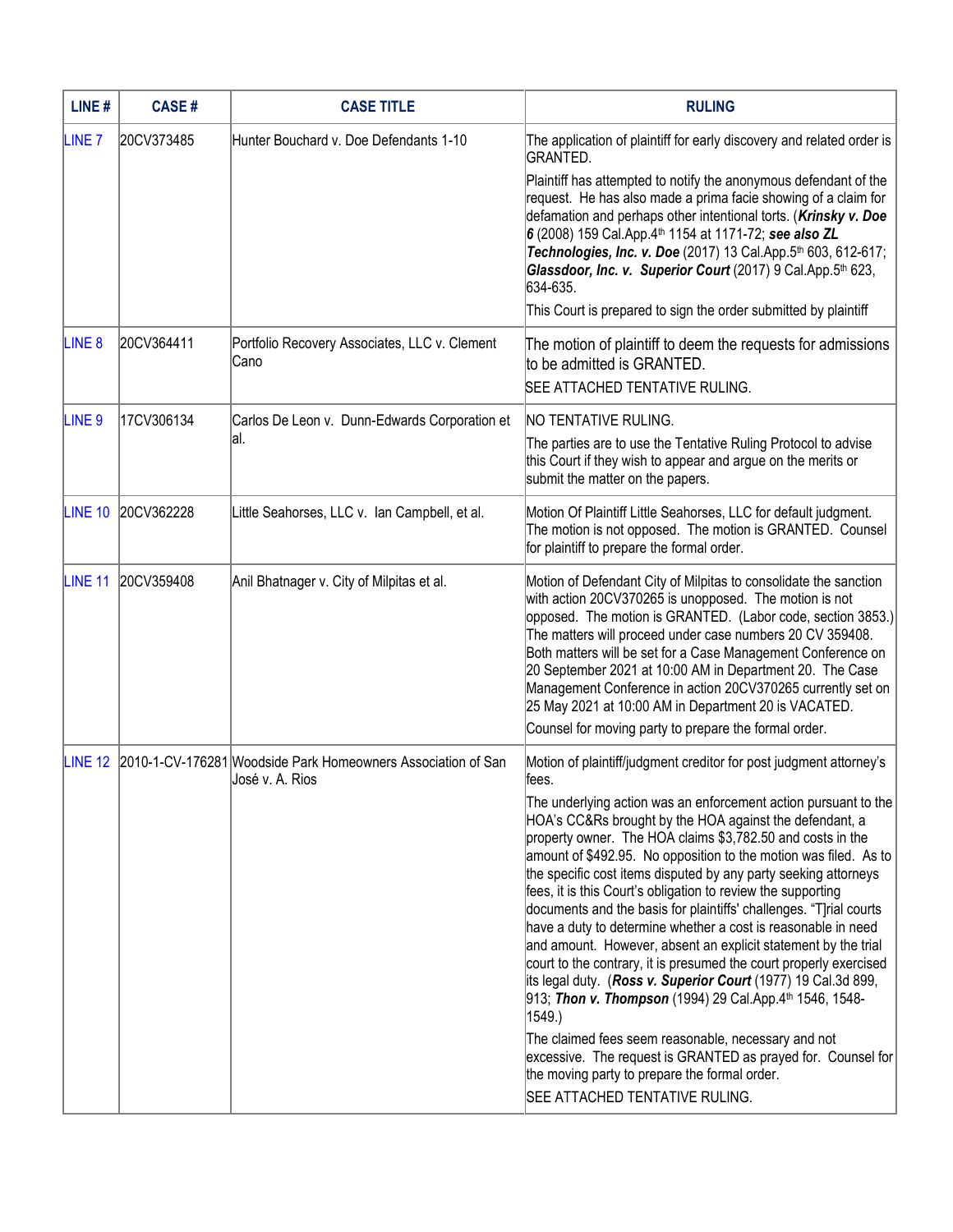| LINE#              | <b>CASE#</b> | <b>CASE TITLE</b>                                                               | <b>RULING</b>                                                                                                                                                                                                                                                                                                                                                                                                                                                                                                                                                                                     |
|--------------------|--------------|---------------------------------------------------------------------------------|---------------------------------------------------------------------------------------------------------------------------------------------------------------------------------------------------------------------------------------------------------------------------------------------------------------------------------------------------------------------------------------------------------------------------------------------------------------------------------------------------------------------------------------------------------------------------------------------------|
| LINE 13            |              | 2013-1-CV-250320 The Best Service Company, Inc. v. Alexander<br>Villalobos, Jr. | Pursuant to Code of Civil Procedure, § 703.0580(B), the<br>claimant has the burden of tracing exempt funds. Here, the<br>judgment debtor has not met this burden. The judgment debtor<br>has not provided any reason as to why these funds should be<br>exempt. There is no income and expense declaration filed.<br>There is no explanation as to why these funds held by this Sheriff<br>for the County of Los Angeles should not be provided to the<br>creditor. The claim of exemption is DENIED.<br>Counsel for moving party to prepare an appropriate order for<br>signature by this Court. |
| LINE 14            |              |                                                                                 |                                                                                                                                                                                                                                                                                                                                                                                                                                                                                                                                                                                                   |
| LINE <sub>15</sub> |              |                                                                                 |                                                                                                                                                                                                                                                                                                                                                                                                                                                                                                                                                                                                   |
| LINE 16            |              |                                                                                 |                                                                                                                                                                                                                                                                                                                                                                                                                                                                                                                                                                                                   |
| LINE 17            |              |                                                                                 |                                                                                                                                                                                                                                                                                                                                                                                                                                                                                                                                                                                                   |
| LINE 18            |              |                                                                                 |                                                                                                                                                                                                                                                                                                                                                                                                                                                                                                                                                                                                   |
| LINE 19            |              |                                                                                 |                                                                                                                                                                                                                                                                                                                                                                                                                                                                                                                                                                                                   |
| <b>LINE 20</b>     |              |                                                                                 |                                                                                                                                                                                                                                                                                                                                                                                                                                                                                                                                                                                                   |
| LINE <sub>21</sub> |              |                                                                                 |                                                                                                                                                                                                                                                                                                                                                                                                                                                                                                                                                                                                   |
| LINE <sub>22</sub> |              |                                                                                 |                                                                                                                                                                                                                                                                                                                                                                                                                                                                                                                                                                                                   |
| LINE <sub>23</sub> |              |                                                                                 |                                                                                                                                                                                                                                                                                                                                                                                                                                                                                                                                                                                                   |
| LINE <sub>24</sub> |              |                                                                                 |                                                                                                                                                                                                                                                                                                                                                                                                                                                                                                                                                                                                   |
| LINE 25            |              |                                                                                 |                                                                                                                                                                                                                                                                                                                                                                                                                                                                                                                                                                                                   |
| <b>LINE 26</b>     |              |                                                                                 |                                                                                                                                                                                                                                                                                                                                                                                                                                                                                                                                                                                                   |
| LINE 27            |              |                                                                                 |                                                                                                                                                                                                                                                                                                                                                                                                                                                                                                                                                                                                   |
| LINE <sub>28</sub> |              |                                                                                 |                                                                                                                                                                                                                                                                                                                                                                                                                                                                                                                                                                                                   |
| LINE <sub>29</sub> |              |                                                                                 |                                                                                                                                                                                                                                                                                                                                                                                                                                                                                                                                                                                                   |
| LINE 30            |              |                                                                                 |                                                                                                                                                                                                                                                                                                                                                                                                                                                                                                                                                                                                   |
|                    |              |                                                                                 |                                                                                                                                                                                                                                                                                                                                                                                                                                                                                                                                                                                                   |

**- [oo0oo -](#page-0-0)**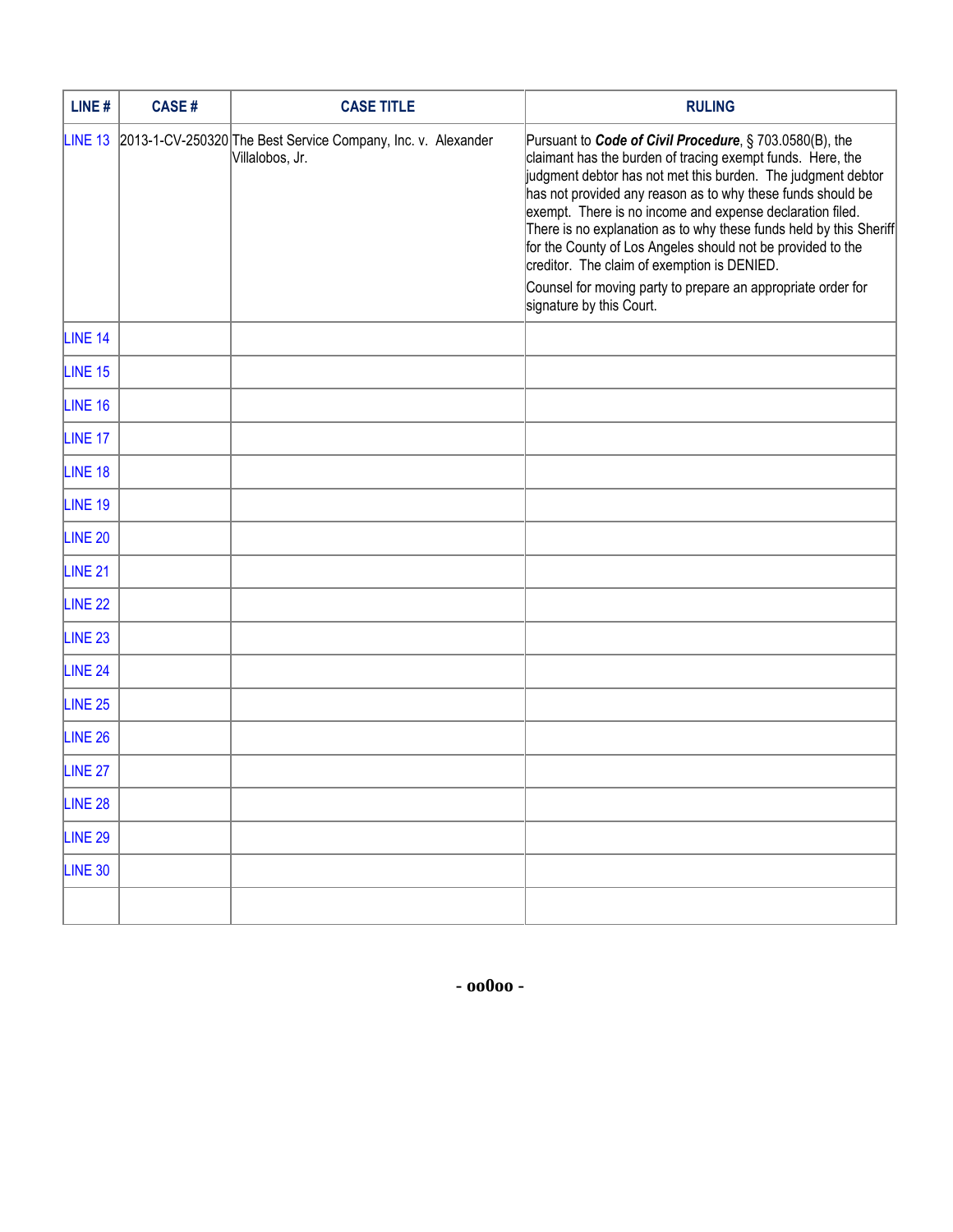# <span id="page-5-0"></span>**SUPERIOR COURT, STATE OF CALIFORNIA COUNTY OF SANTA CLARA**

**DEPARTMENT 20**

**161 North First Street, San Jose, CA 95113 408.882.2320 · 408.882.2296 (fax)** *smanoukian@scscourt.org http://www.scscourt.org (For Clerk's Use Only)*

**CASE NO.: 18CV327605 Georgina Mendoza v. Defendant Doe One etc. DATE: 11 May 2021 TIME: 9:00 am LINE NUMBER: 1** 

 $\overline{a}$ 

**This matter will be heard by the Honorable Judge Socrates Peter Manoukian in Department 20 in the Old Courthouse, 2nd Floor, 161 North First Street, San Jose. Any party opposing the tentative ruling must call Department 20 at 408.808.6856 and the opposing party no later than 4:00 PM on 10 May 2021. Please specify the issue to be contested when calling the Court and Counsel.**

#### **Demurrer to the Third Amended Complaint by Defendants MV Transportation Inc. and Valley Transit Authority.**

#### **I. Statement of Facts.**

Plaintiff Georgina Mendoza ("Plaintiff") filed this complaint on 3 May 2018.<sup>1</sup>

Plaintiff is an employee driver for defendant MV Transportation, Inc. ("MVT"). (Third Amended Complaint ["TAC"] at  $\Pi$  10, 59.) Defendant Valley Transit Authority ("VTA") is a public entity and the registered owner, lessor, and bailor of uninsured leased vehicles to defendant MVT and other private entities. (Id. at ¶ 3.) Defendants VTA and MVT (collectively, "Defendants") entered into a lease-bailment agreement involving a fleet of uninsured vehicles to transport disabled patients in Santa Clara County under the ADA. (Id. at ¶ 11.) Defendant MVT leased these vehicles from VTA and thus maintained possession and actual control of the vehicles. (Id. at ¶ 4.)

On 6 May 2016, Plaintiff, while driving a 2010 Toyota Prius, suffered a violent rear-end crash resulting in severe and permanent injuries to her. (TAC at  $\P\P$  9, 58.) Plaintiff alleges her injuries occurred during the course and scope of her employment with defendant MVT. (Id. at  $\P\P$  10.) Plaintiff further alleges that her injuries and damages were proximately caused by Defendants' negligent failure to require and obtain uninsured motorist ("UM") coverage in its fleet of leased vehicles. (Ibid.) The driver who collided with Plaintiff has not yet been identified.

On 20 January 2021, Plaintiff filed the operative TAC against Defendants alleging causes of action for:

(1) Negligent Failure to Provide UM Coverage [VTA's Negligent Failure to Require MVT to Obtain UM Coverage];

(2) Negligent Failure to Provide UM Coverage [MVT's Negligent Failure to Procure UM Coverage];

<sup>1</sup> This Department intends to comply with the time requirements of the Trial Court Delay Reduction Act (*Government Code*, §§ 68600–68620). The California Rules of Court state that the goal of each trial court should be to manage limited and unlimited civil cases from filing so that 100 percent are disposed of within 24 months. (*Ca. St. Civil Rules of Court*, Rule 3.714(b)(1)(C) and (b)(2)(C).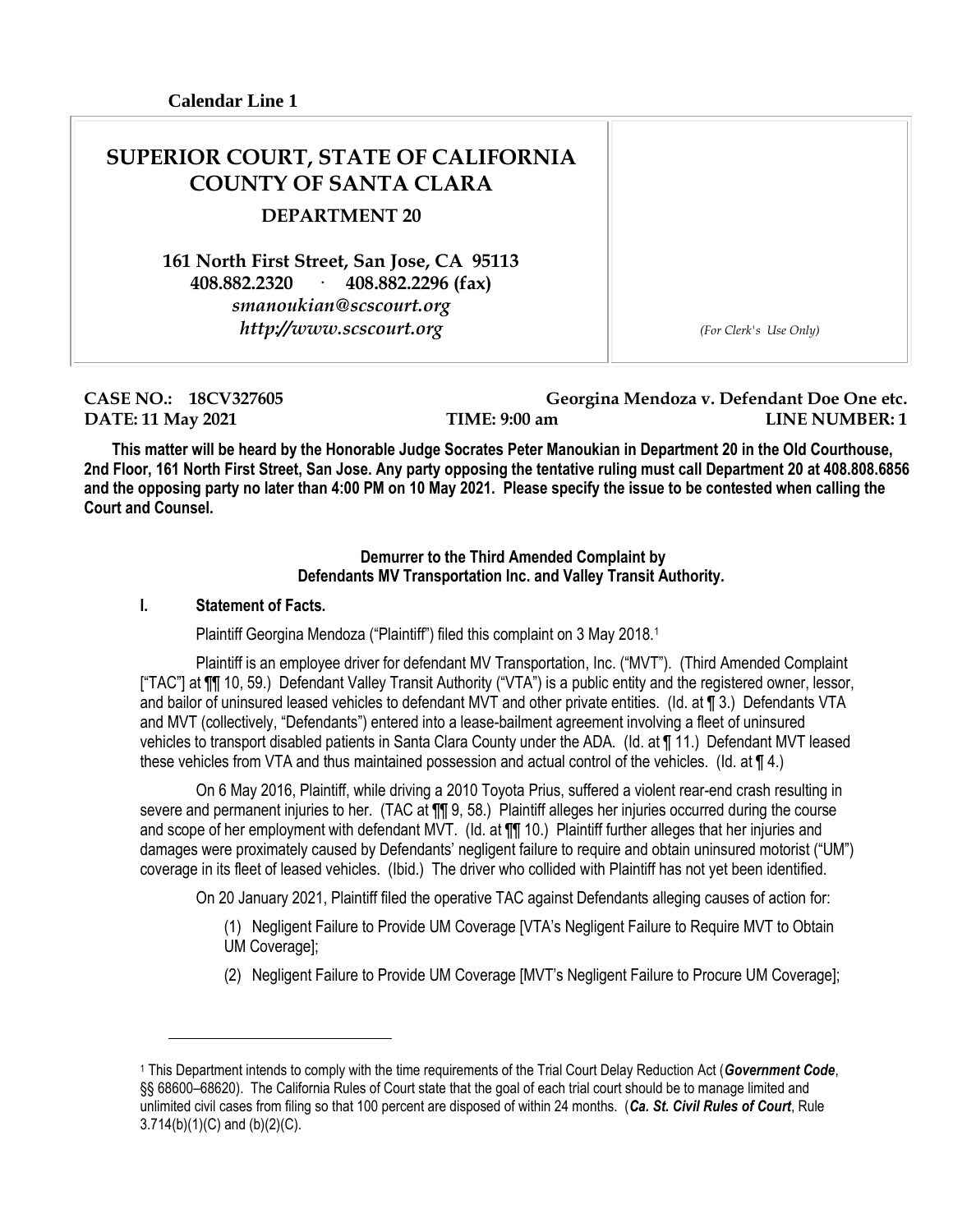(3) VTA and MVT's Negligent Failure to Provide UM Coverage Under Lease/Bailment/Fiduciary Relationship, and Breach of Fiduciary Duty;

(4) Negligent Entrustment of Uninsured Vehicle by VTA Registered Owner to MVT Administrator/Operator of Vehicle;

(5) VTA's Permissive Use of Uninsured Vehicle to MVT Administrator/Operator of Vehicle

(6) Vicarious Liability of VTA Registered Owner for Acts of MVT Agent, Administrator/Operator of Vehicle;

(7) Motor Vehicle.

Currently before the court is Defendants' demurrer to the TAC. Plaintiff filed written opposition and a request for judicial notice. Defendants filed reply papers.

A trial setting conference is also set for 11 May 2021.

# **II. Defendants' Demurrer.**

# **A. Demurrers in General.**

A complaint must contain substantive factual allegations sufficiently apprising the defendant of the issues to be addressed. (See *Williams v. Beechnut Nutrition Corp.* (1986) 185 Cal.App.3d 135, 139, fn. 2.)

A demurrer tests the legal sufficiency of a complaint. It is properly sustained where the complaint or an individual cause of action fails to "state facts sufficient to constitute a cause of action." (*Code of Civil Procedure*, § 430.10, subd. (e).) "[C]onclusionary allegations . . . without facts to support them" are insufficient on demurrer. (*Ankeny v. Lockheed Missiles and Space Co.* (1979) 88 Cal.App.3d 531, 537.) "It is fundamental that a demurrer is an attack against the complaint on its face, it should not be sustained unless the complaint shows that the action may not be pursued." (*Yolo County Dept. of Social Services v. Municipal Court* (1980) 107 Cal.App.3d 842, 846- 847.)

"It is not the ordinary function of a demurrer to test the truth of the plaintiff's allegations or the accuracy with which he describes the defendant's conduct. A demurrer tests only the legal sufficiency of the pleading." (*Committee on Children's Television, Inc. v. General Foods Corp.* (1983) 35 Cal.3d 197, 213.) "It 'admits the truth of all material factual allegations in the complaint . . .; the question of plaintiff's ability to prove these allegations, or the possible difficulty in making such proof does not concern the reviewing court.' [Citation.]" (*Id.* at pp. 213-214; see *Cook v. De La Guerra* (1864) 24 Cal. 237, 239: "[I]t is not the office of a demurrer to state facts, but to raise an issue of law upon the facts stated in the pleading demurred to.")

# **B. "Meet & Confer."**

In opposition, Plaintiff argues Defendants did not meet and confer on issues regarding the demurrer before filing the motion.

Before filing a demurrer, a demurring party must "meet and confer in person or by telephone" with the opposing party to determine "whether an agreement can be reached that would resolve the objections to be raised in the demurrer." (*Code of Civil Procedure*, § 430.41, subd. (a).) This conference should occur at least five days before the deadline to file. (*Code of Civil Procedure*, § 430.41, subd. (a)(2).)

When filing the demurrer, the demurring party must include a declaration stating either "the means by which the demurring party met and conferred with [the other party] and that the party did not reach an agreement resolving the objections raised in the demurrer" or "[the other party] failed to respond to the meet and confer request of the demurring party or otherwise failed to meet in good faith." (**Code of Civil Procedure**, § 430.41, subd. (a)(3).) A court's determination that the meet and confer process was insufficient is not a ground to sustain or overrule a demurrer. (*Code of Civil Procedure*, § 430.41, subd. (a)(4).)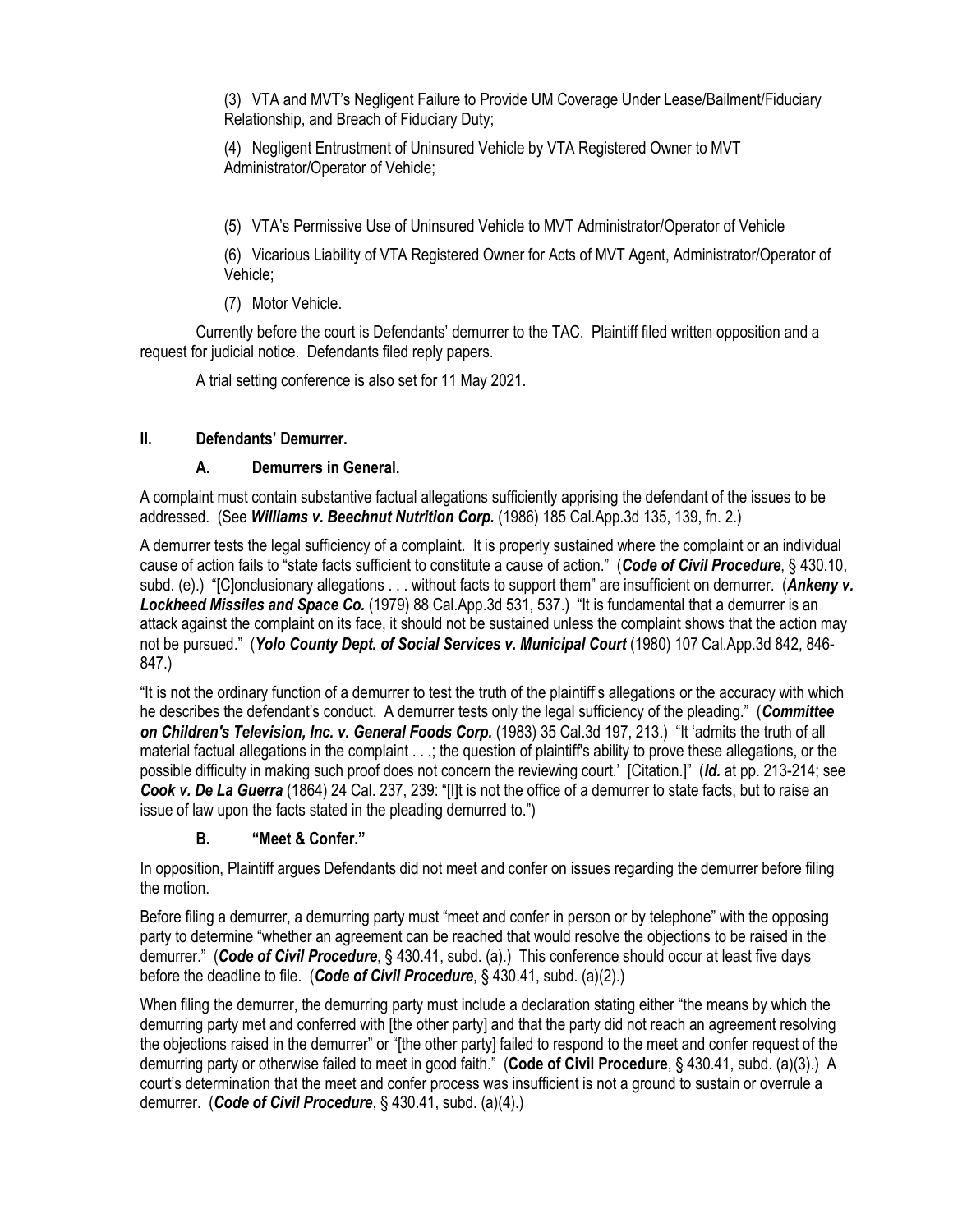Here, defense counsel submits a declaration in support of the demurrer. While the declaration refers to the parties' meet and confer efforts with respect to the second amended complaint, counsel fails to address any such efforts prior to filing the demurrer to the operative TAC. Instead, the declaration states the parties were unable to reach an agreement to resolve objections raised in the demurrer. (See D'Argenio Decl. at ¶ 7.)

By this statement, the Court may infer that the parties met and conferred before filing the demurrer. The declaration refers also to an ex parte hearing on 16 March 2021 where both sides were present and defense counsel summarized arguments contained in the present demurrer. (Ibid.) Even so, the declaration is inadequate as it does not address the means by which the parties met and conferred as required by statute.

Nevertheless, because a deficient meet and confer process is not a ground to sustain or overrule a demurrer, the Court will consider the merits of the motion. Defense counsel is admonished to properly comply with court rules and procedures with respect to future filings.

# **C. Request for Judicial Notice.**

In opposition, Plaintiff requests judicial notice of the following: (1) the California Supreme Court decision in *Baugh v. Rogers* (1944) 24 Cal.2d 200 (Ex. A); (2) California Vehicle Code sections 17150, 17151, 17152, 17153, and 17154 (Ex. B); and (3) Plaintiff's TAC (Ex. C.).

"Judicial notice is the recognition and acceptance by the court, for use by the trier of fact or by the court, of the existence of a matter of law or fact that is relevant to an issue in the action without requiring formal proof of the matter." (*Poseidon Development, Inc. v. Woodland Lane Estates, LLC* (2007) 152 Cal.App.4th 1106, 1117.)

The court must take judicial notice of Exhibits A and B under Evidence Code section 451, subdivision (a) as they constitute decisional and statutory law in California. (See *Black v. Dept. of Mental Health* (2000) 83 Cal.App.4th 739, 745 [court must take judicial notice of the decisional and statutory law of California and the United States].) The court may take judicial notice of Exhibit C as the TAC constitutes a record of the superior court under Evidence Code section 452, subdivision (d). (See *Stepan v. Garcia* (1974) 43 Cal.App.3d 497, 500 [the court may take judicial notice of its own file].) Furthermore, the exhibits appear relevant to issues raised in opposition to the demurrer. (See *Gbur v. Cohen* (1979) 93 Cal.App.3d 296, 301 [judicial notice is confined to those matters which are relevant to the issue at hand].)

Accordingly, the request for judicial notice is GRANTED.

# **III. Analysis.**

# **A. Grounds for Demurrer.**

Defendants demur to each cause of action in the TAC on the following grounds: (1) uncertainty; (2) lack of capacity to sue; and (3) failure to state a valid claim. (*Code of Civil Procedure*, § 430.10, subds. (b), (e), (f).)

# **B. Uncertainty/Lack of Capacity to Sue.**

According to the Notice of Motion (and Amended Notice of Motion), Defendants demur to each cause of action in the TAC in part on the grounds of uncertainty and that Plaintiff does not have the legal capacity to sue. (*Code of Civil Procedure*, § 430.10, subds. (b), (f).)

The memorandum of points and authorities however do not address the demurrer on these grounds with legal arguments or citations to supporting authorities. (See *Quantum Cooking Concepts, Inc. v. LV Assocs., Inc.* (2011) 197 Cal.App.4th 927, 934 [courts are not required to "comb the record and the law for factual and legal support that a party has failed to identify or provide"]; see also *Chavez v. Netflix, Inc***.** (2008) 162 Cal.App.4th 43, 52 [where appellant's motion was supported by deficient memorandum, trial court was justified in denying the motion on procedural grounds].)

Consequently, the demurrer to each cause of action on these grounds is OVERRULED.

# **C. Failure to State a Cause of Action.**

1. First, Second, and Third Causes of Action – Negligent Failure to Provide UM Coverage.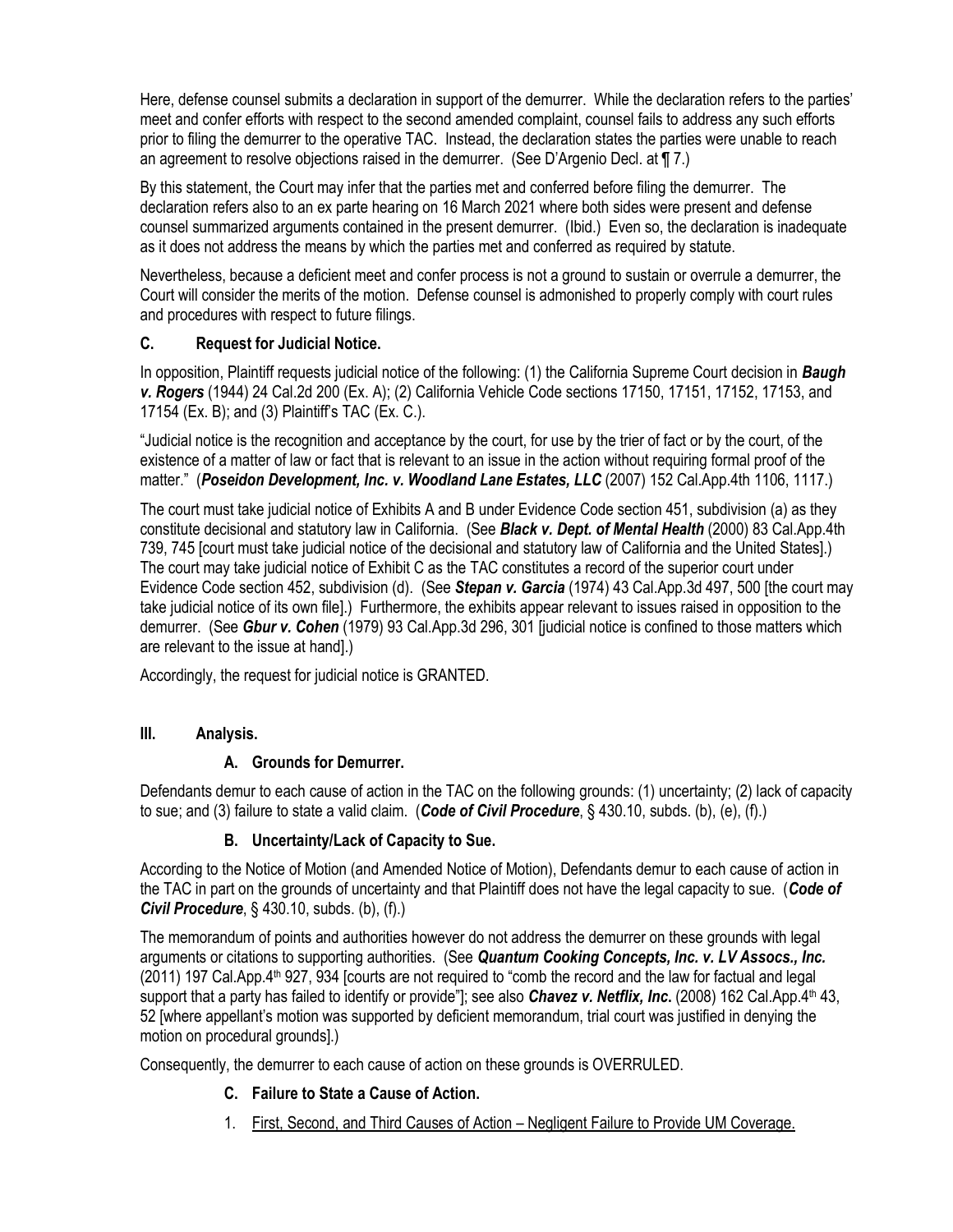The first, second, and third causes of action are claims sounding in negligent for Defendants' failure to provide UM Coverage.

To state a cause of action for negligence, a plaintiff must plead that (1) the defendant owed a duty of care to the plaintiff, (2) the defendant breached that duty, and (3) the breach proximately caused the plaintiff's injuries. (Wiener v. Southcoast Childcare Centers, Inc. (2004) 32 Cal.4<sup>th</sup> 1138, 1145.

Defendants argue the first, second, and third causes of action are subject to demurrer as Plaintiff fails to allege the elements of duty and causation to support negligence.

*a. Duty.*

"As a general rule, each person has a duty to use ordinary care and 'is liable for injuries caused by his failure to exercise reasonable care in the circumstances...' [Citations.] Whether a given case falls within an exception to this general rule, or whether a duty of care exists in a given circumstance, 'is a question of law to be determined on a case-by-case basis.' [Citation.]" (Parsons v. Crown Disposal Co. (1997) 15 Cal.4<sup>th</sup> 456, 472.)

"[A] demurrer to a negligence claim will properly lie only where the allegations of the complaint fail to disclose the existence of any legal duty owed by the defendant to the plaintiff." (*Osornio v. Weingarten* (2004) 124 Cal.App.4th 304, 316.)

"A duty may be contractual, statutory or common law." (*Krawitz v. Rusch* (1989) 209 Cal.App.3d 957, 963.)

Plaintiff alleges defendant VTA had a duty to require defendant MVT to procure UM Coverage for the fleet of vehicles that VTA owned and leased to defendant MVT to provide paratransit taxi services to disabled patients in Santa Clara County under the ADA. (TAC at ¶ 20.)

Plaintiff also alleges defendant MVT had a duty to procure UM Coverage in the fleet of vehicles it leased from defendant VTA to provide paratransit taxi services to disabled patients in Santa Clara County under the ADA. (TAC at ¶ 26.)

Defendants persuasively argue there is no such duty alleged arising from a contract or by statutory law. Nor is there is a fiduciary duty as Plaintiff was not a third party beneficiary to any contract for paratransit services entered into between Defendants. Finally, with respect to the common law, Plaintiff in opposition argues a common law duty arises from Vehicle Code sections 17150-1754 (see RJN at Ex. B). This contention however is not persuasive as Plaintiff's duty allegations are not connected to any sections of the Vehicle Code. As a consequence, there is no duty alleged to support the negligence claims.

#### *b. Causation.*

Even if there is a duty, Defendants argue Plaintiff cannot establish the element of causation to support her negligence claims.

"In a negligence action the plaintiff must show the defendant's act or omission (breach of duty) was a cause of the plaintiff's injury. The element of causation generally consists of two components. The plaintiff must show (1) the defendant's act or omission was a cause in fact of the plaintiff's injury, and (2) the defendant should be held responsible for negligently causing the plaintiff's injury. The second component is a normative or evaluative one that asks whether the defendant should owe the plaintiff a legal duty of reasonable care under the circumstances of the case." (*Vasquez v. Residential Investments, Inc.* (2004) 118 Cal.App.4th 269, 288.)

"California has adopted the 'substantial factor' test for cause in fact determinations. [Citation.] Under that test, a defendant's conduct is a cause of a plaintiff's injury if: (1) the plaintiff would not have suffered the injury but for the defendant's conduct, or (2) the defendant's conduct was one of multiple causes sufficient to cause the alleged harm. [Citations.]" (*Union Pacific Railroad Co. v. Ameron Pole Products LLC* (2019) 43 Cal.App.5<sup>th</sup> 974, 981.)

"In order for a plaintiff to satisfy the causation element of a negligence cause of action, he or she must show the defendant's act or omission was a substantial factor in bringing about the plaintiff's harm." (Leyva v.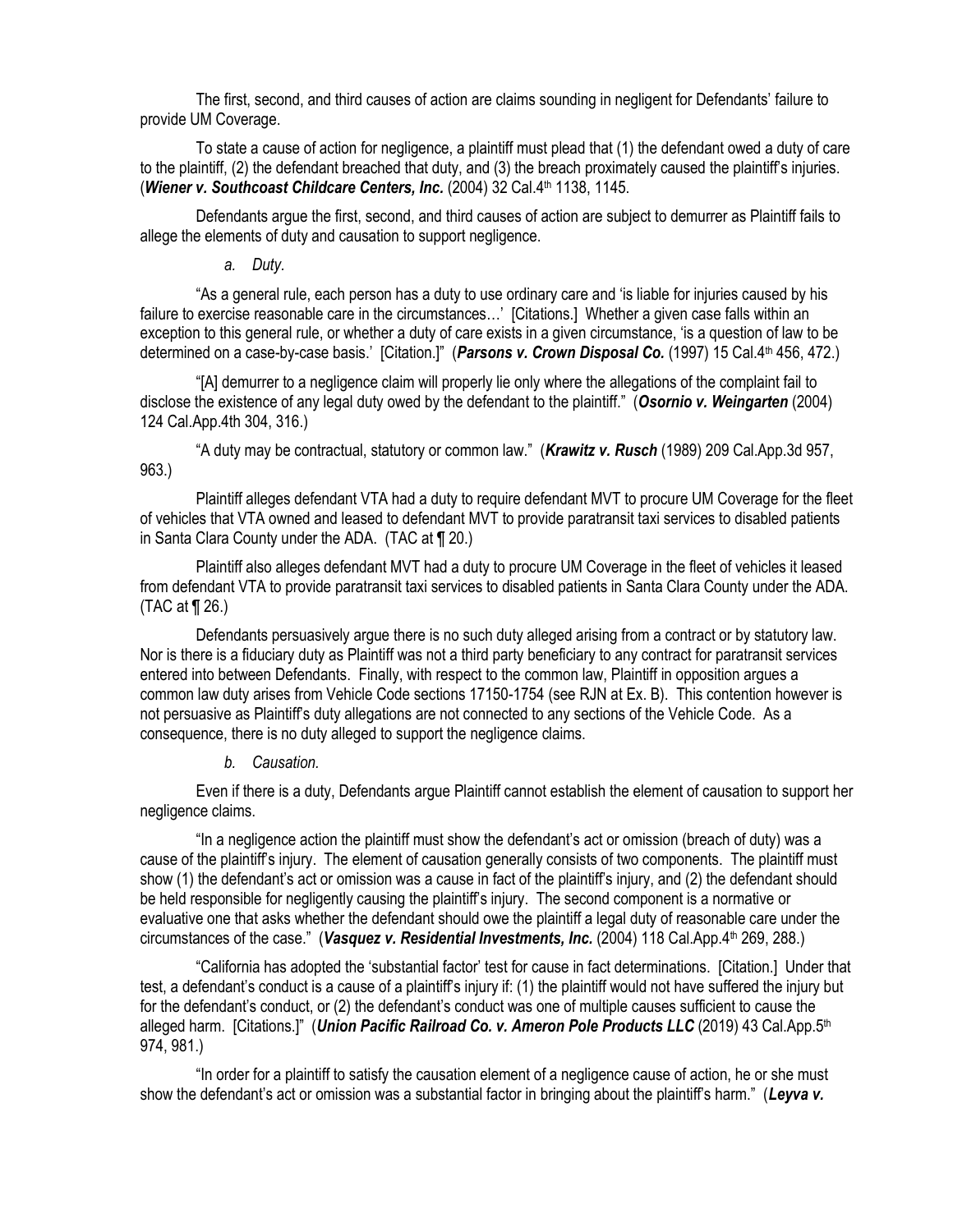Garcia (2018) 20 Cal.App.5<sup>th</sup> 1095, 1104.) "In other words, [the] plaintiff must show some substantial link or nexus between omission and injury." (Saelzler v. Advanced Group 400 (2001) 25 Cal.4th 763, 778.)

Plaintiff alleges her injuries and damages were caused by Defendants' failure to provide UM Coverage. (TAC at ¶¶ 8, 10, 22, 29, 38.) But, as the moving papers point out, Plaintiff suffered injuries and damages as a result of her collision with the unidentified driver at the time of the incident. (Id. at  $\Pi$ , 5, 9.) In other words, Defendants' alleged failure to provide UM Coverage had no causal connection to Plaintiff's injuries from the accident. Nor does the opposition provide any substantive argument addressing this point.

Accordingly, the demurrer to the first, second, and third causes of action is SUSTAINED WITH 20 DAYS' LEAVE TO AMEND for failure to state a claim. (See *City of Stockton v. Superior Court* (2007) 42 Cal.4<sup>th</sup> 730, 747 [if the plaintiff has not had an opportunity to amend the pleading in response to a motion challenging the sufficiency of the allegations, leave to amend is liberally allowed as a matter of fairness].)

## 2. Fourth Cause of Action – Negligent Entrustment.

The fourth cause of action is a claim for negligent entrustment against defendant VTA.

The elements of a cause of action for negligent entrustment are: (1) the driver negligently operated a vehicle; (2) the defendant owned that vehicle; (3) the defendant knew, or should have known, the driver was unfit or incompetent for driving; (4) defendant permitted that driver to use the vehicle; and (5) a substantial factor in causing harm to the plaintiff was that unfitness or incompetence. (*Jeld-Wen, Inc. v. Super. Ct.* (2005) 131 Cal.App.4th 53, 863-864.)

The negligent entrustment allegations are set forth in paragraph 42 of the TAC and provide:

Plaintiff alleges that VTA, registered owner of the uninsured leased vehicles, placed and entrusted said vehicles without UM Coverage in the possession and control of MVT and VTA knew or should have known that MVT was an incompetent and unfit administrator , unfit to operate and manage said fleet of vehicles without procuring UM Coverage. Therefore, Plaintiff alleges defendant negligently entrusted said vehicles to defendant MVT and is liable for the resulting injury and damages sustained by Plaintiff by driving an uninsured vehicle without UM Coverage.

Defendants persuasively argue there is no claim stated for negligent entrustment as the negligent driver is the unidentified defendant who committed the collision, not Plaintiff. According to this pleading, neither defendant entrusted anything to the unknown third party driver. Plaintiff effectively concedes these points as she fails to address them in her opposition.

Consequently, the demurrer to the fourth cause of action is SUSTAINED WITH 20 DAYS' LEAVE TO AMEND for failure to state a claim.

3. Fifth Cause of Action – Permissive Use of Uninsured Vehicle.

The fifth cause of action is a claim for permissive use of an uninsured vehicle.

"By statute, California has long provided for liability of the owner of a vehicle to third persons for damages sustained by them as the result of negligent operation of the owner's vehicle by a driver who has the owner's consent to drive." (*Hartford Acci & Indem. Co. v. Abdullah* (1979) 94 Cal.App.3d 81, 87-88.)

#### *Vehicle Code*, § 17150 provides:

"Every owner of a motor vehicle is liable and responsible for death or injury to person or property resulting from a negligent or wrongful act or omission in the operation of the motor vehicle, in the business of the owner or otherwise, by any person using or operating the same with the permission, express or implied, of the owner."

"The legislative intent in enacting the statute imposing vicarious liability upon owners was to protect innocent third parties from careless use of automobiles in situations where it is impossible to collect damages from the negligent operator." (*Burton v. Gardner Motors, Inc.* (1981) 117 Cal.App.3d 426, 430.)

The permissive use allegations are set forth in paragraph 47 of the TAC as follows: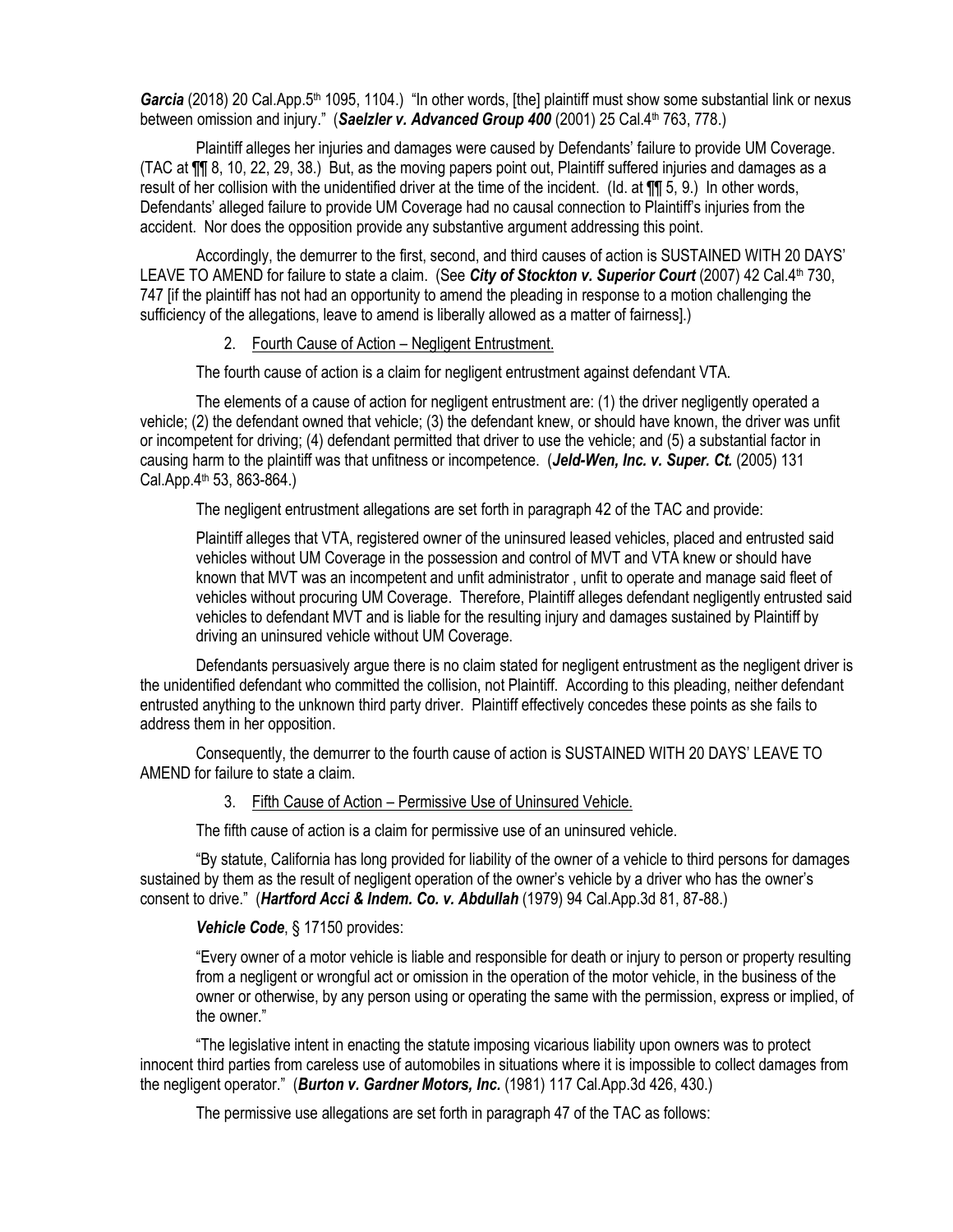Plaintiff alleges that MVT was negligent in the administration and operation of said leased [vehicles] and negligently failed to procure UM Coverage. Further Plaintiff alleges that VTA was the registered owner of said vehicle at the time of the accident resulting in injury and damages to Plaintiff and VTA knew or should have known of MVT's negligent administration, operation of said vehicles by failing to procure UM Coverage for the safety of its employee-drivers and disabled passengers under the ADA.

Defendants persuasively argue there is no claim stated for permissive use as Plaintiff fails to allege she was the negligent driver. Stated another way, Plaintiff did not operate her vehicle, owned by Defendants, in a negligent or wrongful manner that caused her to suffer injuries. Again, Plaintiff appears to concede these points as she fails to address them in her opposition.

Accordingly, the demurrer to the fifth cause of action is SUSTAINED WITH 20 DAYS' LEAVE TO AMEND for failure to state a claim.

#### 4. Sixth Cause of Action – Vicarious Liability.

The sixth cause of action is a claim for vicarious liability.

Vicarious liability means the act or omission of one person is imputed by operation of law to another, without regard to fault. (Chee v. Amanda Goldt Property Management (2006) 143 Cal.App.4<sup>th</sup> 1360, 1375.) "For example, vicarious liability for torts is imposed by operation of law upon employers for acts of their employees within the course and scope of employment, or upon principals for the acts of their agents." (*Ibid.*) "[W]here no underlying cause of action exists, no vicarious liability can exist either." (*Dyer v. Northbrook Property & Casualty Ins. Co.* (1989) 210 Cal.App.3d 1540, 1553.)

The vicarious liability allegations are set forth in paragraph 53 of the TAC and provide:

Plaintiff alleges that defendant VTA, registered owner of said uninsured vehicle, is vicariously liable for the negligent acts of MVT, VTA's agent, administrator, operator of the uninsured vehicle for failure to procure UM Coverage resulting in injuries and damages to Plaintiff.

Defendants argue there was no employer-employee relationship or agency relationship to support a claim for vicarious liability. Defendants also contend the unknown third party driver was not an employee or agent of Defendants. Plaintiff appears to concede these arguments as she fails to address them in opposition. Furthermore, there would seem to be no claim for vicarious liability as there is no negligence on the part of defendant MVT to provide UM Coverage for reasons stated above.

Consequently, the demurrer to the sixth cause of action is SUSTAINED WITH 20 DAYS' LEAVE TO AMEND for failure to state a claim.

5. Seventh Cause of Action – Motor Vehicle.

The seventh cause of action is a claim for motor vehicle. This cause of action incorporates the prior allegations of the TAC which did not survive demurrer for reasons stated above.

Therefore, the demurrer to the seventh cause of action is SUSTAINED WITH 20 DAYS' LEAVE TO AMEND for failure to state a claim.<sup>2</sup>

#### **IV. Tentative Ruling.**

The tentative ruling was duly posted.

## **V. Case Management.**

 $\overline{a}$ 

<sup>&</sup>lt;sup>2</sup> As the demurrer was sustained on these grounds, the court declines to address the argument based on the Worker's Compensation Exclusivity Rule.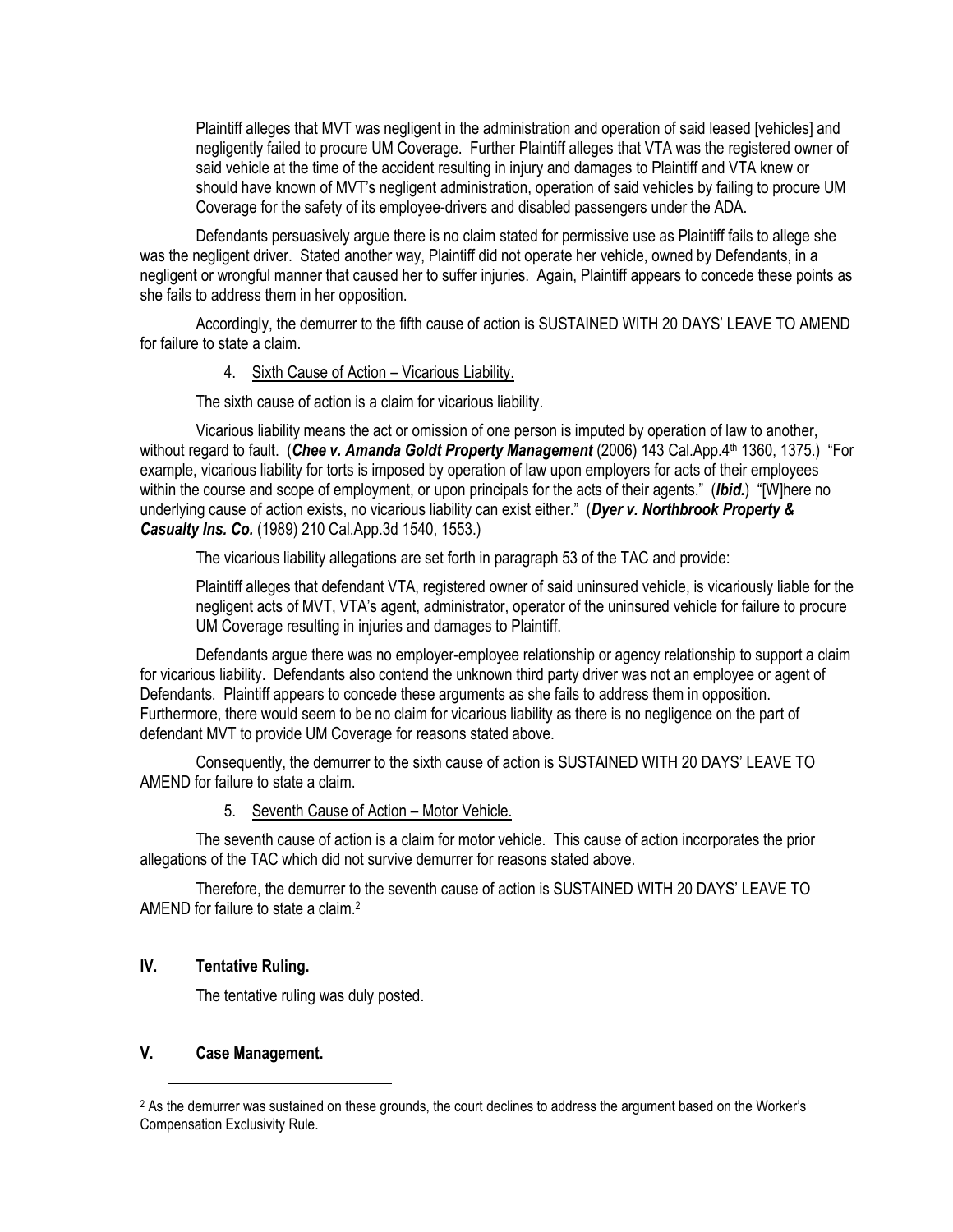The matter is also set for trial setting today. Given the ruling on today's demurrers, this Court is inclined to CONTINUE the Trial Setting Conference for four months.

### **VI. Conclusion and Order.**

Plaintiff's request for judicial notice is GRANTED.

The demurrer to the TAC on the grounds of uncertainty and Plaintiff lacks capacity to sue is OVERRULED.

The demurrer to the first, second, third, fourth, fifth, sixth, and seventh causes of action in the TAC is SUSTAINED WITH 20 DAYS' LEAVE TO AMEND for failure to state a claim.

**\_\_\_\_\_\_\_\_\_\_\_\_\_\_\_\_\_\_\_\_\_\_\_\_\_\_\_ DATED:**

**HON. SOCRATES PETER MANOUKIAN** *Judge of the Superior Court County of Santa Clara*

**\_\_\_\_\_\_\_\_\_\_\_\_\_\_\_\_\_\_\_\_\_\_\_\_\_\_\_\_\_\_\_\_\_\_\_\_\_\_\_\_\_\_\_\_\_\_**

**- [oo0oo -](#page-0-0)**

<span id="page-11-0"></span>**Calendar Line 2**

**- [oo0oo –](#page-0-0)**

<span id="page-11-1"></span>**Calendar Line 3**

**- [oo0oo -](#page-0-0)**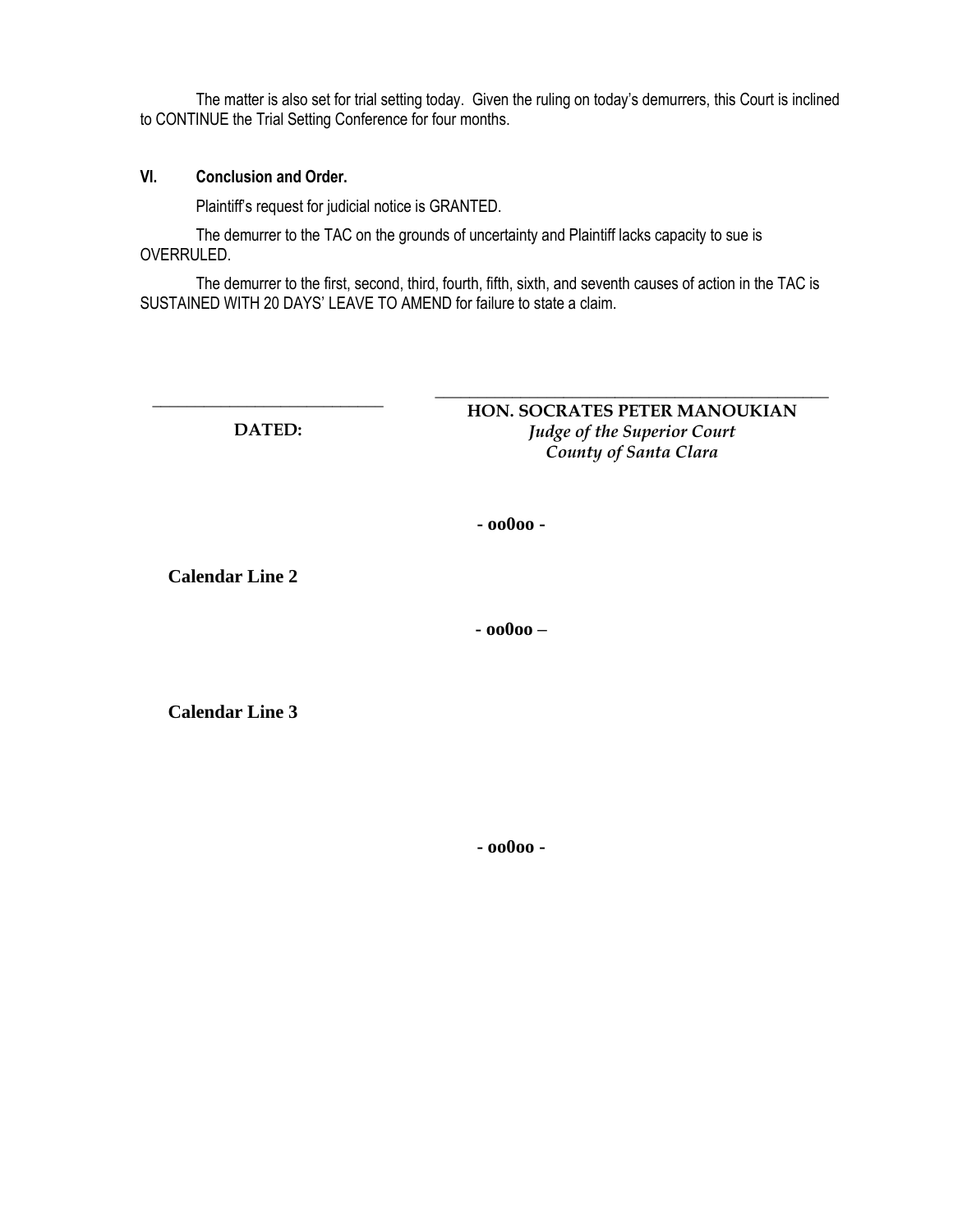# <span id="page-12-0"></span>**SUPERIOR COURT, STATE OF CALIFORNIA COUNTY OF SANTA CLARA**

**DEPARTMENT 20**

**161 North First Street, San Jose, CA 95113 408.882.2320 · 408.882.2296 (fax)** *smanoukian@scscourt.org http://www.scscourt.org (For Clerk's Use Only)*

**CASE NO.: 20CV369308 Veronica Wu et al. v. China Science & Merchants Investment etc. DATE: 11 May 2021 TIME: 9:00 am LINE NUMBERS: 3, 4, 5** 

**This matter will be heard by the Honorable Judge Socrates Peter Manoukian in Department 20 in the Old Courthouse, 2nd Floor, 161 North First Street, San Jose. Any party opposing the tentative ruling must call Department 20 at 408.808.6856 and the opposing party no later than 4:00 PM on 10 May 2021. Please specify the issue to be contested when calling the Court and Counsel.**

**Orders on:** 

- **(1) Demurrer to the First Amended Complaint by Defendant Hone Capital LLC;**
- **(2) Motion to Quash Service of Process on Behalf of China Science & Merchants Investment Management Group Co., Ltd. by Defendant Hone Capital LLC; and**
- **(3) Motion to Quash Service of Process on Thirteen Defendants by Defendant Hone Capital LLC.**

#### **I. Statement of Facts.**

 $\overline{a}$ 

Plaintiffs Veronica Wu ("Wu") and Purvi Gandhi ("Gandhi") (collectively, "Plaintiffs") filed this complaint on 11 August 2020.<sup>3</sup>

Defendant China Science & Merchants Investment Management Group Co., Ltd. ("CSC Group") is a Chinese limited entity with its principal place of business in China. (First Amended Complaint ["FAC"] at ¶ 3.) Defendant CSC Group owns defendant Hone Capital LLC ("Hone Capital") through a subsidiary, and retains ultimate control, management, and discretion with respect to Hone Capital. (Ibid.) Hone Capital maintains its principal place of business in Palo Alto, California. (Id. at ¶ 4.) CSC Group is also the ultimate parent entity to the other entity defendants. (Id. at ¶ 3.)

Plaintiff Wu was employed by Hone Capital as the Managing Partner and plaintiff Gandhi as a partner and Chief Financial Officer. (FAC at ¶¶ 1-2.) Plaintiffs were jointly employed by defendant CSC Group. (Ibid.)

Defendant Li Li ("Li") was employed as the Co-President and Corporate Counsel to CSC Group. (FAC at ¶ 7.) She also represents herself as legal counsel for defendant Hone Capital. (Ibid.)

<sup>3</sup> This Department intends to comply with the time requirements of the Trial Court Delay Reduction Act (*Government Code*, §§ 68600–68620). The California Rules of Court state that the goal of each trial court should be to manage limited and unlimited civil cases from filing so that 100 percent are disposed of within 24 months. (*Ca. St. Civil Rules of Court*, Rule 3.714(b)(1)(C) and (b)(2)(C).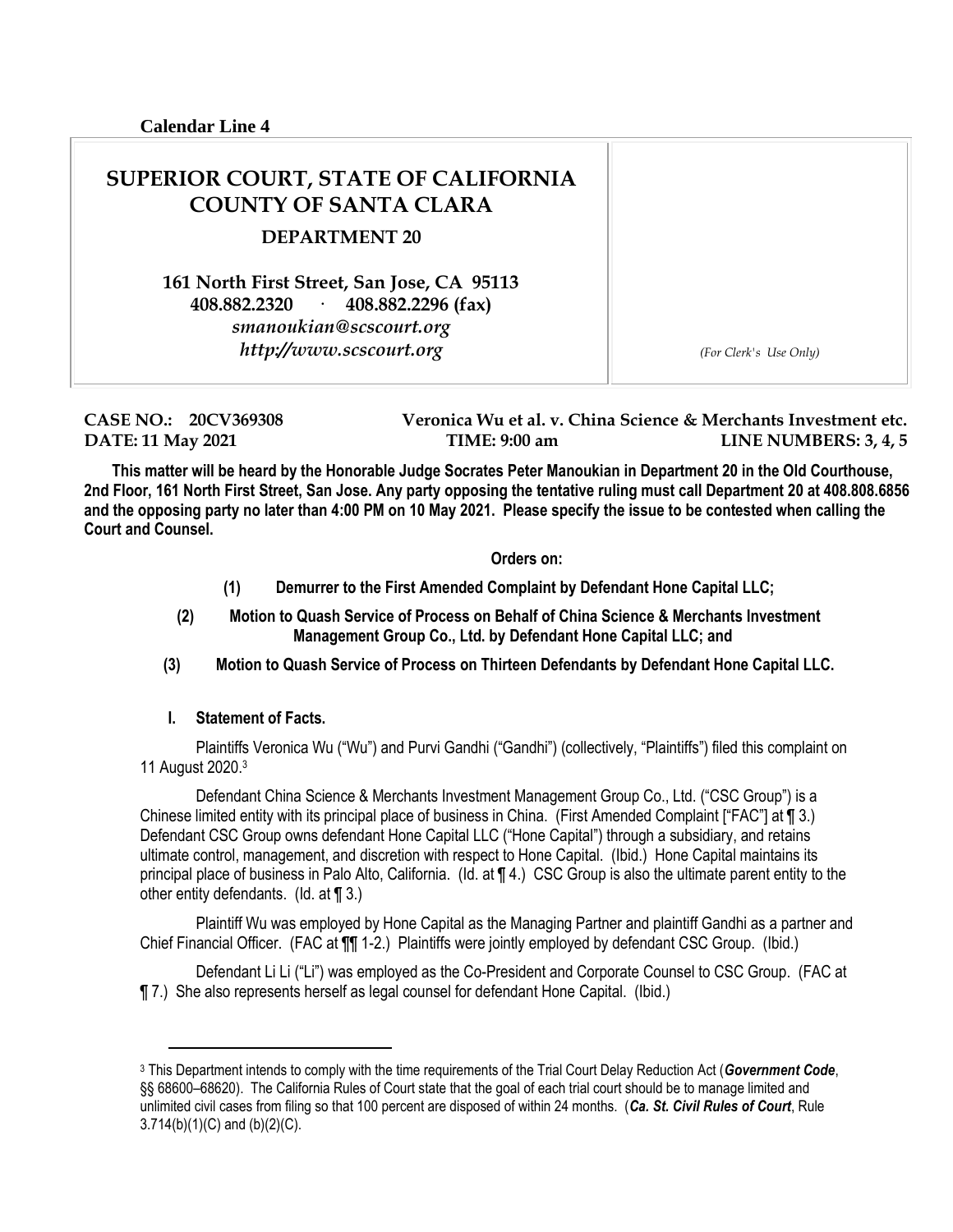Beginning in April 2015, it was CSC Group's desire to invest up to \$1 billion in the U.S. venture capital industry. (FAC at ¶ 26.) Thus, plaintiff Wu relocated to the San Francisco Bay Area to launch CSC Group's U.S. business there. (Ibid.) In doing so, she set up an initial \$100 million fund named CSC Upshot Ventures I, LP ("CSC Upshot") in which CSC Group would have a legal commitment to fund the full \$100 million of its commitment. (Id. at ¶ 29.) As Co-President of CSC Group, plaintiff Wu was responsible for CSC Group's international business development and operations with a focus on Silicon Valley. (Id. at ¶ 33.)

Within nine months after arriving in the United States and setting up US operations, plaintiff Wu met plaintiff Gandhi and recruited her to join Hone Capital in April 2016. (FAC at ¶ 35.) During the course of their work, Plaintiffs developed strong partnerships with Silicon Valley insiders to gain privileged access to top-quality deals, including deals with renowned companies such as Guardant Health, Transferwise, and more. (Id. at ¶ 42.) Plaintiffs made CSC Group one of the most active investors in Silicon Valley. (Ibid.)

Despite Plaintiffs' success and contributions, the issue regarding incentive allocation to Plaintiffs for investments they made on behalf of CSC Group persisted. (FAC at ¶ 46.) And, despite continued assurances and promises to Plaintiffs, defendant CSC Group failed to set up the promised fund structure for investments made outside a singular, particular fund, the CSC Upshot Fund, and instead directed Plaintiffs to make direct investments on its behalf outside any fund structure. (Id. at ¶ 47.) Without a fund structure, Plaintiffs would not receive their bargained for carry as originally envisioned. (Ibid.)

To resolve the compensation issue stemming from CSC Group's failure to properly set up funds, the parties agreed to compensate Plaintiffs by August 2016 using the following incentive payment structure:

- 4% of the net profit stemming from direct investments, on a deal-by-deal basis;
- 40% of fund carry where CSC Group commits more than 50% of fund capital; and
- $\bullet$  50% of fund carry where CSC Group commits less than 50% of fund capital. (FAC at  $\P$  49.)

This incentive payment agreement was memorialized in an 26 August 2016 writing (the "Agreement") and signed by defendant Xiangshuang Shan ("Shan"), Chairman/Co-President/CEO of CSC Group, on behalf of CSC Group. (FAC at ¶¶ 5, 50.) With an agreement in place, Plaintiffs worked tirelessly to make CSC Group's U.S. business and its entire investment portfolio a success, including the CSC Upshot Fund. (Id. at ¶ 52.)

Defendant CSC Group has repeatedly confirmed the existence and enforceability of the Agreement, both orally and in writing. (FAC at ¶ 92.)

Despite CSC Group's repeated assurances, designed to induce Plaintiffs into continuing to provide services and to manage CSC Group's investments, CSC Group never paid them their 4% net profit compensation. (FAC at ¶ 93.) Instead, CSC Group continued to falsely promise payment. (Ibid.) These alleged promises continued for four years as a ploy to keep Plaintiffs as managers of CSC Group's assets. (Ibid.)

Following many demands and refusals to pay, Plaintiffs retained counsel and demanded payment of all sums due under the contract and pursuant to California Labor Code and advised they would file suit if those sums were not paid. (FAC at ¶ 96.) Rather than paying the sums, defendants terminated plaintiff Wu's employment on 3 August 2020. (Ibid.)

Thereafter, defendant CSC Group falsely alleged, for the first time, that the parties had no agreement, that Plaintiffs had engaged in self-dealing, and apparently breached fiduciary duties to CSC Group. (FAC at ¶ 97.) As a consequence, plaintiff Gandhi resigned from CSC Group on 7 August 2020. (Ibid.)

On 29 October 2020, Plaintiffs filed the operative FAC against defendants alleging causes of action for:

- (1) Fraud
- (2) Breach of Contract
- (3) Breach of Implied Covenant of Good Faith and Fair Dealing
- (4) Common Count Goods and Services Rendered/Quantum Meruit
- (5) Failure to Pay Wages (Labor Code §§ 201-203, 218, et seq.)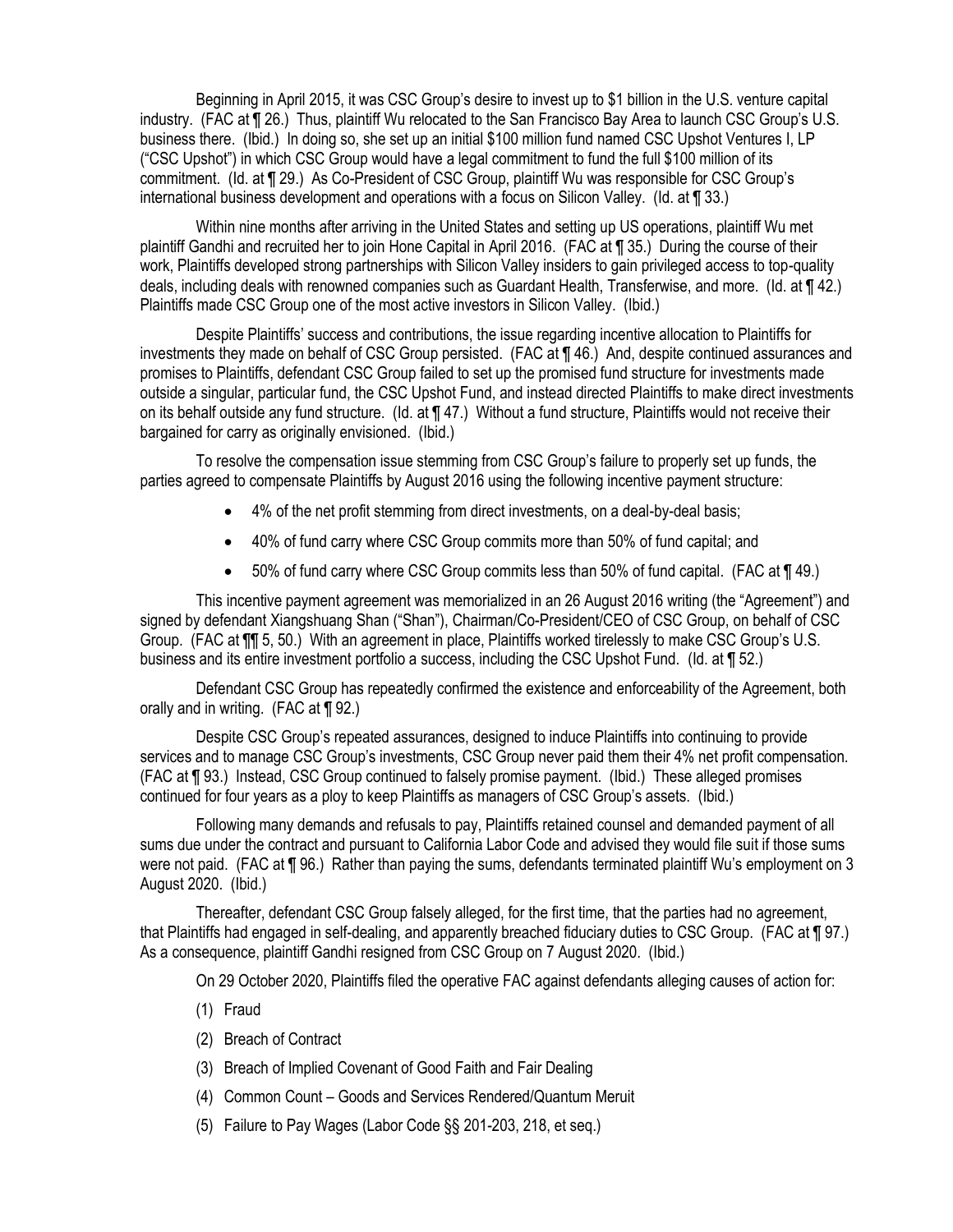- (6) Retaliation in Violation of Labor Code § 1102.5
- (7) Wrongful Termination in Violation of Public Policy
- (8) Violation of Business and Professions Code § 17200, et seq.

Currently before the court are the following motions by defendant Hone Capital: (1) demurrer to the FAC; (2) motion to quash service of process on behalf defendant CSC Group; (3) motion to quash service of process on behalf of thirteen defendants. Plaintiffs filed written opposition to the demurrer and motion to quash service on behalf of defendant CSC Group. No opposition was filed to the motion to quash on behalf of the thirteen defendants.<sup>4</sup> Defendant Hone Capital filed reply papers.

A further case management conference is also set for 11 May 2021.

### **II. Demurrer.**

A complaint must contain substantive factual allegations sufficiently apprising the defendant of the issues to be addressed. (See *Williams v. Beechnut Nutrition Corp.* (1986) 185 Cal.App.3d 135, 139, fn. 2.)

A demurrer tests the legal sufficiency of a complaint. It is properly sustained where the complaint or an individual cause of action fails to "state facts sufficient to constitute a cause of action." (*Code of Civil Procedure*, § 430.10, subd. (e).) "[C]onclusionary allegations . . . without facts to support them" are insufficient on demurrer. (*Ankeny v. Lockheed Missiles and Space Co.* (1979) 88 Cal.App.3d 531, 537.) "It is fundamental that a demurrer is an attack against the complaint on its face, it should not be sustained unless the complaint shows that the action may not be pursued." (*Yolo County Dept. of Social Services v. Municipal Court* (1980) 107 Cal.App.3d 842, 846-847.)

"It is not the ordinary function of a demurrer to test the truth of the plaintiff's allegations or the accuracy with which he describes the defendant's conduct. A demurrer tests only the legal sufficiency of the pleading." (*Committee on Children's Television, Inc. v. General Foods Corp.* (1983) 35 Cal.3d 197, 213.) "It 'admits the truth of all material factual allegations in the complaint . . .; the question of plaintiff's ability to prove these allegations, or the possible difficulty in making such proof does not concern the reviewing court.' [Citation.]" (*Id.* at pp. 213-214; see *Cook v. De La Guerra* (1864) 24 Cal. 237, 239: "[I]t is not the office of a demurrer to state facts, but to raise an issue of law upon the facts stated in the pleading demurred to.")

#### **III. Analysis.**

 $\overline{a}$ 

#### **D. Grounds for Demurrer.**

Defendant Hone Capital demurs to the first and second causes of action on the ground of uncertainty. (**Code of Civil Procedure**, § 430.10, subd. (f).) Defendant Hone Capital demurs to the first through eighth causes of action on the ground that they fail to state a valid claim. (**C***ode of Civil Procedure*, § 430.10, subd. (e).)

# **E. Uncertainty.**

According to the Notice of Motion, defendant Hone Capital demurs to the first and second causes of action in part on the ground of uncertainty. The memorandum of points and authorities however do not address the demurrer for uncertainty with legal arguments or citations to supporting authorities. (See *Quantum Cooking Concepts, Inc. v. LV Assocs., Inc.* (2011) 197 Cal.App.4th 927, 934 [courts are not required to "comb the record and the law for factual and legal support that a party has failed to identify or provide"]; see also *Chavez v. Netflix, Inc***.** (2008) 162 Cal.App.4th 43, 52 [where appellant's motion was supported by deficient memorandum, trial court was justified in denying the motion on procedural grounds].)

Consequently, the demurrer to the first and second causes of action on the ground of uncertainty is OVERRULED.

<sup>4</sup> Defendant Hone Capital filed a notice of non-opposition on 4 May 2021.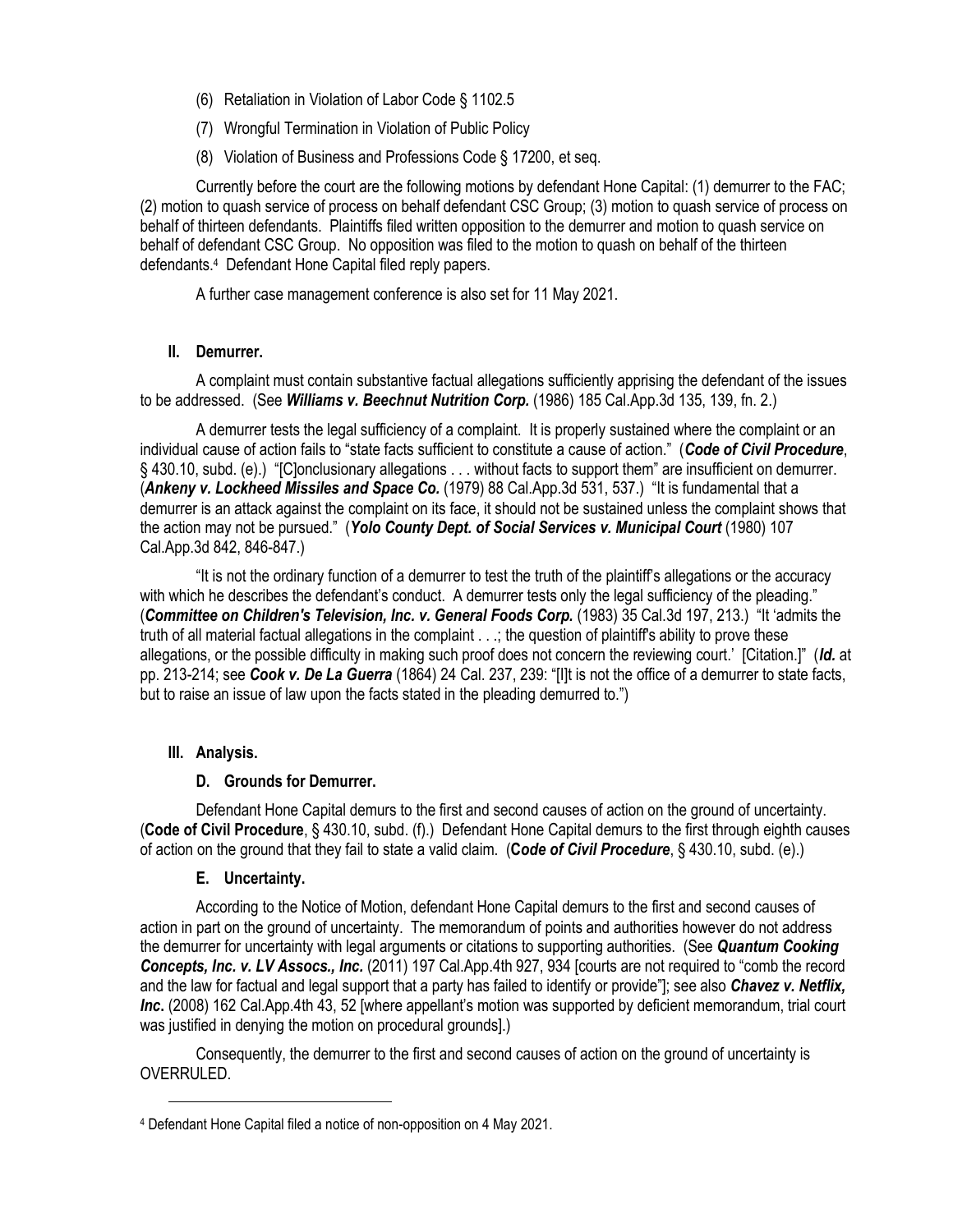## **F. Failure to State a Cause of Action.**

### 6. First Cause of Action – Fraud.

"The elements of fraud are: (1) a misrepresentation (false representation, concealment, or nondisclosure); (2) knowledge of falsity (or scienter); (3) intent to defraud, i.e., to induce reliance; (4) justifiable reliance; and (5) resulting damage." (*Robinson Helicopter Co., Inc. v. Dana Corp.* (2004) 34 Cal.4th 979, 990.)

"Fraud must be pleaded with specificity rather than with general and conclusory allegations. The specificity requirement means a plaintiff must allege facts showing how, when, where, to whom, and by what means the representations were made, and, in the case of a corporate defendant, the plaintiff must allege the names of the persons who made the representations, their authority to speak on behalf of the corporation, to whom they spoke, what they said or wrote, and when the representation was made." (*West v. JPMorgan Chase Bank, N.A.* (2013) 214 Cal.App.4th 780, 793 (*West***)**, citation and quotation marks omitted.)

Courts enforce the specificity requirement in consideration of its two purposes. (*West, supra,* 214 Cal.App.4th at p. 793.) The first purpose is to give notice to the defendant with sufficiently definite charges that the defendant can meet them. (*Ibid.*) The second is to permit a court to weed out meritless fraud claims on the basis of the pleadings; thus, the pleading should be sufficient to enable the court to determine whether, on the facts pleaded, there is any foundation, prima facie at least, for the charge of fraud. (*Ibid.*)

Hone Capital argues the fraud claim has not been pled with specificity as there are no misrepresentations or false promises alleged by this defendant. The misrepresentations are contained in paragraph 100 of the FAC and alleged in general terms as to all defendants. Thus, it is not clear which misrepresentation, if any, was made by defendant Hone Capital. This is particularly troublesome in a case with approximately fourteen defendants comprising both individuals and corporate entities.

In opposition, Plaintiffs refer the court to alleged misrepresentations by defendant Li and argue such statements were made in her role as legal counsel for Hone Capital. But, the fraud claim does not indicate whether she made such misrepresentations on behalf of Hone Capital or in her role as Co-President and counsel for CSC Group. Thus, the fraud claim has not been pled with the required specificity.

Accordingly, the demurrer to the first cause of action is SUSTAINED WITH 20 DAYS' LEAVE TO AMEND for failure to state a claim. (See *City of Stockton v. Super. Ct.* (2007) 42 Cal.4th 730, 747 [if the plaintiff has not had an opportunity to amend the pleading in response to a motion challenging the sufficiency of the allegations, leave to amend is liberally allowed as a matter of fairness].)

7. Second Cause of Action – Breach of Contract.

"[T]he elements of a cause of action for breach of contract are (1) the existence of the contract, (2) plaintiff's performance or excuse for nonperformance, (3) defendant's breach, and (4) the resulting damages to the plaintiff." (*Oasis West Realty, LLC v. Goldman* (2011) 51 Cal.4th 811, 821.)

"If the action is based on alleged breach of a written contract, the terms must be set out verbatim in the body of the complaint or a copy of the written agreement must be attached and incorporated by reference." (*Harris v. Rudin, Richman & Appel* (1999) 74 Cal.App.4th 299, 307.)

Defendant Hone Capital argues the breach of contract claim is defective as Plaintiffs fail to allege the terms of the Agreement or attach a copy to the pleading. Plaintiffs concede as much in opposition but nevertheless urge the court to reject this argument as a plaintiff may plead the legal effect of the contract. (See *Construction Protective Services, Inc. v. TIG Specialty Ins. Co.* (2002) 29 Cal.4th 189, 198-199 ["In an action based on a written contract, a plaintiff may plead the legal effect of the contract rather than its precise language."].) "In order to plead a contract by its legal effect, plaintiff must 'allege the substance of its relevant terms. This is more difficult, for it requires a careful analysis of the instrument, comprehensiveness in statement, and avoidance of legal conclusions.' [Citation.]" (*McKell v. Washington Mutual, Inc.* (2006) 142 Cal.App.4th 1457, 1489.) While Plaintiffs refer to a correct statement of law, the opposition fails to articulate whether Plaintiffs have pled the legal effect of the Agreement to support the breach of contract claim. As a consequence, the demurrer is sustainable on this ground.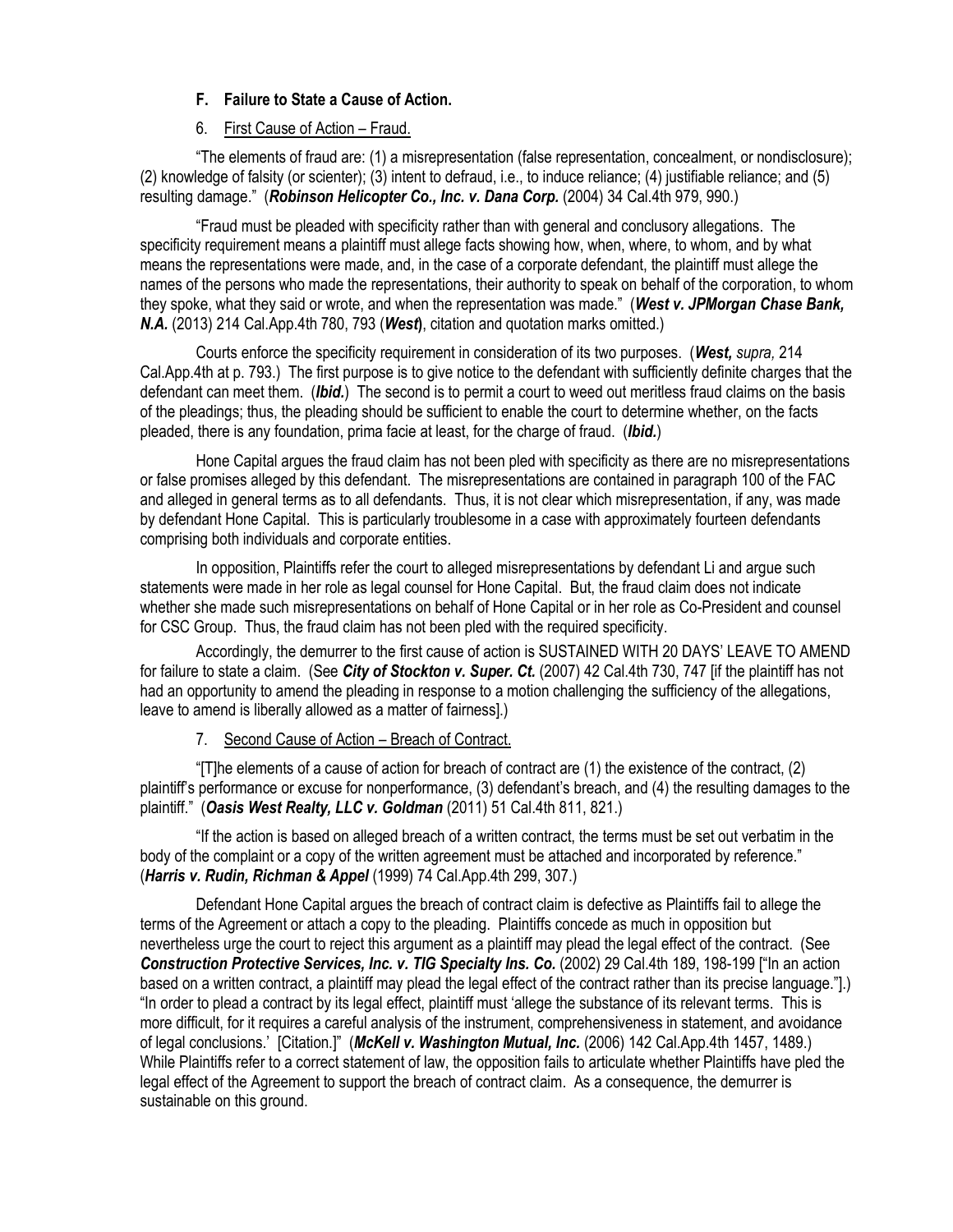In addition, as the moving papers point out, there is no contract alleged between Plaintiffs and defendant Hone Capital. Rather, the alleged Agreement is between Plaintiffs and defendant Shan on behalf of CSC Group. (See FAC at ¶ 50.) In opposition, Plaintiffs argue they entered into the Agreement with defendants, including Hone Capital, citing paragraph 111 of the FAC. But, when a plaintiff alleges facts in general or conclusionary terms that are inconsistent with more specific allegations in the pleading, the specific allegations control. (*Gentry v. eBay, Inc.* (2002) 99 Cal.App.4th 816, 827.)

Accordingly, the demurrer to the second cause of action is SUSTAINED WITH 20 DAYS' LEAVE TO AMEND for failure to state a claim.

8. Third Cause of Action – Breach of the Implied Covenant of Good Faith and Fair Dealing.

As the court sustained the demurrer to the breach of contract claim, there is no underlying contract to support a cause of action for breach of the implied covenant of good faith and fair dealing. (See *Racine & Laramie, Ltd. v. Department of Parks & Recreation* (1992) 11 Cal.App.4th 1026, 1031 ["The implied covenant of good faith and fair dealing rests upon the existence of some specific contractual obligation."].)

Consequently, the demurrer to the third cause of action for breach of the implied covenant of good faith and fair dealing is SUSTAINED WITH 20 DAYS' LEAVE TO AMEND for failure to state a claim.

9. Fourth Cause of Action – Common Count – Goods and Services Rendered/Quantum Meruit.

As the court sustained the demurrer to the breach of contract claim and the fourth cause of action for common counts is based on the same allegations, this claim also fails. (See *McBride v. Boughton* (2004) 123 Cal.App.4th 379, 394 ["When a common count is used as an alternative way of seeking the same recovery demanded in a specific cause of action, and is based on the same facts, the common count is demurrable if the cause of action is demurrable."].)

Accordingly, the demurrer to the fourth cause of action for common count is SUSTAINED WITH 20 DAYS' LEAVE TO AMEND for failure to state a claim.

10. Fifth Cause of Action – Failure to Pay Wages.

The fifth cause of action is a claim for failure to pay wages under Labor Code sections 201-203 and 218. Defendant Hone Capital argues the claim fails as it is dependent on the parties' Agreement which did not survive demurrer in the prior causes of action. Defendant Hone Capital however fails to demonstrate that the existence of the parties' Agreement is a necessary element to state a claim for unpaid wages. Indeed, Plaintiffs allege they were employees of defendants, that they were owed carry and other payments, and defendants willfully failed to pay them wages that were due to them. (See FAC at ¶¶ 1, 2, 125-132.) Such allegations are sufficient to state a claim for unpaid wages and overcome a challenge on demurrer.

Accordingly, the demurrer to the fifth cause of action on the ground that it fails to state a claim is OVERRULED.

11. Sixth Cause of Action – Retaliation in Violation of *Labor Code*, § 1102.5.

The sixth cause of action is a claim by plaintiff Wu against defendants CSC Group and Hone Capital for retaliation in violation of *Labor Code*, § 1102.5.

*Labor Code*, § 1102.5 is a whistleblower statute, the purpose of which is to encourage workplace whistleblowers to report unlawful acts without fearing retaliation. (*Soukup v. Law Offices of Herbert Hafif* (2006) 39 Cal.4<sup>th</sup> 260, 287.) In order to establish a prima facie case of retaliation, a plaintiff must show that he or she engaged in protected activity, that he or she was thereafter subjected to an adverse employment action by the employer, and there was a causal link between the two. (*Id.* at pp. 287-288.)

*Labor Code*, § 1102.5, subdivision (b) provides:

"An employer, or any person acting on behalf of the employer, shall not retaliate against an employee for disclosing information, or because the employer believes that the employee disclosed or may disclose information, to a government or law enforcement agency, to a person with authority over the employee or another employee who has the authority to investigate, discover, or correct the violation or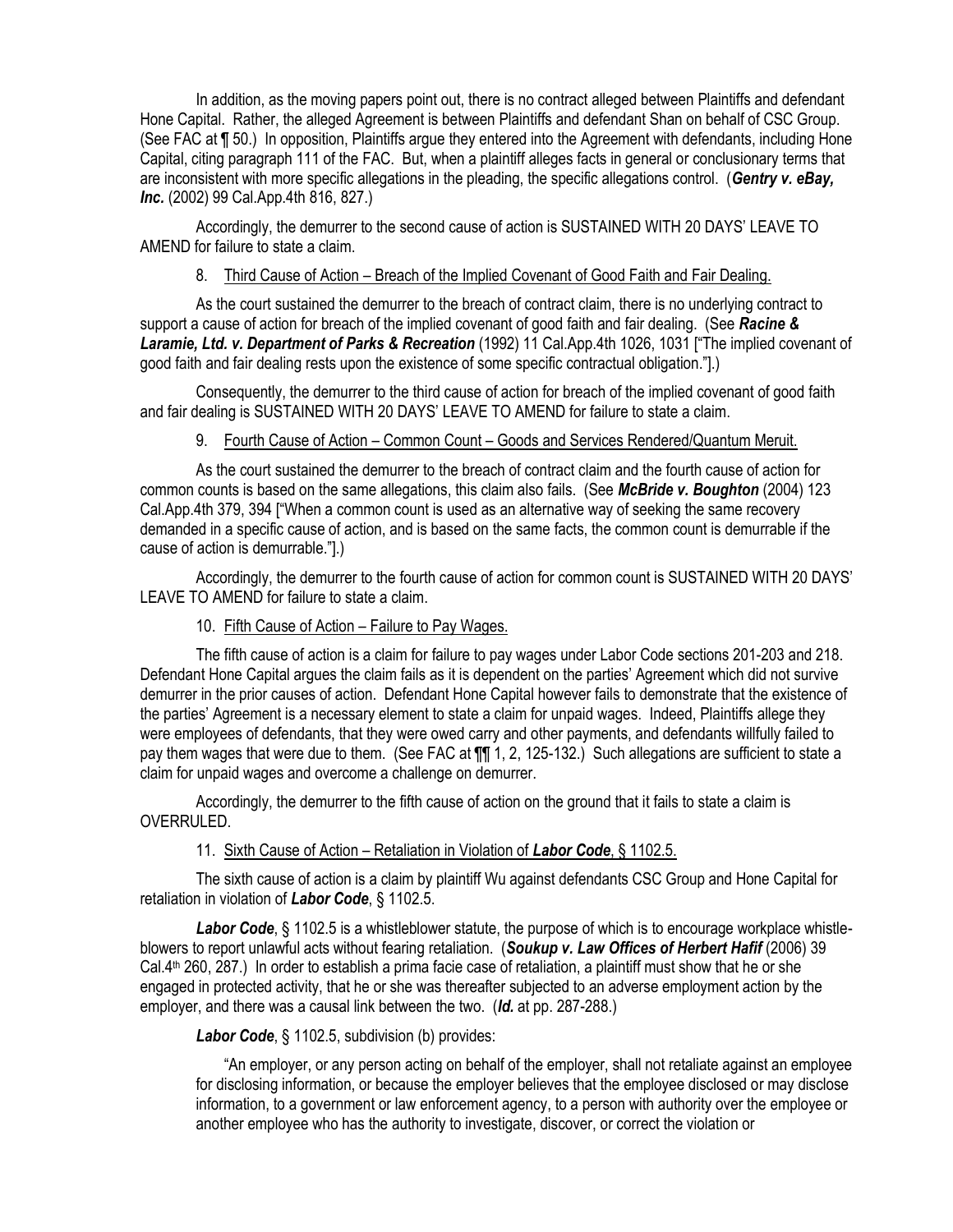noncompliance, or for providing information to, or testifying before, any public body conducting an investigation, hearing, or inquiry, if the employee has reasonable cause to believe that the information discloses a violation of state or federal statute, or a violation of or noncompliance with a local, state, or federal rule or regulation, regardless of whether disclosing the information is part of the employee's job duties."

The sixth cause of action is based in part on defendants' alleged retaliation for plaintiff Wu reporting her employers' failure to pay her wages. (See FAC at ¶ 136.) Defendant Hone Capital argues there is no claim stated under subdivision (b) because (1) there is no claim for failure to pay wages; (2) no factual allegation to support the element of "disclosing information"; and (3) plaintiff Wu cannot have a retaliation claim against Hone Capital as she was the CEO of the company. As stated above, the court has overruled the demurrer with respect to the claim for failure to pay wages. As to the remaining arguments, the court does not find them to be persuasive or supported by citation to legal authorities.

Consequently, the demurrer to the sixth cause of action on the ground that it fails to state a claim is OVERRULED. Having overruled the demurrer on this ground, the court declines to address defendant Hone Capital's argument with respect to *Labor Code*, § 1102.5, subdivision (c).

12. Seventh Cause of Action – Wrongful Termination in Violation of Public Policy.

The seventh cause of action is a claim by plaintiff Wu against defendants CSC Group and Hone Capital for wrongful termination in violation of public policy.

The elements of wrongful termination in violation of public policy are: (1) an employer-employee relationship; (2) a termination or other adverse employment action; (3) the termination violated a public policy; and (4) the termination caused the plaintiff's damages. (*Holmes v. General Dynamics Corp.* (1993) 17 Cal.App.4<sup>th</sup> 1418, 1426, fn. 8 (*Holmes*).)

To recover in tort for wrongful discharge in violation of public policy, the plaintiff must show the policy at issue is substantial, fundamental, and grounded in a statutory or constitutional provision. (*Holmes, supra,* 17 Cal.App. $4<sup>th</sup>$  at p. 1426.)

Defendant Hone Capital argues there is no underlying public policy alleged to support a claim for wrongful termination. But, as stated above, the sixth cause of action for retaliation under Labor Code section 1102.5 has survived the pleading challenge on demurrer and thus provides a public policy in support of the wrongful termination claim.

Accordingly, the demurrer to the seventh cause of action on the ground that it fails to state a claim is OVERRULED.

#### 13. Eighth Cause of Action – Violation of *Business and Professions Code*, § 17200, et seq.

The eighth cause of action is brought pursuant to *Business and Professions Code*, § 17200, commonly referred to as the unfair competition law ("UCL"). "The UCL does not proscribe specific acts, but broadly prohibits 'any unlawful, unfair or fraudulent business act or practice and unfair, deceptive, untrue or misleading advertising....' (*Business & Professions Code*, § 17200.) 'The scope of the UCL is quite broad. [Citations.] Because the statute is framed in the disjunctive, a business practice need only meet one of the three criteria to be considered unfair competition.' [Citation.]" (*Durell v. Sharp Healthcare* (2010) 183 Cal.App.4<sup>th</sup> 1350, 1359.)

Defendant Hone Capital argues Plaintiffs fail to allege any unlawful, unfair or fraudulent conduct to support a claim under the UCL. As stated above, the fifth and sixth causes of action under the *Labor Code* for failure to pay wages and retaliation have survived the pleading challenge on demurrer. Those claims, incorporated into the eighth cause of action, are sufficient to support relief under the UCL.

Therefore, the demurrer to the eighth cause of action on the ground that it fails to state a claim is OVERRULED.

**IV. Hone Capital's Motion to Quash Service of Process on Behalf of CSC Group.**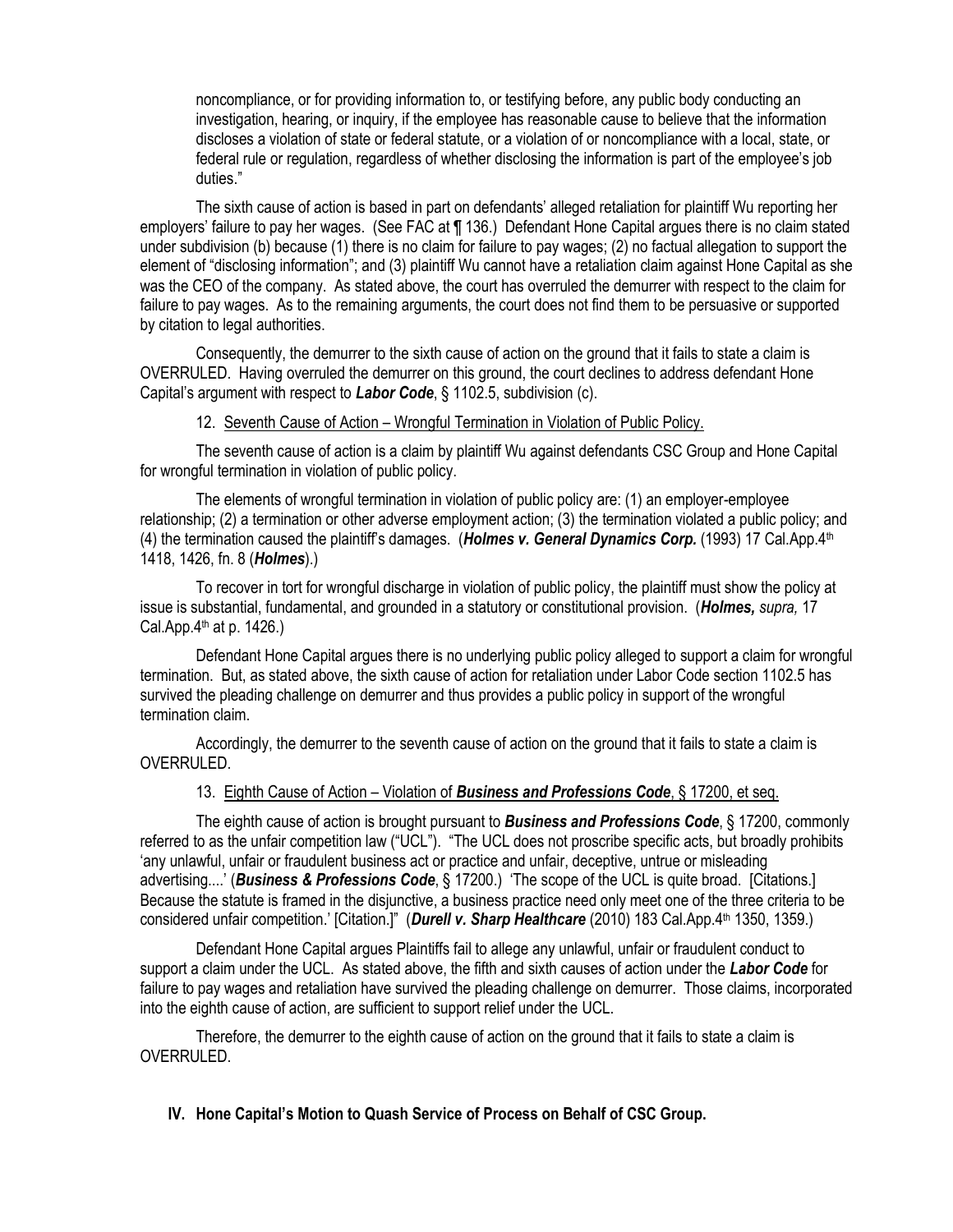Defendant Hone Capital moves to quash service of process on behalf of defendant CSC Group as the purported service was invalid.

## **V. Analysis.**

### **A. Legal Standard.**

"Service of process is the means by which a court having jurisdiction over the subject matter asserts jurisdiction over the party and brings home to him reasonable notice of the action. [Citation.] It is an indispensable element of due process of law. [Citation.]" (*Kappel v. Bartlett* (1988) 200 Cal.App.3d 1457, 1464.)

"A motion to quash service challenges only the lack of jurisdiction over the person and, when ruling on such a motion, the trial court is not permitted to determine the merits of the complaint." (*McClatchy v. Coblentz* (2016) 247 Cal.App.4th 368, 375.)

"When a motion to quash is properly brought, the burden of proof is placed upon the plaintiff to establish the facts of jurisdiction by a preponderance of the evidence. [Citation.] This may be done through presentation of declarations, with opposing declarations received in response." (*Aquila, Inc. v. Superior Court* (2007) 148 Cal.App.4th 556, 568.) Where there is a conflict in the declarations, resolution of the conflict by the trial court will not be disturbed on appeal where the ruling is supported by substantial evidence. (*Ibid.*)

A defendant may file a motion to quash service "on or before the last day of his or her time to plead or within any further time that court may for good cause allow" on the ground of "lack of jurisdiction of the court over him or her." (*Code of Civil Procedure***,** § 418.10, subd. (a)(1).)

#### **B. Defendant Hone Capital is Not a Proper Party to Bring the Motion to Quash.**

By this motion, defendant Hone Capital is attempting to quash service of process on behalf of another defendant, CSC Group. This is problematic as defendant Hone Capital, by filing a demurrer, has now made a general appearance in this action. (See *Global Financial Distributors Inc. v. Superior Court* (2019) 35 Cal.App.5<sup>th</sup> 179, 193 [filing a demurrer is a general appearance].)

To the extent that service on CSC Group was improper, it is up to that defendant to specially appear and contest the court's lack of personal jurisdiction by motion to quash. (See *Sch. Dist. v. Superior Court* (1997) and, 1131 ["When a nonresident defendant questions the trial court's in personam jurisdiction, the issue is tested by a special appearance in the form of a motion to quash service of summons."].)

No such motion has been filed by defendant CSC Group. Nor is the court persuaded by defendant Hone Capital's citation to a federal district case in its reply papers that it has standing to bring a motion to quash on behalf of another defendant. (See *Qualified Patients Assn. v. City of Anaheim* (2010) 187 Cal.App.4th 734, 764 [the decisions of lower federal courts are not binding precedent].)

Accordingly, the motion to quash service of summons on behalf of defendant CSC Group is DENIED. Having denied the motion on this ground, the court declines to address the merits.

# **VI. Hone Capital's Motion to Quash Service of Process on Behalf of Thirteen Defendants.**

Defendant Hone Capital also moves to quash service of process on behalf of thirteen individual and corporate defendants in the case as the purported service was invalid.

While the motion to quash is unopposed, the court notes that the proof of service submitted in support of the motion directs service to Plaintiffs' former counsel. According to court records, Plaintiffs obtained new counsel (separate counsel for each plaintiff) on 22 March 2021 and 24 March 2021. In fact, defendant Hone Capital's notice of non-opposition was served on new counsel. But, there is no showing that the original moving papers were served on Plaintiffs' new counsel.

Even if service was proper, this motion to quash suffers from the same defect as the other motion for reasons stated above.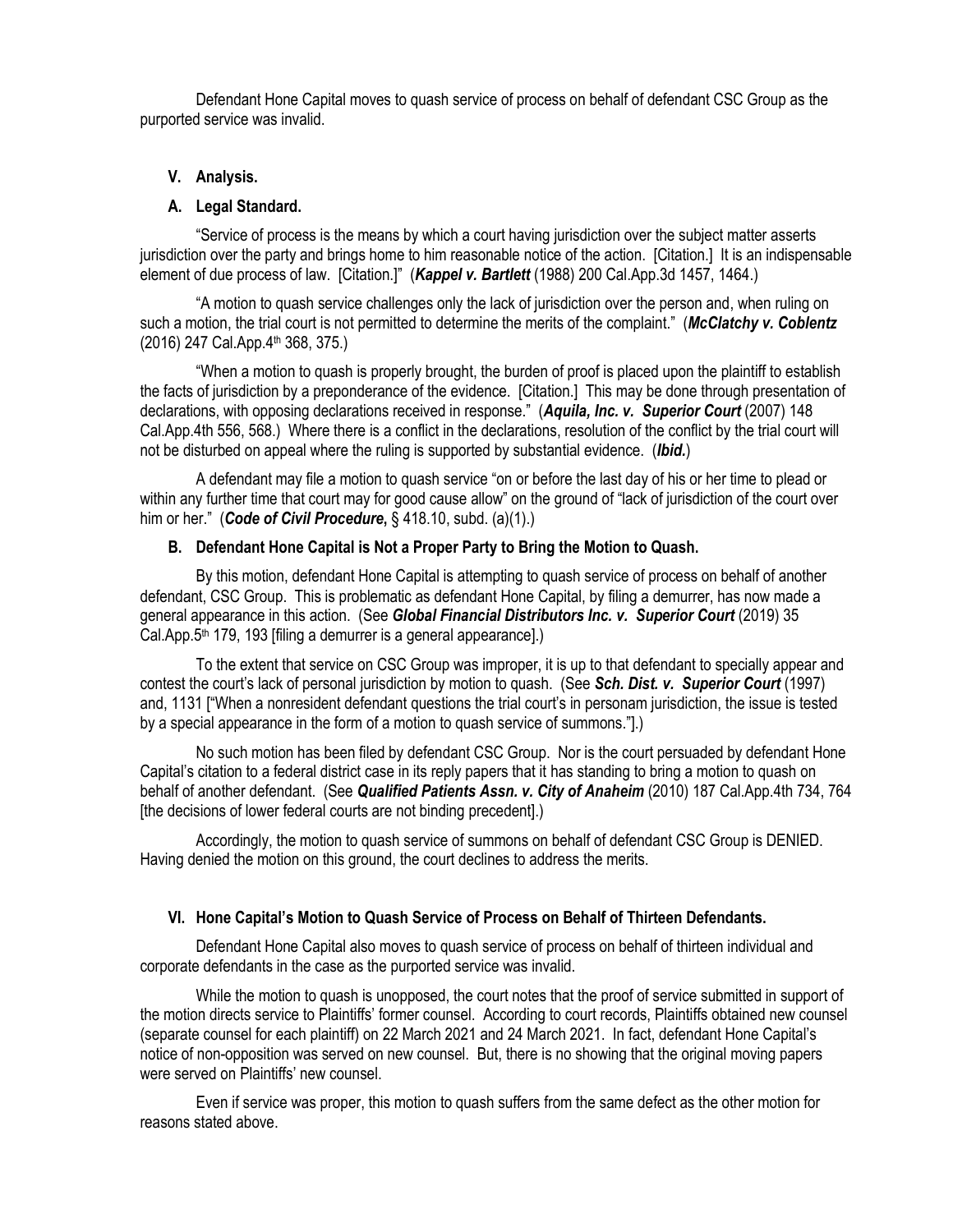Consequently, the motion to quash service of summons on behalf of thirteen defendants is DENIED.

## **VII. Tentative Ruling.**

#### **VIII. Case Management.**

This Court will set a further case management conference for 16 November 2021 at 10:00 AM in this Department. The parties should meet and confer prior to the CMC and formulate a plan for ADR.

#### **IX. Conclusion and Order.**

The demurrer to the first and second causes of action on the ground of uncertainty is OVERRULED.

The demurrer to the first, second, third, and fourth causes of action is SUSTAINED WITH 20 DAYS' LEAVE TO AMEND for failure to state a claim.

The demurrer to the fifth, sixth, seventh, and eighth causes of action on the ground that they fail to state a valid claim is OVERRULED.

The motion to quash service of process on behalf of defendant CSC Group is DENIED.

The motion to quash service of process on behalf of thirteen defendants is DENIED.

**\_\_\_\_\_\_\_\_\_\_\_\_\_\_\_\_\_\_\_\_\_\_\_\_\_\_\_ DATED:**

**\_\_\_\_\_\_\_\_\_\_\_\_\_\_\_\_\_\_\_\_\_\_\_\_\_\_\_\_\_\_\_\_\_\_\_\_\_\_\_\_\_\_\_\_\_\_ HON. SOCRATES PETER MANOUKIAN** *Judge of the Superior Court County of Santa Clara*

**- [oo0oo -](#page-0-0)**

<span id="page-19-0"></span>**Calendar Line 5**

**- [oo0oo -](#page-0-0)**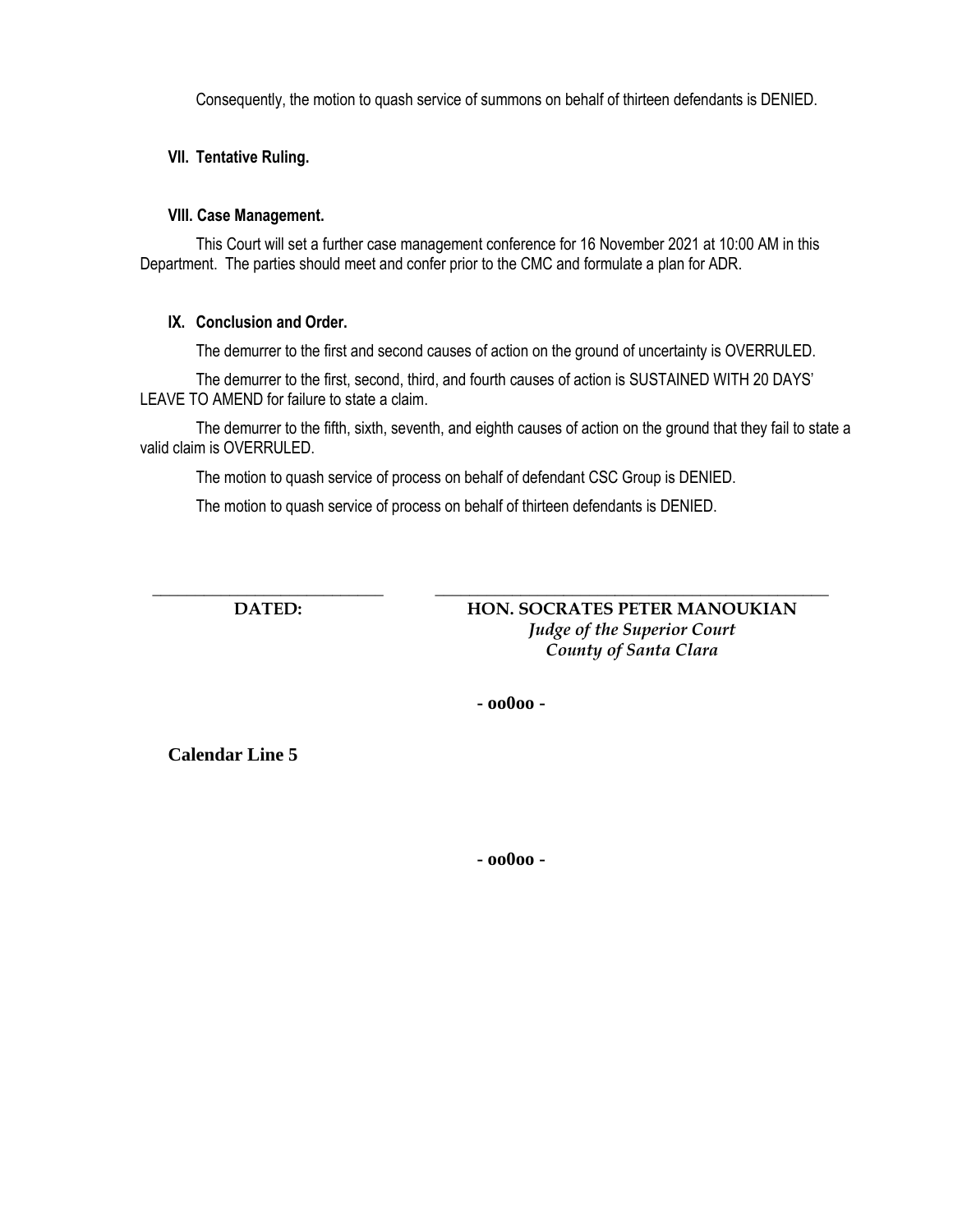# <span id="page-20-0"></span>**SUPERIOR COURT, STATE OF CALIFORNIA COUNTY OF SANTA CLARA**

#### **DEPARTMENT 20**

**161 North First Street, San Jose, CA 95113 408.882.2320 · 408.882.2296 (fax)** *smanoukian@scscourt.org http://www.scscourt.org (For Clerk's Use Only)*

## **CASE NO.: 18CV334547 Jonathan Del Arroz v. San Francisco Science Fiction Conventions, Inc., et al. DATE: 11 May 2021 TIME: 9:00 am LINE NUMBER: 6**

**This matter will be heard by the Honorable Judge Socrates Peter Manoukian in Department 20 in the Old Courthouse, 2nd Floor, 161 North First Street, San Jose. Any party opposing the tentative ruling must call Department 20 at 408.808.6856 and the opposing party no later than 4:00 PM on 10 May 2021. Please specify the issue to be contested when calling the Court and Counsel.**

#### **Order on Defendant's Motion for Summary Judgment.**

#### **I. Statement of Facts.**

Plaintiff Jonathan Del Arroz ("Plaintiff") is a professional science fiction writer who has written or edited several bestselling works of science fiction. (Complaint, ¶1.) As a professional science fiction writer, Plaintiff received income from name recognition obtained through self-promotion including, among other things, attending science fiction conventions. (Complaint,  $\P$ 4.) It has been tradition since approximately 1939 for there to be an annual "world science fiction" convention known as "WorldCon" in the science fiction community. (Complaint, ¶5.) The location of WorldCon changes from year to year. (*Id.*) Fans in the city where WorldCon is to be held traditionally form a business entity to organize WorldCon, sell tickets, and enter into contracts necessary for WorldCon to provide goods and services that fans expect. (*Id.*) WorldCon is the most prestigious science fiction convention because, among other reasons, awards for the year's best science fiction and fantasy writing, known as the "Hugo Awards," are given at WorldCon as selected by vote of the fans who buy tickets to WorldCon. (Complaint, ¶6.)

Defendant San Francisco Science Fictions Conventions, Inc. ("SFSFC") was selected to organize the 76<sup>th</sup> World Science Fiction Convention ("WorldCon76") which was to be held in San Jose in August 2018. (Complaint, ¶8.) Tickets to WorldCon76 were characterized as "memberships" by defendant SFSFC. (Complaint, ¶10.) For \$230, defendant SFSFC sold an "Attending Membership" which entitled the member to admission and attendance at WorldCon76. (*Id.*) Defendant SFSFC also sold a "supporting membership" for \$50 which included electronic copies of all publications, nomination and voting rights for the 2018 Hugo Awards, and voting rights in site selection for the 2020 World Science Fiction Convention and 2019 North American Science Fiction Convention. (*Id.*)

In 2017, Plaintiff purchased an attending membership to WorldCon76. (Complaint, ¶11.) On 2 January 2018, Plaintiff received an email from a WorldCon76 representative stating, "At this time we are converting your membership to WorldCon76 to a supporting membership as you will not be permitted to attend the convention. On your personal blog you have made it clear that you are both expecting and planning on engendering a hostile environment which we do not allow. If you are found on the premises of the convention center or any of the official convention hotels you will be removed. Your payment of \$50 covers the cost of your supporting membership in its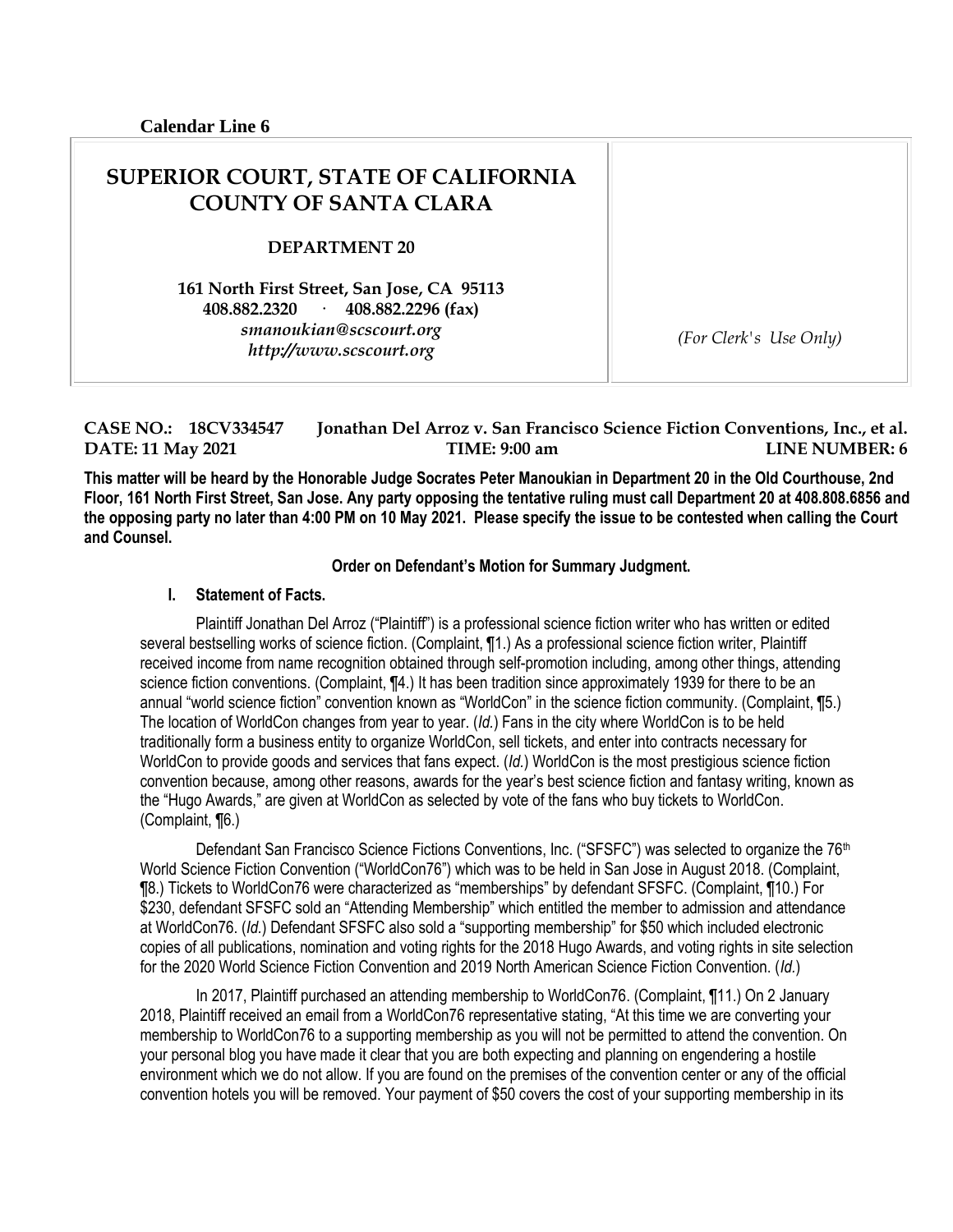entirety, and you have no balance owing. As a supporting member your nomination and voting rights for the Hugo Awards and site selection are maintained. If you prefer a full refund that can be arranged." (Complaint, ¶12.)

Plaintiff had stated that he expected to be harassed at the convention site based on his announced political views, namely that he is a Republican, a Trump supporter, and a believer in limited government, and that he intended to wear a body cam to document such harassment and protect himself from baseless charges that he had been the aggressor in such encounters. (Complaint, 1913.)

Thereafter, defendant SFSFC's official and authorized social media posted on Facebook the following statement about the alleged reason that Plaintiff had been barred from WorldCon76: "Worldcon76 has chosen to reduce [Plaintiff's] membership from attending to supporting. He will not be allowed to attend the convention in person. [Plaintiff's] supporting membership preserves his rights to participate in the Hugo Awards nomination and voting process. He was informed of our decision-via email. We have taken this step because he has made it clear that he fully intends to break our code of conduct. We take that seriously. Worldcon76 strives to be an inclusive place in fandom, as difficult as that can be, and racist and bullying behavior is not acceptable at our WorldCon. This expulsion is one step toward eliminating such behavior and was not taken lightly. The senior staff and board are in agreement about the decision and it is final." (Complaint, ¶21.)

In February 2018, defendant SFSFC published a "Progress Report" to the public stating in relevant part: "Finally, you may have heard that we chose to bar someone from attending the convention based on their publicly posted plans to float our Code of Conduct and anti-harassment policies. This is true. We stand up for our principles – and for the right of all members to enjoy the convention - and our Code of Conduct reflects the core values of WorldCon76." (Complaint, ¶26.)

On 16 April 2018<sup>5</sup>, Plaintiff filed a complaint in San Joaquin County Superior Court against defendant SFSFC and others asserting causes of action for:

- (1) Violation of Civil Code Section 51 (Unruh Act)
- (2) Violation of Civil Code Section 51.5
- (3) Violation of Civil Code Section 51.7
- (4) Violation of Civil Code Section 52.1
- (5) Defamation [against SFSFC]

 $\overline{a}$ 

Pursuant to a stipulation and order filed 3 July 2018, Plaintiff's action was transferred to Santa Clara County Superior Court.

On 11 October 2018, defendant SFSFC filed a demurrer to the first four causes of action of Plaintiff's complaint.

On 9 November 2018, defendant SFSFC filed a special motion to strike (anti-SLAPP) the fifth cause of action of Plaintiff's complaint.

On 18 March 2019, the court (Hon. Pierce) sustained, without leave to amend, defendant SFSFC's demurrer to the first four causes of action of Plaintiff's complaint. On that same date, the court denied defendant SFSFC's special motion to strike the fifth cause of action of Plaintiff's complaint.

On 16 April 2019, defendant SFSFC filed an answer to Plaintiff's complaint.

On 19 February 2021, defendant SFSFC filed the motion now before the court, a motion for summary judgment of Plaintiff's sole remaining claim for defamation.

<sup>5</sup> This Department intends to comply with the time requirements of the Trial Court Delay Reduction Act (**Government Code**, §§ 68600–68620). The California Rules of Court state that the goal of each trial court should be to manage limited and unlimited civil cases from filing so that 100 percent are disposed of within 24 months. (Ca. St. Civil **Rules of Court**, Rule 3.714(b)(1)(C) and (b)(2)(C).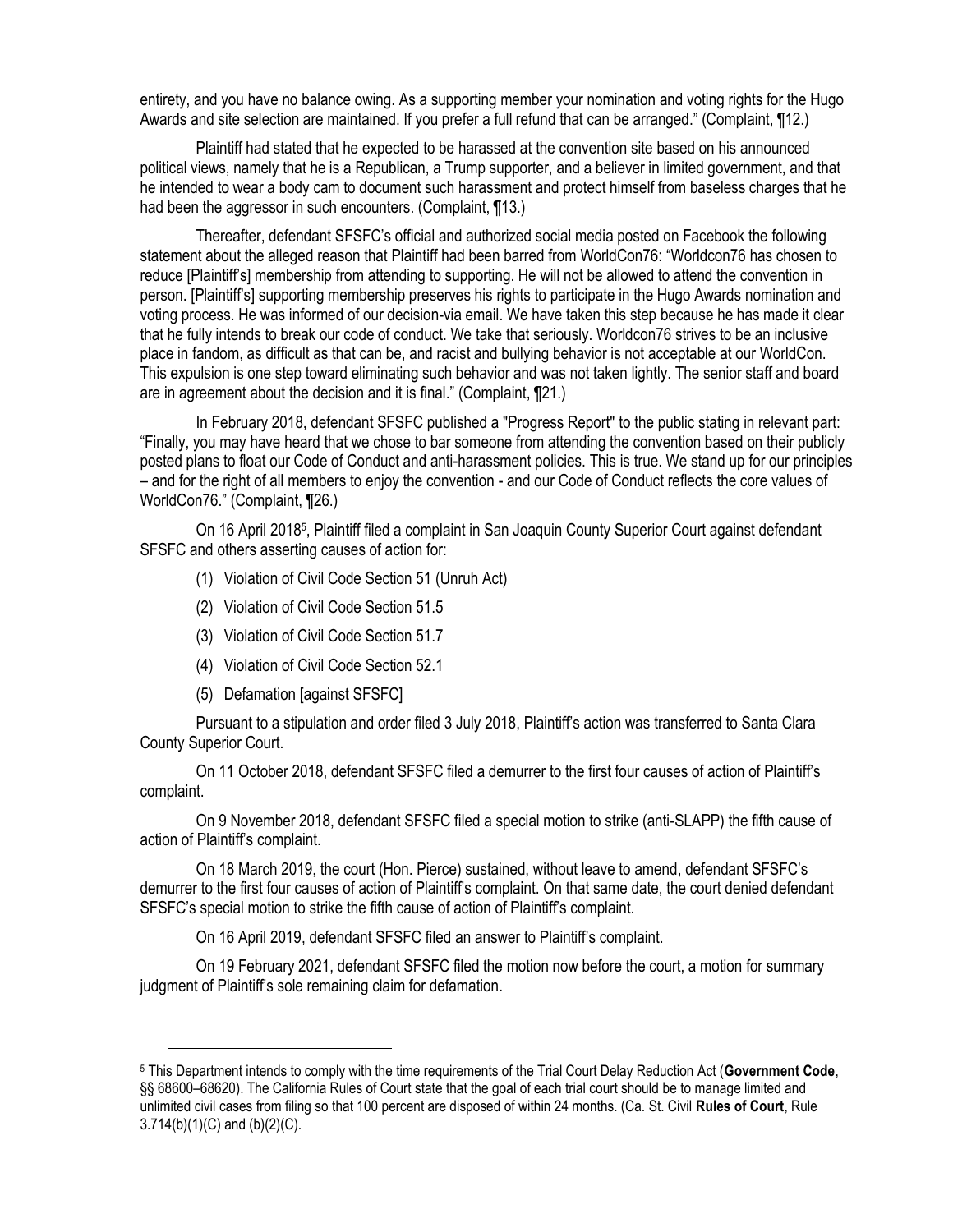#### **II. Standards for Summary Judgment Motions.**

Any party may move for summary judgment. (*Code of Civil Procedure***,** § 437c, subd. (a); *Aguilar v. Atlantic Richfield Co.* (2001) 25 Cal.4th 826, 843 (*Aguilar*).) The motion "shall be granted if all the papers submitted show that there is no triable issue as to any material fact and that the moving party is entitled to a judgment as a matter of law." (*Code of Civil Procedure***,** § 437c, subd. (c); *Aguilar, supra,* at p. 843.) The object of the summary judgment procedure is "to cut through the parties' pleadings" to determine whether trial is necessary to resolve the dispute. (*Aguilar, supra,* at p. 843.)

The "party moving for summary judgment bears an initial burden of production to make a prima facie showing of the nonexistence of any triable issue of material fact…" (*Aguilar, supra,* 25 Cal.4th at p. 850; see *Evidence Code*, § 110.) "A prima facie showing is one that is sufficient to support the position of the party in question." (*Aguilar, supra,* at p. 851.) A defendant moving for summary judgment may satisfy its initial burden either by producing evidence of a complete defense or by showing the plaintiff's inability to establish a required element of the case. (*Code of Civil Procedure***,** § 437c, subd. (p)(2); *Aguilar, supra,* at p. 853.)

If a moving defendant makes the necessary initial showing, the burden of production shifts to the plaintiff to make a prima facie showing of the existence of a triable issue of material fact. (**Code of Civil Procedure,** § 437c, subd. (p)(2); see *Aguilar, supra,* 25 Cal.4th at p. 850.) A triable issue of material fact exists "if, and only if, the evidence would allow a reasonable trier of fact to find the underlying fact in favor of the party opposing the motion in accordance with the applicable standard of proof." (*Aguilar, supra,* at p. 850, fn. omitted.) If the plaintiff opposing summary judgment presents evidence demonstrating the existence of a disputed material fact, the motion must be denied. (*Id.* at p. 856.)

Throughout the process, the trial court "must consider all of the evidence and all of the inferences drawn therefrom." (*Aguilar, supra,* 25 Cal.4th at p. 856.) The moving party's evidence is strictly construed, while the opponent's is liberally construed. (*Id.* at p. 843.)

Similarly, "[a] party may seek summary adjudication on whether a cause of action, affirmative defense, or punitive damages claim has merit or whether a defendant owed a duty to a plaintiff. A motion for summary adjudication…shall proceed in all procedural respects as a motion for summary judgment." (*California Bank & Trust v. Lawlor* (2013) 222 Cal.App.4<sup>th</sup> 625, 630, internal citations and quotation marks omitted.)

# **III. Analysis.**

# **A. Defendant SFSFC's motion for summary judgment is DENIED.**

Plaintiff's fifth cause of action is premised on defendant SFSFC's statement on social media banning Plaintiff from attending WorldCon76. (See Complaint, ¶¶21, 64, and 65.)

Worldcon76 has chosen to reduce [Plaintiff's] membership from attending to supporting. He will not be allowed to attend the convention in person. [Plaintiff's] supporting membership preserves his rights to participate in the Hugo Awards nomination and voting process. He was informed of our decision-via email. We have taken this step because he has made it clear that he fully intends to break our code of conduct. We take that seriously. Worldcon76 strives to be an inclusive place in fandom, as difficult as that can be, and racist and bullying behavior is not acceptable at our WorldCon. This expulsion is one step toward eliminating such behavior and was not taken lightly. The senior staff and board are in agreement about the decision and it is final.

Plaintiff contends the statement was false in three ways: (1) Plaintiff never stated any intent to violate any code of conduct; (2) Plaintiff is not a racist; and (3) Plaintiff is not a bully.

"Defamation is effected by either of the following: (a) Libel; (b) Slander." (Civ. Code, §44.) "Libel is a false and unprivileged publication by writing, printing, picture, effigy, or other fixed representation to the eye, which exposes any person to hatred, contempt, ridicule, or obloquy, or which causes him to be shunned or avoided, or which has a tendency to injure him in his occupation." (Civ. Code, §45.) "A libel which is defamatory of the plaintiff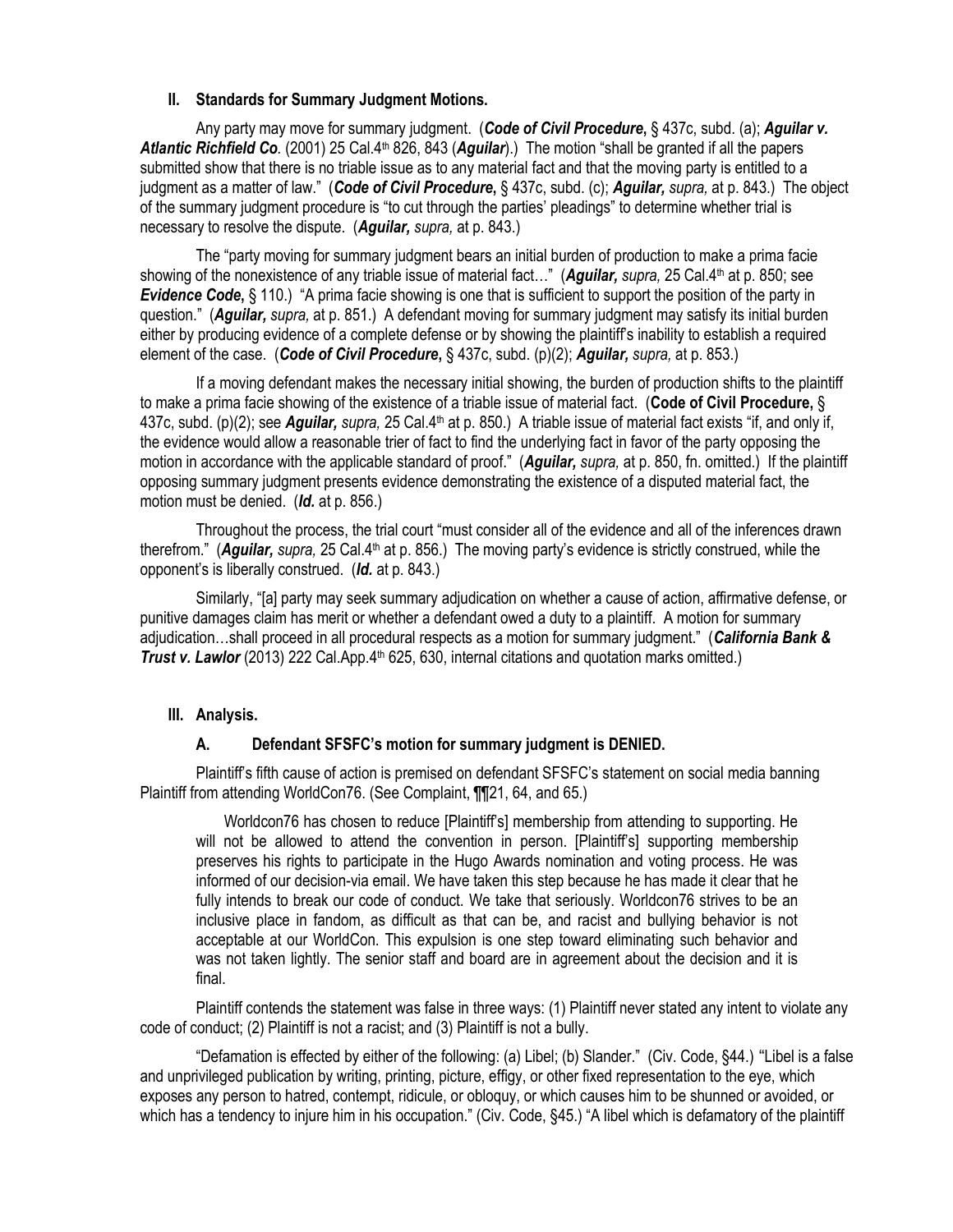without the necessity of explanatory matter, such as an inducement, innuendo or other extrinsic fact, is said to be a libel on its face. Defamatory language not libelous on its face is not actionable unless the plaintiff alleges and proves that he has suffered special damage as a proximate result thereof. Special damage is defined in Section 48a of this code." (Civ. Code, §45a.)

### **1. Non-actionable opinion.**

In moving for summary judgment, defendant SFSFC argues initially that the purportedly defamatory statement(s) are non-actionable opinion. "In defining libel and slander, Civil Code sections 45 and 46 both refer to a 'false … publication….' This statutory definition can be meaningfully applied only to statements that are capable of being proved as false or true." (*Savage v. Pacific Gas & Electric Co.* (1993) 21 Cal.App.4th 434, 444 – 445.) "A publication ' "must contain a false statement of fact" to give rise to liability for defamation.' [Citations omitted.] Even if they are objectively unjustified or made in bad faith, publications which are statements of opinion rather than fact cannot form the basis for a libel action." (*Campanelli v. Regents of the University of California* (1996) 44 Cal.App.4th 572, 578 (*Campanelli*).) "The critical determination of whether an allegedly defamatory statement constitutes fact or opinion is a question of law for the court…[but] [i]f the court concludes the statement could reasonably be construed as either fact or opinion, the issue should be resolved by a jury." (*Campanelli*, *supra*, 44 Cal.App.4th at p. 578; citations omitted.)

In drawing the distinction between opinion and fact " 'California courts have developed a "totality of the circumstances" test ….' [Citation.] The court must put itself in the place of an ' " 'average reader' " ' and decide the ' " 'natural and probable effect' " ' of the statement. [Citations.] The words themselves must be examined to see if they have a defamatory meaning, or if the ' " 'sense and meaning … fairly presumed to have been conveyed to those who read it' " ' have a defamatory meaning. [Citations.] Statements ' "cautiously phrased in terms of apparency" ' are more likely to be opinions. [Citations.] [P] In addition to the language, the context of a statement must be examined. [Citation.] The court must 'look at the nature and full content of the communication and to the knowledge and understanding of the audience to whom the publication was directed.' [Citation.]" (*Hofmann Co. v. E.I. Du Pont de Nemours & Co.* (1988) 202 Cal. App. 3d 390, 398 [248 Cal. Rptr. 384].)

(*Id*.)

Both sides cite *Overhill Farms, Inc. v. Lopez* (2010) 190 Cal.App.4th 1248 (*Overhill*) to support their position on the issue of whether charging someone as being "racist" can be actionable defamation. In *Overhill*, former employees of plaintiff, a frozen food products manufacturer, and a community activist protested after the employees were terminated. The defendants "protest efforts included issuing a press release, carrying signs, and handing out leaflets, flyers, and handbills which stated, inter alia, that Overhill had used a 'supposed discrepancy' in Social Security numbers as a pretext for employment terminations which were both racist and a targeted attack on older and more senior employees." (*Overhill*, *supra*, 190 Cal.App.4th at pp. 1251-1252.) Defendants filed a special motion to strike which the trial court denied finding the claims arose out of protected conduct, but plaintiff Overhill had carried its burden of proving a probability of prevailing.

On appeal, defendants' primary contention was that none of their alleged statements were actionable as defamation because none declared or implied a provably false assertion of fact under the totality of the circumstances. The *Overhill* court rejected this argument and held, "the statements reflected in defendants' written press release, leaflets and flyers accused Overhill of more than harboring racist attitudes; they accused Overhill of engaging in a mass employment termination based upon racist and ageist motivations. Such a contention is clearly a 'provable fact'; indeed an employer's motivation for terminating employment is a fact plaintiffs attempt to prove routinely in wrongful termination cases." (*Id.* at p. 1252.)

# The *Overhill* court explained:

Statements of opinion which imply a false assertion of fact are actionable. (*Milkovich*, *supra*, 497 U.S. at pp. 18–19.) In *Milkovich* the United States Supreme Court rejected the respondents' argument that statements of opinion are never actionable, explaining: "If a speaker says, 'In my opinion John Jones is a liar,' he implies a knowledge of facts which lead[s] to the conclusion that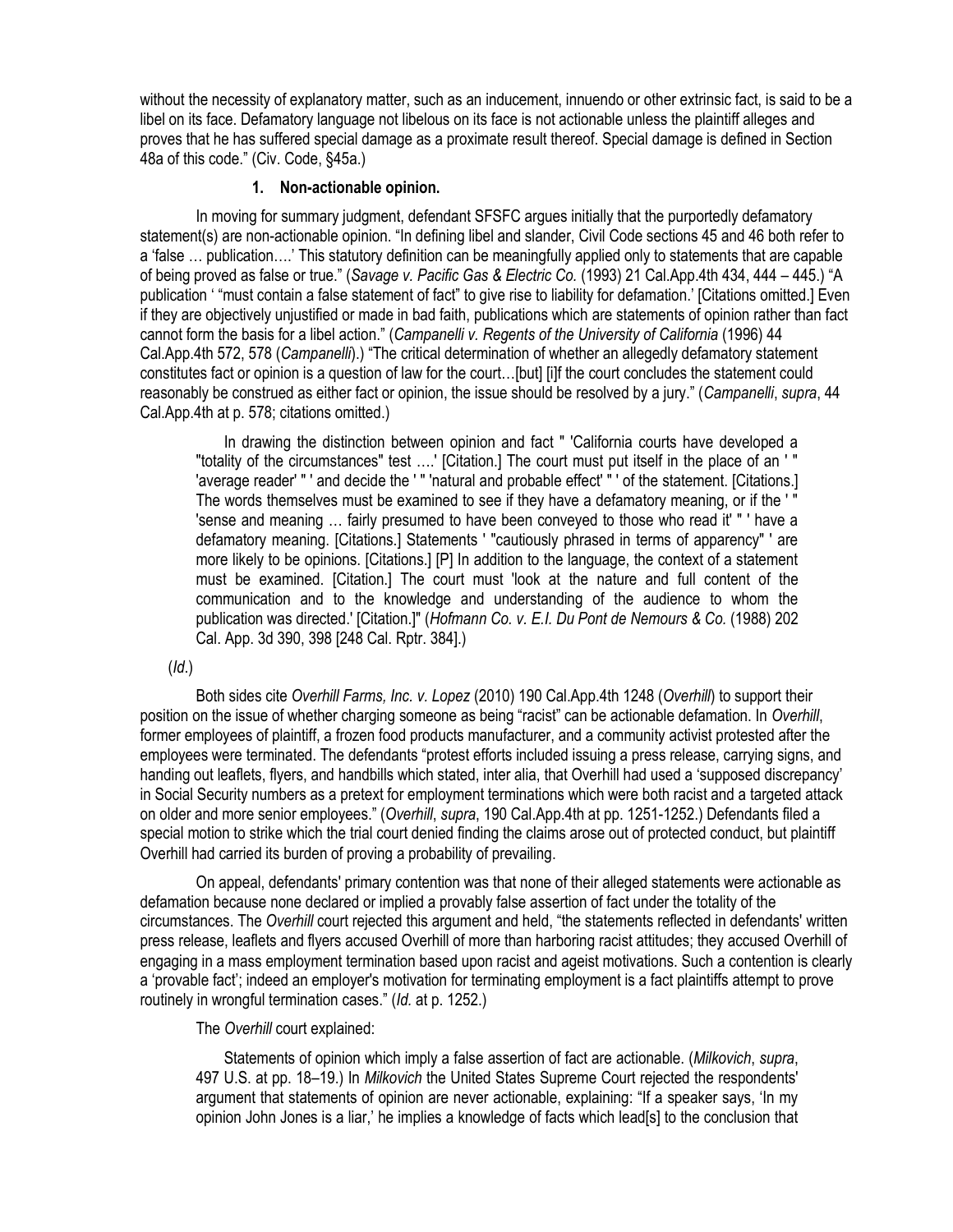Jones told an untruth. Even if the speaker states the facts upon which he bases his opinion, if those facts are either incorrect or incomplete, or if his assessment of them is erroneous, the statement may still imply a false assertion of fact."

#### …*the question is not strictly whether the published statement is fact or opinion. Rather, the dispositive question is whether a reasonable fact finder could conclude the published statement declares or implies a provably false assertion of fact.*

(*Overhill*, *supra*, 190 Cal.App.4th at p. 1260; emphasis added. See also *Moyer v. Amador Valley J. Union High Sch. Dist.* (1990) 225 Cal.App.3d 720, 724.)

The term "racist" is of course an exceptionally negative, insulting, and highly charged word—it is hard to imagine being called much worse. It is, however, also a word that lacks precise meaning, so its application to a particular situation or individual is problematic; …

We agree that general statements charging a person with being racist, unfair, or unjust without more—such as contained in the signs carried by protestors, constitute mere name calling and do not contain a provably false assertion of fact. Similarly, references to general discriminatory treatment, such as that contained in the handbill and flyer here, without more, do not constitute provably false assertions of fact. …

However, defendants did not merely accuse Overhill of being "racist" in some abstract sense. The press release contains language which expressly accuses it of engaging in racist firings and declaims upon the disparate impact the firings have had on "immigrant women." Similarly, after discussing Overhill's termination of one-fourth of Overhill's workforce, the leaflets explicitly assert that the discrepancy in Social Security numbers was merely a "pretext" to eliminate certain workers, and refer to Overhill's conduct as "racist and discriminatory abuse against Latina women immigrants." Moreover, in almost every instance, defendants' characterization of Overhill as "racist" is supported by a specific reference to its decision to terminate the employment of a large group of Latino immigrant workers. The assertion of racism, when viewed in that specific factual context, is not merely a hyperbolic characterization of Overhill's black corporate heart—it represents an accusation of concrete, wrongful conduct.

(*Id.* at pp. 1261-1262.)

 $\overline{a}$ 

The court finds Overhill to be instructive.<sup>6</sup> In looking at the statement by defendant SFSFC at issue, it does not engage in baseless name-calling nor does it simply charge Plaintiff with being racist in some abstract sense. Instead, the average reader would understand Plaintiff has been banned from attendance at WorldCon76 "because [Plaintiff] has made it clear that he fully intends to break our code of conduct" by engaging in "racist and bullying behavior."

Like in *Overhill*, defendant SFSFC's statement accuses Plaintiff of engaging in some actual, concrete, wrongful conduct which led defendant SFSFC to believe Plaintiff would further engage in "racist and bullying behavior." Whether Plaintiff had done so in the past or was likely to do so in the future must be based on some factual underpinning. As explained in *Overhill*, "if those [underlying] facts are either incorrect or incomplete, or if [defendant's] assessment of them is erroneous, the statement may still imply a false assertion of fact." At the very least, this court is of the opinion that a reasonable fact finder could conclude defendant SFSFC's statement declares or implies a provably false assertion of fact.

#### **2. Privilege.**

As an alternative basis for summary judgment, defendant SFSFC contends its statement was privileged. "If the privilege arises, it is a complete defense." (*Brown v. Kelly Broadcasting Co.* (1989) 48 Cal.3d 711, 723, fn. 7.) Defendant SFSFC relies on Civil Code section 47, subdivision (c) which states, in relevant part:

<sup>6</sup> Defendant SFSFC's citation to *Kimura v. Superior Court* (1991) 281 Cal.Rptr. 691 is improper. California Rules of Court, rule 8.1115 precludes citation or reliance upon an unpublished decision. The request for judicial notice in support of defendant's motion for summary judgment, exhibits 1 – 12, is GRANTED. (Evid. Code, §452, subd. (d).)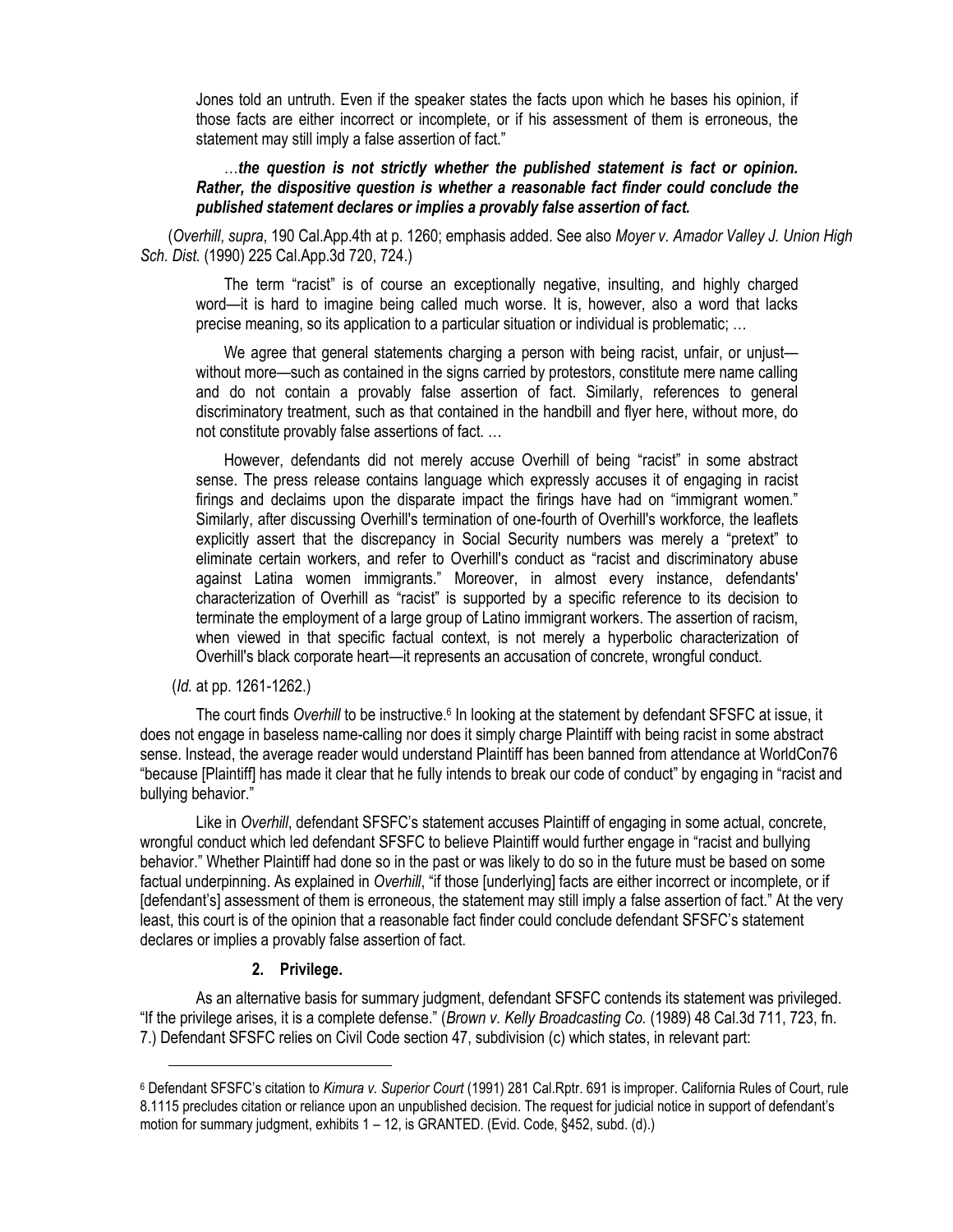A privileged publication or broadcast is one made … In a communication, without malice, to a person interested therein, (1) by one who is also interested, or (2) by one who stands in such a relation to the person interested as to afford a reasonable ground for supposing the motive for the communication to be innocent, or (3) who is requested by the person interested to give the information.

"This privilege protects good faith, well-intended communications serving significant interests." (*Beroiz v. Wahl* (2000) 84 Cal.App.4th 485, 493.)

Defendant SFSFC contends its statement was privileged because it was between "interested" parties with a mutual interest in the subject of WorldCon and for the safety of members/ attendees, in particular. Of relevance, defendant SFSFC proffers evidence that it received complaints from people in the science fiction community, including members who planned to attend WorldCon76, who had observed Plaintiff's behavior and were afraid of confronting such harassing and disruptive conduct at the convention.<sup>7</sup> Due to the ongoing controversy surrounding harassment in the science fiction community and the significant concerns raised by Plaintiff's activities, the Committee deemed it necessary to make a statement regarding its decision.<sup>8</sup>

In opposition, Plaintiff proffers evidence which raises a triable issue of material fact with regard to whether the privileged publication was made "to a person interested therein" and/or whether defendant SFSFC lost the privilege by abusing it in sending it to a much wider audience than "interested persons." Specifically, Plaintiff proffers evidence that WorldCon76's social media included a website and Facebook page.<sup>9</sup> The readers of WorldCon76's social media page included people [who] had never heard of [Plaintiff] or who had no concerns about [Plaintiff].<sup>10</sup>

"[T]he privilege … may be lost if the defendant abuses the privilege by excessive publication or the inclusion of immaterial matters which have no bearing upon the interest sought to be protected." (*Deaile v. General Telephone Co. of California* (1974) 40 Cal.App.3d 841, 847.) "The question of whether a privileged occasion was abused is for the determination of the jury unless the facts permit but one conclusion." (*Frisk v. Merrihew* (1974) 42 Cal.App.3d 319, 326.)

#### **3. Public figure – actual malice.**

Defendant SFSFC continues with its motion for summary judgment by arguing that Plaintiff is a public figure or limited purpose public figure and, consequently, must establish actual malice in order to prevail on a claim for defamation.

"If the person defamed is a public figure, he cannot recover unless he proves, by clear and convincing evidence … , that the libelous statement was made with '"actual malice"—that is, with knowledge that it was false or with reckless disregard of whether it was false or not.'" (*Reader's Digest Assn. v. Superior Court* (1984) 37 Cal.3d 244, 256 [208 Cal. Rptr. 137, 690 P.2d 610], citation omitted; accord, *Gertz v. Robert Welch, Inc.*, *supra*, 418 U.S. 323, 344–345 [public figures may prevail in a libel action only if they prove that the defendant's defamatory statements were made with actual knowledge of falsehood or reckless disregard for the truth]; see *Christian Research Institute v. Alnor* (2007) 148 Cal.App.4th 71, 84 [55 Cal. Rptr. 3d 600].) "The rationale for such differential treatment is, first, that the public figure has greater access to the media and

 $\overline{a}$ 

<sup>7</sup> See Defendant's Separate Statement of Undisputed Material Facts in Support of Motion for Summary Judgment ("Defendant's UMF"), Issue No. 2, Fact No. 38. To the extent the court relied on any evidence submitted by defendant SFSFC in ruling on this motion for summary judgment, Plaintiff's objection(s) thereto are OVERRULED. "In granting or denying a motion for summary judgment or summary adjudication, the court need rule only on those objections to evidence that it deems material to its disposition of the motion. Objections to evidence that are not ruled on for purposes of the motion shall be preserved for appellate review." (Code Civ. Proc., §437c, subd. (q).)

<sup>8</sup> See Defendant's UMF, Issue No. 2, Fact No. 40.

<sup>&</sup>lt;sup>9</sup> See Plaintiff's Separate Statement of Disputed Material Facts, Fact No. 19.

<sup>10</sup> See Plaintiff's Separate Statement of Disputed Material Facts, Fact No. 20.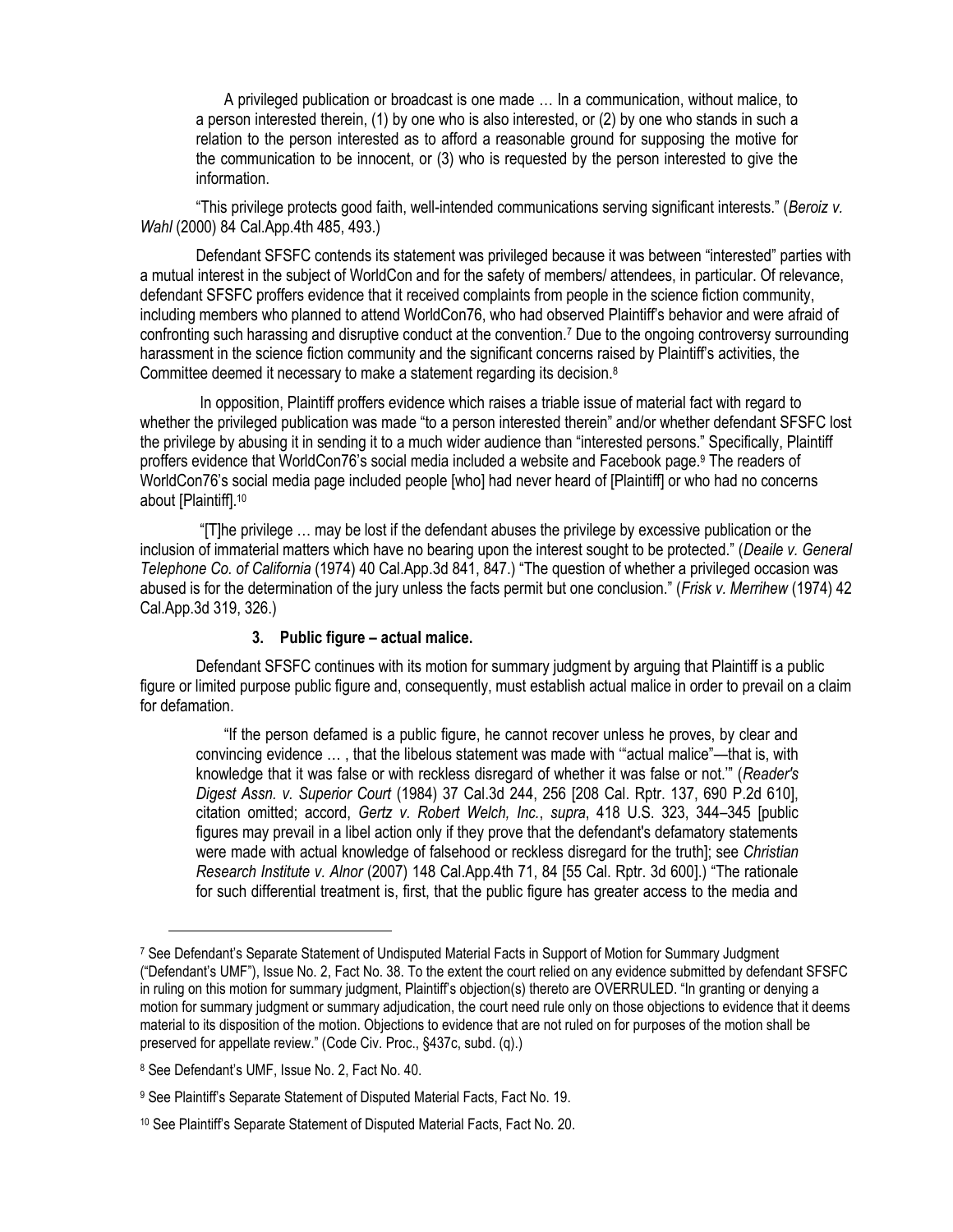therefore greater opportunity to rebut defamatory statements, and second, that those who have become public figures have done so voluntarily and therefore 'invite attention and comment.'" (*Comedy III Productions, Inc. v. Gary Saderup, Inc.* (2001) 25 Cal.4th 387, 398 [106 Cal. Rptr. 2d 126, 21 P.3d 797].)

(*Jackson v. Mayweather* (2017) 10 Cal.App.5th 1240, 1260.)

"A threshold determination in a defamation action is whether the plaintiff is a 'public figure.' The courts have 'defined two classes of public figures. The first is the 'all purpose' public figure who has 'achiev[ed] such *pervasive fame or notoriety* that he becomes a public figure for all purposes and in all contexts.' The second category is that of the 'limited purpose' or 'vortex' public figure, an individual who '*voluntarily injects himself* or is drawn into a particular public controversy and thereby becomes a public figure for a limited range of issues.' Unlike the 'all purpose' public figure, the 'limited purpose' public figure loses certain protection for his [or her] reputation only to the extent that the allegedly defamatory communication relates to his [or her] role in a public controversy.'" (*McGarry v. University of San Diego* (2007) 154 Cal.App.4th 97, 113-114, emphasis added, internal citations omitted.) Whether a plaintiff in a defamation action is a public figure is a question of law for the court. (*Reader's Digest*, *supra*, 37 Cal.3d at p. 252.)

Defendant SFSFC invites this court to apply the definition of a "general purpose public figure" used by the United States District Court in *Harris v. Tomczak* (E.D.Cal. 1982) 94 F.R.D. 687, 700-701 where the court wrote:

it is this court's opinion that a general purpose public figure in the context of a defamation suit may be defined as a person whose name is immediately recognized by a large percentage of the relevant population, whose activities are followed by that group with interest, and whose opinions or conduct by virtue of these facts, can reasonably be expected to be known and considered by that group in the course of their own individual decision-making. The relevant population in considering the breadth of name recognition is to be measured by the audience reached by the alleged defamation. The fame or notoriety achieved by a public figure must have preexisted the allegedly defamatory statements which give rise to the litigation. This definition is to be strictly construed and doubts are to be resolved in favor of a person being either a limited purpose public figure or a private person.

This court declines to use a federal trial court's definition of a general purpose public figure. "A written trial court ruling has no precedential value." (*Santa Ana Hospital Med. Ctr. v. Belshe* (1997) 56 Cal.App.4th 819, 831.) The California Supreme Court has already defined an "all purpose public figure" as "one who has achieved such pervasive fame or notoriety that he becomes a public figure for all purposes and in all contexts." (*Reader's Digest*, *supra*, 37 Cal.3d at p. 253; punctuation omitted.) This court does not find Plaintiff to be an all purpose public figure on the evidence presented.<sup>11</sup>

Characterizing a plaintiff as a limited purpose public figure requires the presence of certain elements. (*Ampex Corp. v. Cargle* (2005) 128 Cal.App.4th 1569, 1577 [27 Cal. Rptr. 3d 863] (*Ampex*).) First, there must be a public controversy about a topic that concerns a substantial number of people. In other words, the issue was publicly debated. (*Gilbert v. Sykes* (2007) 147 Cal.App.4th 13, 25 [53 Cal. Rptr. 3d 752] (*Gilbert*).) Second, the plaintiff must have voluntarily acted to influence resolution of the issue of public interest. To satisfy this element, the plaintiff need only attempt to thrust himself or herself into the public eye. (*Ampex*, *supra*, 128 Cal.App.4th at p. 1577.) Once the plaintiff places himself or herself in the spotlight on a topic of public interest, his or her private words and acts relating to that topic become fair game. (*Gilbert*, *supra*, 147 Cal.App.4th at p. 25.) However, the alleged defamation must be germane to the plaintiff's participation in the public controversy. (*Ampex*, *supra*, 128 Cal.App.4th at p. 1577.)

(*Grenier v. Taylor* (2015) 234 Cal.App.4th 471, 484 (*Grenier*).)

 $\overline{a}$ 

<sup>11</sup> See Defendant's UMF, Issue No. 3, Fact Nos. 41 – 47, 49 – 53, 55 – 61, and 65 – 69.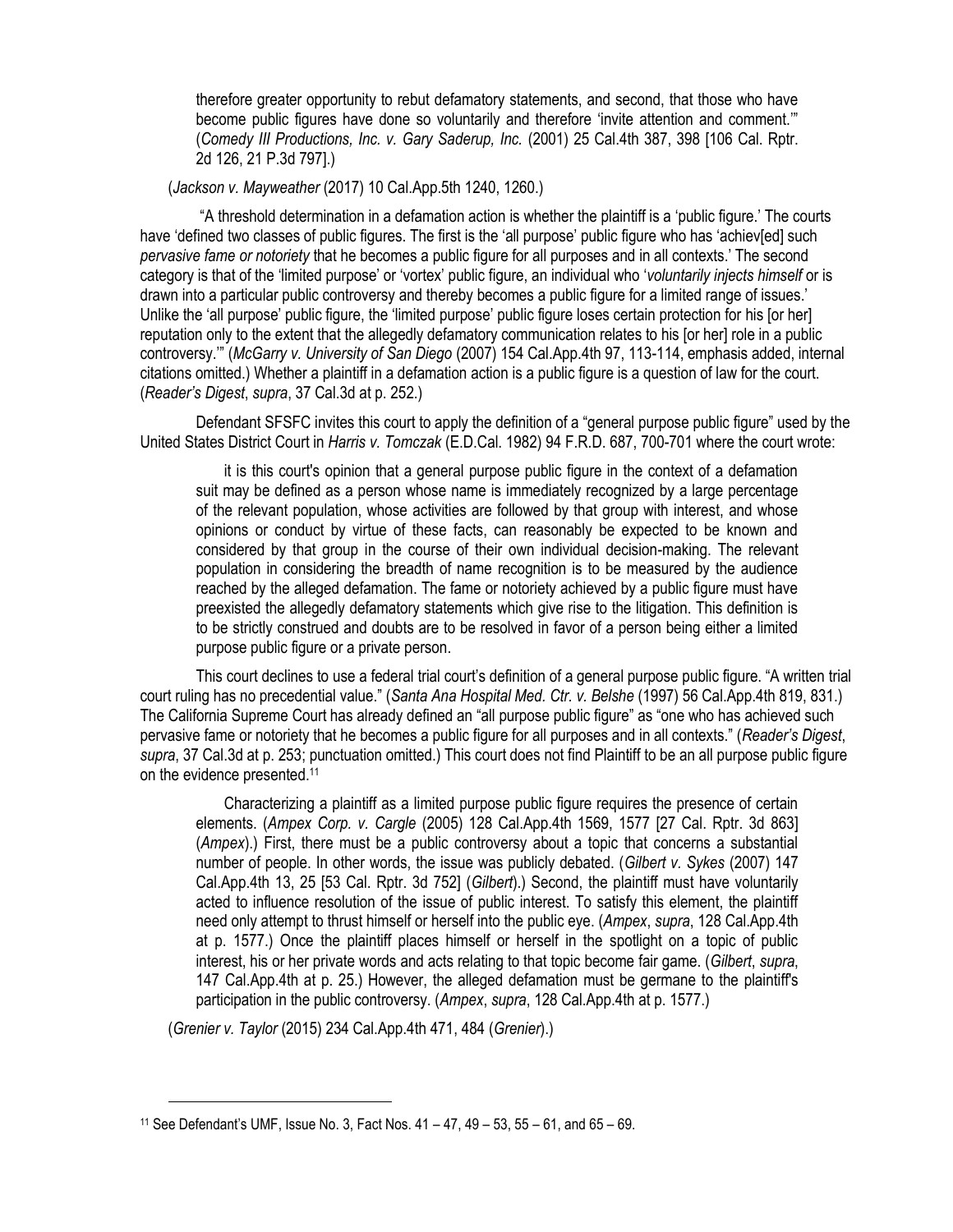In *Grenier*, the adult stepson of plaintiff, a pastor of a nondenominational church, and another church attendee began making comments online characterizing plaintiff as abusive and of bad character. Plaintiff and his wife filed a defamation action against the defendants who responded by filing a special motion to strike. The trial court found the statements at issue to be a matter of public interest and subject to a special motion to strike, but determined plaintiffs had met their burden of demonstrating a probability of prevailing and, therefore, denied the special motion to strike. "The trial court further concluded that Bob was a 'limited purpose public figure' and thus, to prevail on their defamation claims, Bob and Gayle had to prove that Alex and Tim acted with malice." (*Grenier*, *supra*, 234 Cal.App.4th at p. 479.) The appellate court affirmed the trial court's denial of the special motion to strike, but on the issue of whether plaintiff pastor Bob was a limited purpose public figure, the *Grenier* court held the trial court erred.

Bob characterizes the statements at issue as relating to allegations that he "abused his children, sexually molested his children, committed tax fraud, is a 'self-confessed' felony child abuser, and stole money from his church." Therefore, Bob argues, Alex and Tim were required to produce evidence that Bob affirmatively thrust himself into the public regarding the specific topics of child abuse, child molestation, tax evasion and stealing. According to Bob, he has not interjected himself into the public regarding any public controversy or dispute surrounding these topics or anything similar.

Bob relies on the *Gallagher* court's discussion of membership in the clergy and public figure status. In *Gallagher*, a parish priest assisted an elderly member of the parish with her financial affairs and thereafter became the primary beneficiary and successor trustee of the parishioner's living trust. With respect to the controversy that arose from this situation, the court stated, "We have found no case which has held simply being a member of the clergy makes one an allpurpose public figure for purposes of a defamation action. We hold it does not." (*Gallagher*, *supra*, 123 Cal.App.4th at p. 1273.) The court noted that Gallagher was "no Jerry Falwell, Jesse Jackson, or Louis Farrakhan." (*Ibid*., fn. omitted.) There was no evidence that Gallagher had ever sought or received notoriety or public attention by reason of his position or achievements. (*Ibid*.) The court further concluded that Gallagher was not a limited purpose public figure because he did not thrust himself into the public controversy over who should be the successor trustee and beneficiary under the parishioner's trust. (*Ibid*.)

Bob, however, unlike Father Gallagher, has sought public attention as a pastor. Through his book, his radio program and his Web site, Bob promotes himself both within and outside of California as a spiritual leader guiding others on Christian morals in accordance with the Scripture. He has also been active in promoting local and regional church activities.

Nevertheless, although Bob thrust himself into the public eye as an expert on the Bible and its teachings, that alone did not cause him to become a limited purpose public figure in the context of this case. Bob's self-promotion as a spiritual leader guiding others on Christian morals did not open him up to public comment on private conduct that could be generally characterized as the antithesis of the morals he espouses, such as child abuse and theft. To hold that a member of the clergy can become a limited purpose public figure on any issue relating to morality simply because of his or her profession would be equivalent to holding that being a member of the clergy makes one an all-purpose public figure. Such an interpretation of the limited purpose public figure doctrine is too broad. Rather, *the plaintiff must have voluntarily acted to influence the resolution of a discrete public controversy*. The subject of morality is too general and amorphous to qualify as such a controversy. Bob did not thrust himself into a public controversy or dispute regarding child abuse, child molestation, tax evasion or theft. Accordingly, contrary to the trial court's finding, Bob is not a limited purpose public figure for purposes of his defamation claims.

(*Grenier*, *supra*, 234 Cal.App.4th at pp. 484-485.)

Without citation to any admissible evidence or even to its separate statement, defendant SFSFC contends there is an "ongoing controversy in the science fiction community regarding the political character of various works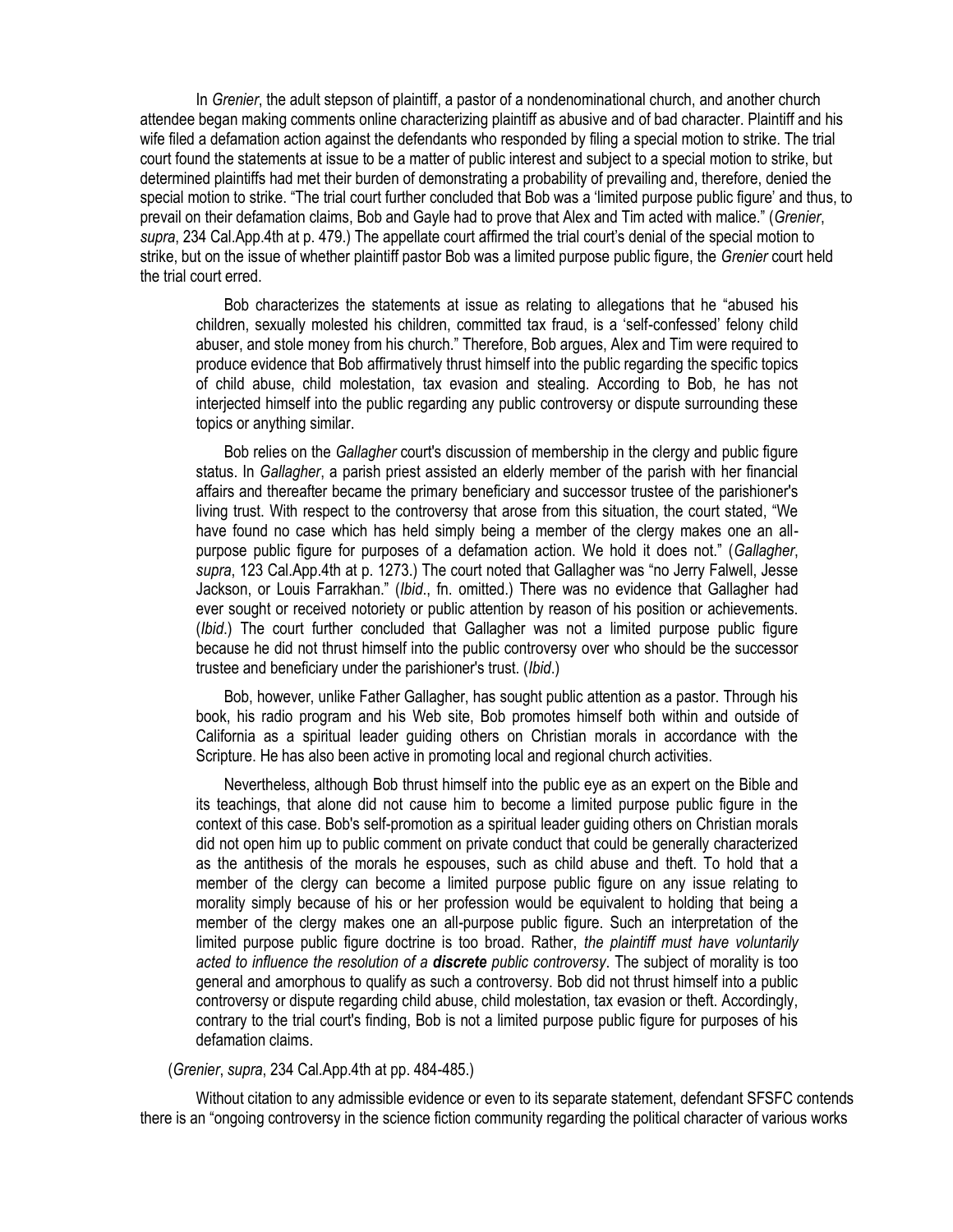of science fiction and the creators of those works." (See page 21, lines 8 – 10 of Defendants' MPA in Support of Motion for Summary Judgment.) Defendant SFSFC suggests Plaintiff injected himself into that particular controversy by offering evidence that: (1) In April 2017, [Plaintiff] published an article for The Federalist entitled "Forcing Political Correctness on Employees is Killing Marvel Comics," which made him somewhat of a cultural authority in the comic industry; (2) In September 2017, Plaintiff was interviewed by PJ Media, in relation to his April 2017 Federalist article. The interview was about industry professionals attempting to harm a conservative comic reviewer, Richard C. Meyer's, career by banning him from conventions<sup>12</sup>; and (3) Plaintiff has been interviewed by PJ Media multiple times. He has been interviewed by media channels "a lot." He solicits media channels to be interviewed.<sup>13</sup>

Based on this vague description and limited evidence14, the court can, at best, discern the controversy to be one concerning the boycott and/or exclusion of individuals in the comic industry based on their political affiliation. "Once the plaintiff places himself or herself in the spotlight on a topic of public interest, his or her private words and acts *relating to that topic* become fair game. … the alleged defamation must be germane to the plaintiff's participation in the public controversy." (*Grenier*, *supra*, 234 Cal.App.4th at p. 484; emphasis added.)

The court is not persuaded that Plaintiff, by thrusting himself into the public eye with regard to a particular controversy (political boycott/ exclusion/ cancel culture), Plaintiff has become a limited purpose public figure with regard to the defamation at issue in this case. Defendant SFSFC apparently suggests that because Plaintiff is, in defendant SFSFC's assessment, a bad actor or behaves bad with regard to the topic of political boycott/ exclusion/ cancel culture and every topic he discusses, then his private words and acts are fair game in this case because the defamation relates to his bad acting/ bad behavior. If this were to be the case, then Plaintiff would essentially be an all purpose public figure and there would be no meaning to the term "limited purpose" and no need for there to be a nexus to a discrete matter of public controversy.

Defendant SFSFC has itself framed the public controversy as one concerning "the political character of various works of science fiction and the creators of those works." However, defendant has not sufficiently demonstrated that the alleged defamation is related/germane to this discrete matter of public controversy. Consequently, the court does not find Plaintiff to be a limited purpose public figure. The court need not determine whether Plaintiff can establish that defendant SFSFC made the subject statement with actual malice.

#### **4. Truth.**

"In defamation actions generally, factual truth is a defense which it is the defendant's burden to prove." (*Eisenberg v. Alameda Newspapers, Inc.* (1999) 74 Cal.App.4th 1359, 1382.) " 'California law permits the defense of substantial truth and would absolve a defendant even if she cannot 'justify every word of the alleged defamatory matter; it is sufficient if the substance of the charge be proved true, irrespective of slight inaccuracy in the details.' [Citation.] 'Minor inaccuracies do not amount to falsity so long as 'the substance, the gist, the sting, of the libelous charge be justified.' [Citation.]" (*GetFugu, Inc. v. Patton Boggs LLP* (2013) 220 Cal.App.4th 141, 154.)

As a separate basis for summary judgment, defendant SFSFC contends its statement about Plaintiff is true. As noted above, the gist of defendant SFSFC's statement is that Plaintiff has been banned from attendance at WorldCon76 "because [Plaintiff] has made it clear that he fully intends to break our code of conduct" by engaging in "racist and bullying behavior." Defendant SFSFC proffers evidence that its code of conduct prohibited harassing behavior and proffers evidence that Plaintiff had previously engaged in harassing behavior online and Plaintiff threatened to wear a body camera into a convention space to film anticipated "hijinx."<sup>15</sup>

While defendant SFSFC's argument and evidence addresses the charge that Plaintiff intended to engage in bullying behavior, defendant SFSFC does not address what the court considers to be the primary "sting" of the

 $\overline{a}$ 

<sup>&</sup>lt;sup>12</sup> The request for judicial notice in support of defendant's motion for summary judgment, exhibits 13, is GRANTED for its existence, not for the truth of any matters asserted therein. (Evid. Code, §452, subd. (h).)

<sup>13</sup> See Defendant's UMF, Issue No. 3, Fact Nos. 50, 52, and 55.

<sup>14</sup> Including reference to Defendants' UMF, Issue No. 3, Fact Nos. 48 – 55 and 70.

<sup>15</sup> See Defendant's UMF, Issue No. 5, Fact Nos. 10, 12, 28, 31, 33 – 37.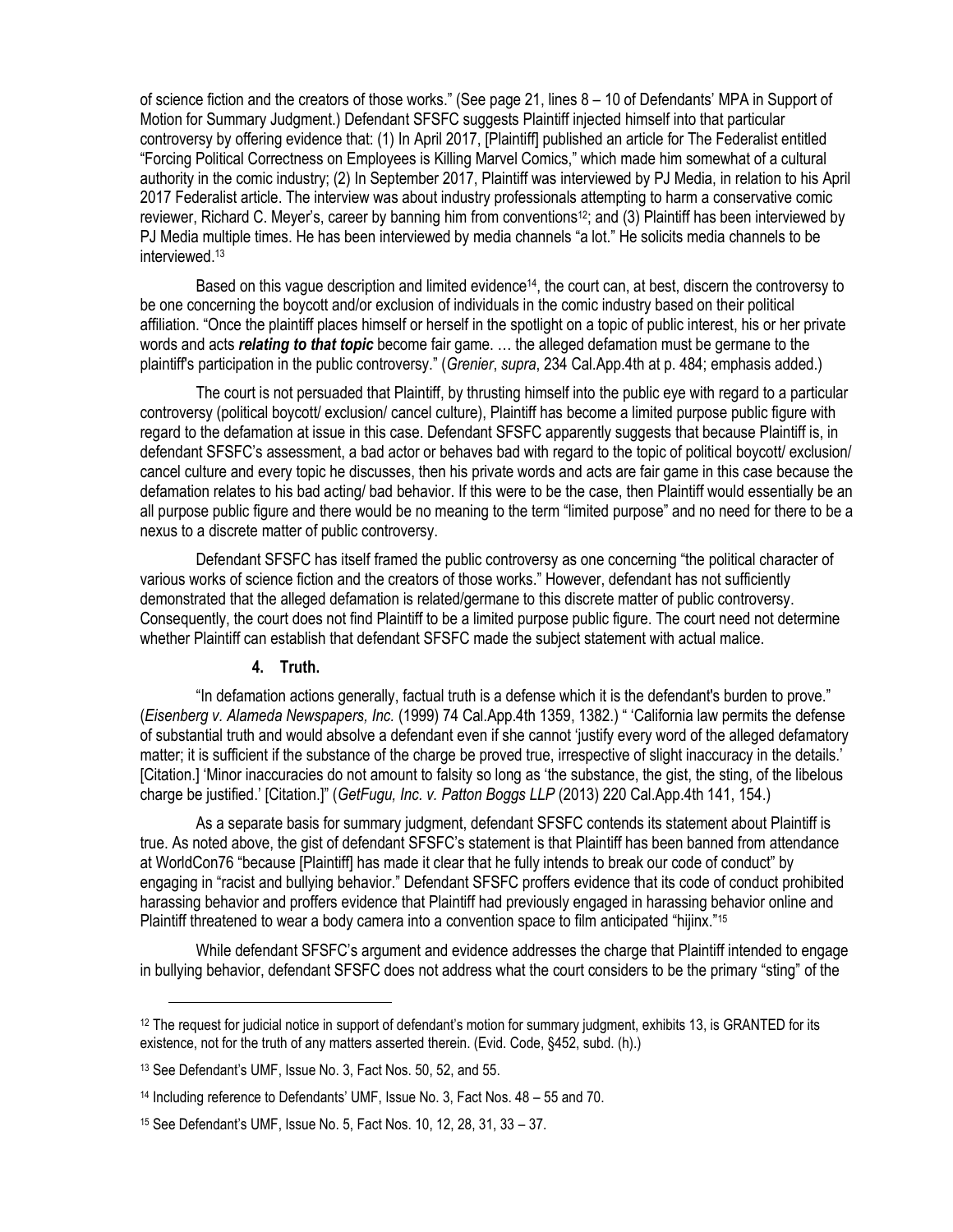statement, i.e., that Plaintiff intended to engage in racist behavior. The court does not consider this to be a slight or minor inaccuracy which can be left unjustified.

Consequently, the court is of the opinion that defendant SFSFC has not met its burden of proving the truth, or substantial truth, of the alleged defamatory statement.

#### **5. Libel per se/ Libel per quod.**

There are generally two types of libel recognized in California—libel per se and libel per quod. "A libel which is defamatory of the plaintiff without the necessity of explanatory matter, such as an inducement, innuendo or other extrinsic fact, is said to be a libel on its face. Defamatory language not libelous on its face is not actionable unless the plaintiff alleges and proves that he has suffered special damage as a proximate result thereof." (§ 45a; see also *MacLeod v. Tribune Publishing Co.* (1959) 52 Cal.2d 536, 547–548 [343 P.2d 36] (*MacLeod*).)

The distinction has been described as follows: "If no reasonable reader would perceive in a false and unprivileged publication a meaning which tended to injure the subject's reputation in any of the enumerated respects, then there is no libel at all. If such a reader would perceive a defamatory meaning without extrinsic aid beyond his or her own intelligence and common sense, then (under section 45a and the cases, such as *MacLeod*, which have construed it) there is a libel per se. But if the reader would be able to recognize a defamatory meaning only by virtue of his or her knowledge of specific facts and circumstances, extrinsic to the publication, which are not matters of common knowledge rationally attributable to all reasonable persons, then (under the same authorities) the libel cannot be libel per se but will be libel per quod." (*Barnes-Hind, Inc. v. Superior Court* (1986) 181 Cal.App.3d 377, 386–387 [226 Cal. Rptr. 354] (*Barnes-Hind*).)

#### (*Bartholomew v. YouTube, LLC* (2017) 17 Cal.App.5th 1217, 1226-1227 [225 Cal.Rptr.3d 917].)

As a final basis for summary judgment, defendant SFSFC contends the purportedly defamatory statement is libel per quod and, therefore, Plaintiff must prove that he has suffered special damages which he cannot do. Defendant SFSFC cites two examples of libel per se (accusation of crime or being unfit to practice trade, business, or profession) and argues that since neither of those situations exist here, then the alleged defamatory statement must necessarily be libel per quod. The court does not agree with defendant SFSFC's logic. No extrinsic aid is necessary to perceive an accusation of being racist as tending to injure the subject's reputation.<sup>16</sup> Consequently, the court need not address whether Plaintiff can or cannot establish that he has suffered special damages.

For all the reasons stated above, defendant SFSFC's motion for summary judgment is DENIED.

**I** Any party may move for summary judgment. (*Code of Civil Procedure***,** § 437c, subd. (a); *Aguilar v. Atlantic Richfield Co.* (2001) 25 Cal.4th 826, 843 (*Aguilar*).) The motion "shall be granted if all the papers submitted show that there is no triable issue as to any material fact and that the moving party is entitled to a judgment as a matter of law." (*Code of Civil Procedure***,** § 437c, subd. (c); *Aguilar, supra,* at p. 843.) The object of the summary judgment procedure is "to cut through the parties' pleadings" to determine whether trial is necessary to resolve the dispute. (*Aguilar, supra,* at p. 843.)

The "party moving for summary judgment bears an initial burden of production to make a prima facie showing of the nonexistence of any triable issue of material fact…" (*Aguilar, supra,* 25 Cal.4th at p. 850; see *Evidence Code***,** § 110.) "A prima facie showing is one that is sufficient to support the position of the party in question." (*Aguilar, supra,* at p. 851.) A defendant moving for summary judgment may satisfy its initial burden either by producing evidence of a complete defense or by showing the plaintiff's inability to establish a required element of the case. (*Code of Civil Procedure***,** § 437c, subd. (p)(2); *Aguilar, supra,* at p. 853.)

If a moving defendant makes the necessary initial showing, the burden of production shifts to the plaintiff to make a prima facie showing of the existence of a triable issue of material fact. (**Code of Civil Procedure,** §

 $\overline{a}$ 

<sup>16</sup> Plaintiff's request for judicial notice is DENIED as unnecessary. (See *Duarte v. Pacific Specialty Insurance Company* (2017) 13 Cal.App.5th 45, 51, fn. 6—denying request where judicial notice is not necessary, helpful or relevant.)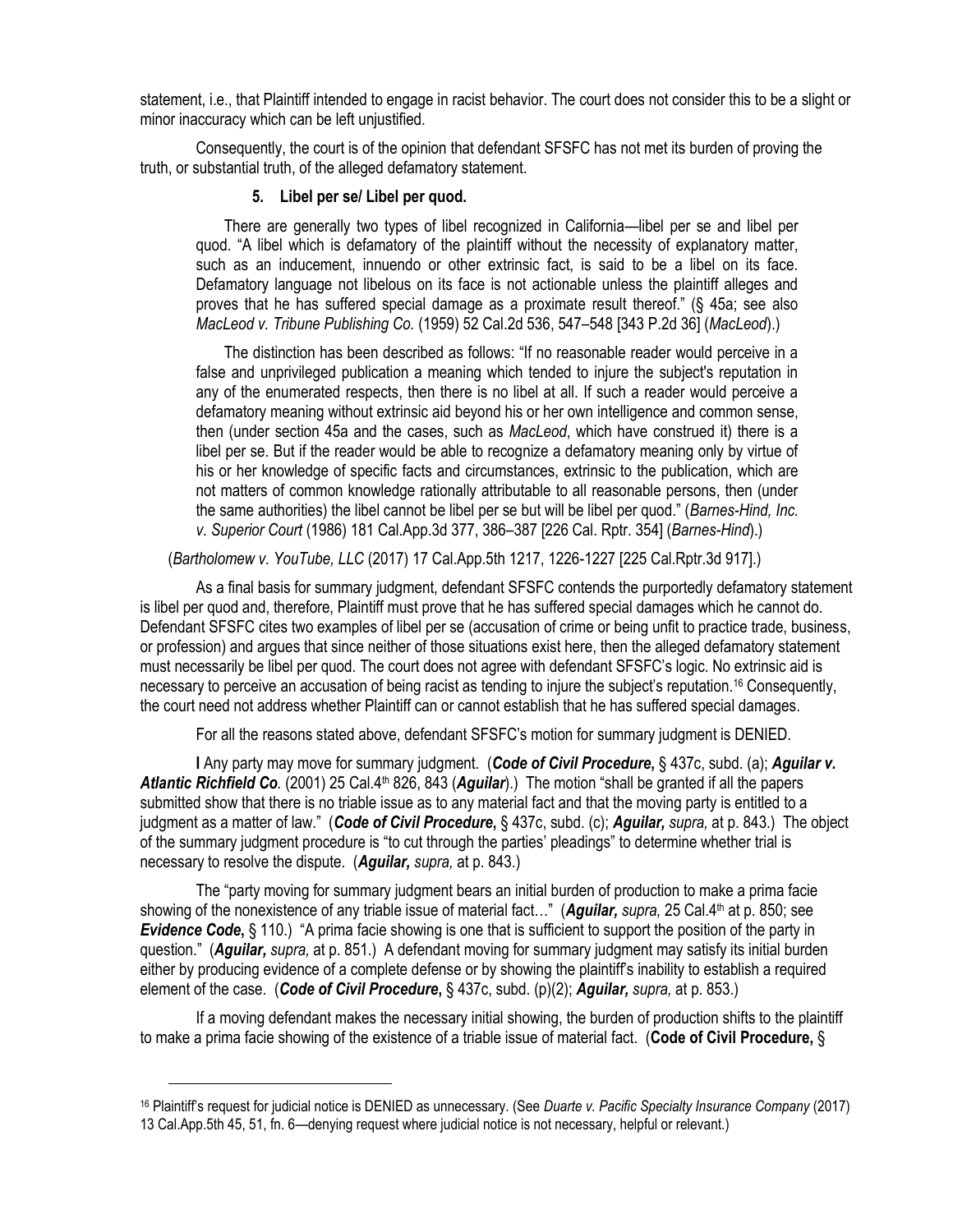437c, subd. (p)(2); see *Aguilar, supra,* 25 Cal.4th at p. 850.) A triable issue of material fact exists "if, and only if, the evidence would allow a reasonable trier of fact to find the underlying fact in favor of the party opposing the motion in accordance with the applicable standard of proof." (*Aguilar, supra,* at p. 850, fn. omitted.) If the plaintiff opposing summary judgment presents evidence demonstrating the existence of a disputed material fact, the motion must be denied. (*Id.* at p. 856.)

Throughout the process, the trial court "must consider all of the evidence and all of the inferences drawn therefrom." (**Aguilar,** *supra*, 25 Cal.4<sup>th</sup> at p. 856.) The moving party's evidence is strictly construed, while the opponent's is liberally construed. (*Id.* at p. 843.)

Similarly, "[a] party may seek summary adjudication on whether a cause of action, affirmative defense, or punitive damages claim has merit or whether a defendant owed a duty to a plaintiff. A motion for summary adjudication…shall proceed in all procedural respects as a motion for summary judgment." (*California Bank &*  **Trust v. Lawlor** (2013) 222 Cal.App.4<sup>th</sup> 625, 630, internal citations and quotation marks omitted.)

Any party may move for summary judgment. (*Code of Civil Procedure***,** § 437c, subd. (a); *Aguilar v. Atlantic Richfield Co.* (2001) 25 Cal.4th 826, 843 (*Aguilar*).) The motion "shall be granted if all the papers submitted show that there is no triable issue as to any material fact and that the moving party is entitled to a judgment as a matter of law." (*Code of Civil Procedure***,** § 437c, subd. (c); *Aguilar, supra,* at p. 843.) The object of the summary judgment procedure is "to cut through the parties' pleadings" to determine whether trial is necessary to resolve the dispute. (*Aguilar, supra,* at p. 843.)

The "party moving for summary judgment bears an initial burden of production to make a prima facie showing of the nonexistence of any triable issue of material fact..." (**Aguilar**, *supra*, 25 Cal.4<sup>th</sup> at p. 850; see *Evidence Code***,** § 110.) "A prima facie showing is one that is sufficient to support the position of the party in question." (*Aguilar, supra,* at p. 851.) A defendant moving for summary judgment may satisfy its initial burden either by producing evidence of a complete defense or by showing the plaintiff's inability to establish a required element of the case. (*Code of Civil Procedure***,** § 437c, subd. (p)(2); *Aguilar, supra,* at p. 853.)

If a moving defendant makes the necessary initial showing, the burden of production shifts to the plaintiff to make a prima facie showing of the existence of a triable issue of material fact. (**Code of Civil Procedure,** § 437c, subd. (p)(2); see *Aguilar, supra,* 25 Cal.4th at p. 850.) A triable issue of material fact exists "if, and only if, the evidence would allow a reasonable trier of fact to find the underlying fact in favor of the party opposing the motion in accordance with the applicable standard of proof." (*Aguilar, supra,* at p. 850, fn. omitted.) If the plaintiff opposing summary judgment presents evidence demonstrating the existence of a disputed material fact, the motion must be denied. (*Id.* at p. 856.)

Throughout the process, the trial court "must consider all of the evidence and all of the inferences drawn therefrom." (**Aguilar,** *supra,* 25 Cal.4<sup>th</sup> at p. 856.) The moving party's evidence is strictly construed, while the opponent's is liberally construed. (*Id.* at p. 843.)

Similarly, "[a] party may seek summary adjudication on whether a cause of action, affirmative defense, or punitive damages claim has merit or whether a defendant owed a duty to a plaintiff. A motion for summary adjudication…shall proceed in all procedural respects as a motion for summary judgment." (*California Bank & Trust v. Lawlor* (2013) 222 Cal.App.4<sup>th</sup> 625, 630, internal citations and quotation marks omitted.)

#### **IV. Tentative Ruling.**

The tentative ruling was duly posted.

#### **V. Case Management.**

The matter is set for a mandatory settlement conference on 9 June 2021 and the four-day estimated jury trial on 14 June 2021. Should the parties contest the tentative ruling and wish to appear at the hearing, the Court would appreciate an update on the status of the matter and any settlement negotiations.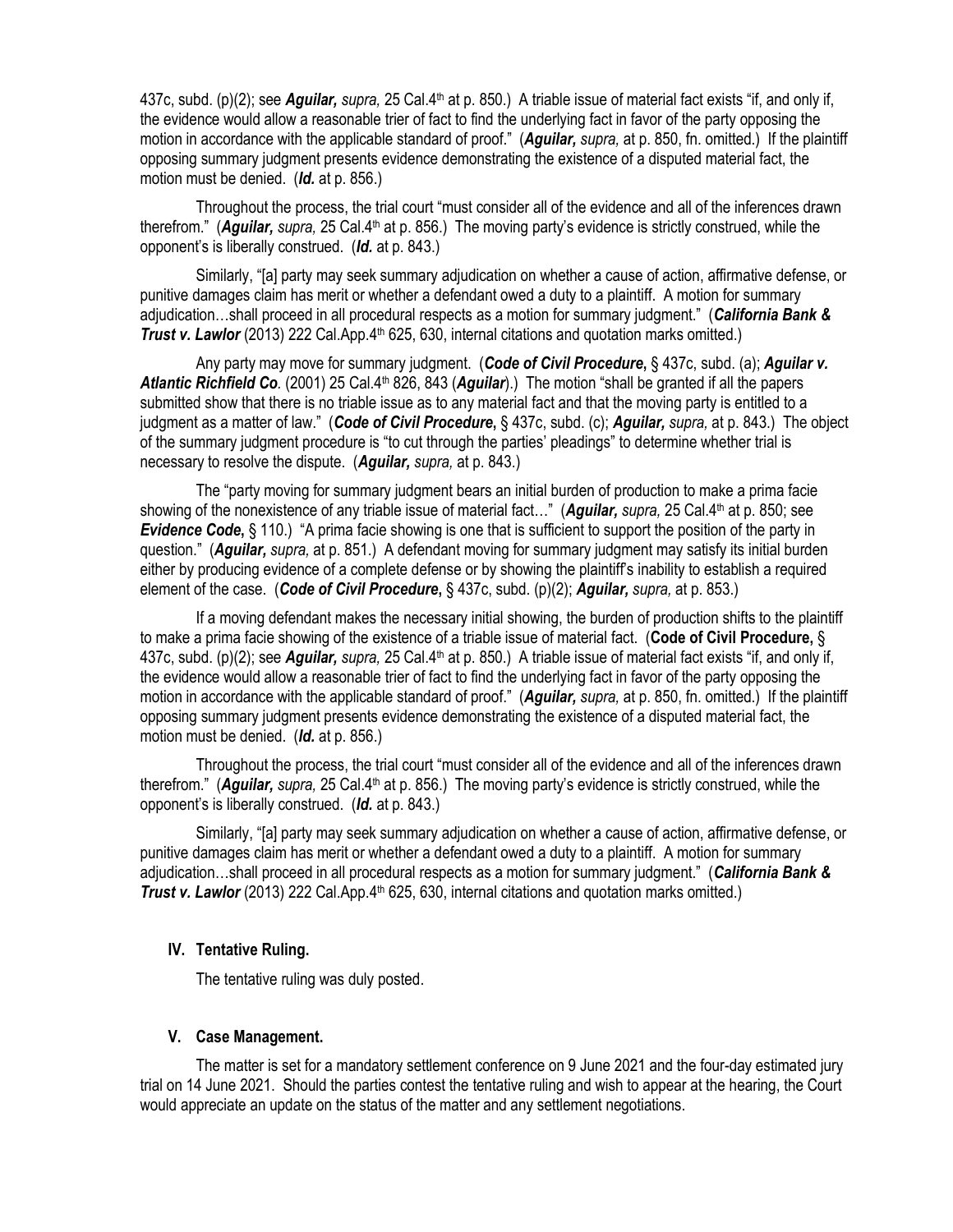## **VI. Order.**

Defendant SFSFC's motion for summary judgment is DENIED.

**\_\_\_\_\_\_\_\_\_\_\_\_\_\_\_\_\_\_\_\_\_\_\_\_\_\_\_ DATED:**

# **HON. SOCRATES PETER MANOUKIAN** *Judge of the Superior Court County of Santa Clara*

**\_\_\_\_\_\_\_\_\_\_\_\_\_\_\_\_\_\_\_\_\_\_\_\_\_\_\_\_\_\_\_\_\_\_\_\_\_\_\_\_\_\_\_\_\_\_**

**- [oo0oo -](#page-0-0)**

<span id="page-31-0"></span>**Calendar Line 7**

**- [oo0oo -](#page-0-0)**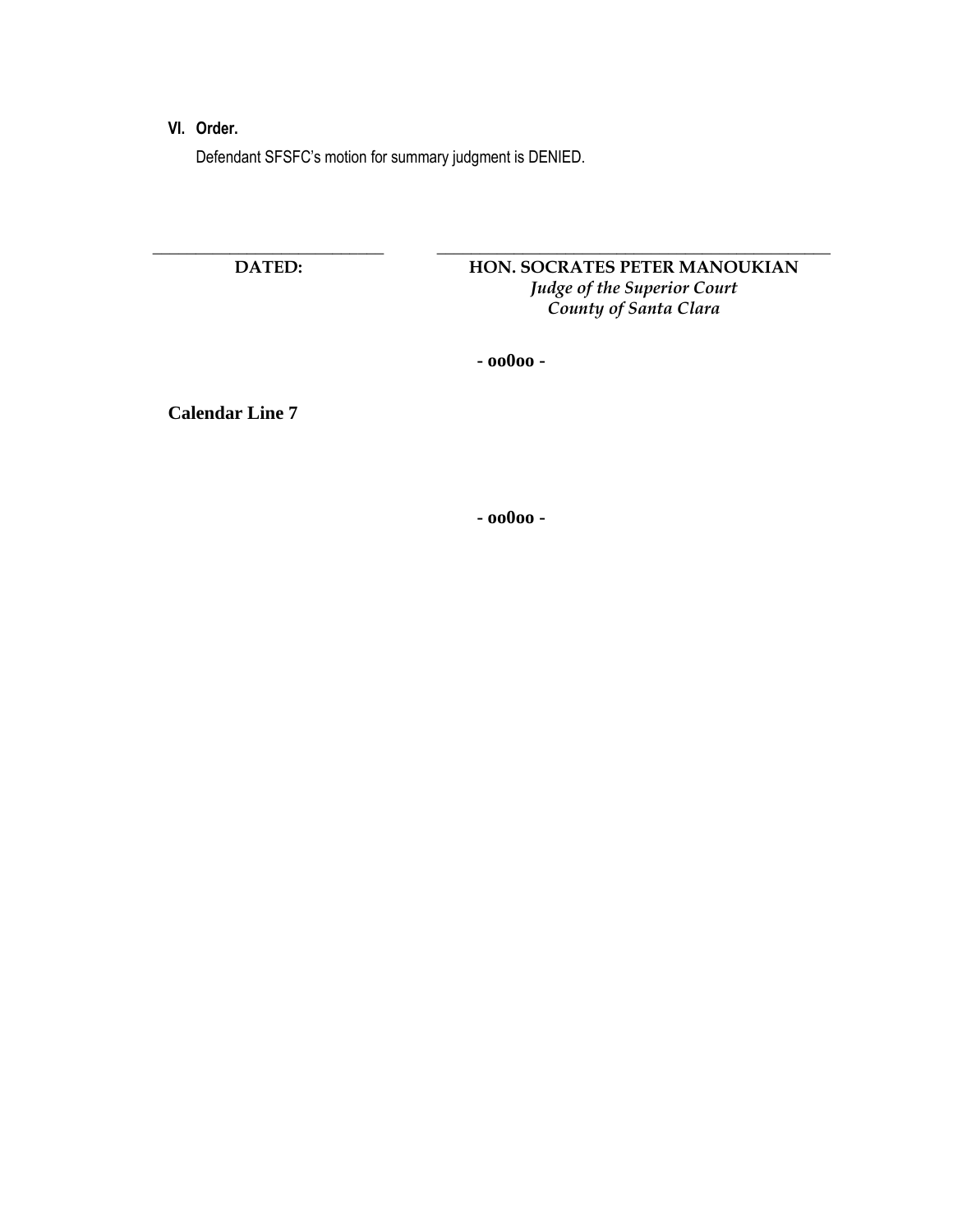### <span id="page-32-0"></span>**Calendar Line 8**

# **SUPERIOR COURT, STATE OF CALIFORNIA COUNTY OF SANTA CLARA DEPARTMENT 20**

**161 North First Street, San Jose, CA 95113 408.882.2320 · 408.882.2296 (fax)** *smanoukian@scscourt.org http://www.scscourt.org*

*(For Clerk's Use Only)*

**CASE NO.: 20CV364411 Portfolio Recovery Associates, LLC v. Clement Cano DATE: 11 May 2021 TIME: 9:00 am LINE NUMBER: 8**

**This matter will be heard by the Honorable Judge Socrates Peter Manoukian in Department 20 in the Old Courthouse, 2nd Floor, 161 North First Street, San Jose. Any party opposing the tentative ruling must call Department 20 at 408.808.6856 and the opposing party no later than 4:00 PM on 10 May 2021. Please specify the issue to be contested when calling the Court and Counsel.**

# **Order on Motion of Plaintiff to Deem Requests for Admissions to be Admitted.**

#### **I. Statement of Facts.**

 $\overline{a}$ 

Plaintiff filed this complaint on 4 September 2020.<sup>17</sup>

Plaintiff is a limited liability company engaged in purchasing that's and is in compliance with *Civil Code*, § 88 .50, et seq.

The complaint pleads causes of actions for Account Stated and Open Book Account. Plaintiff seeks to recover \$5895.73.

Defendant *in propria persona* answered the complaint on 18 August 2020.

#### **II. Motion To Deem Requests for Admissions to be Admitted.**

On 14 September 2020, plaintiff served upon defendant its set of requests for admissions. Responses would have been due on or about 2 December 2020. On or about 3 December 2020, plaintiff sent a follow-up letter to defendant without result.

This current motion was filed on the 18 March 2021. No opposition papers have been filed.

Plaintiff submits this motion without an appearance.<sup>18</sup>

<sup>17</sup> This Department intends to comply with the time requirements of the Trial Court Delay Reduction Act (*Government Code*, §§ 68600–68620). The California Rules of Court state that the goal of each trial court should be to manage limited and unlimited civil cases from filing so that 100 percent are disposed of within 24 months. (*Ca. St. Civil Rules of Court*, Rule 3.714(b)(1)(C) and (b)(2)(C).

<sup>18</sup> (*Rules of Court*, rule 3.1304(c): "A party may give notice that he or she will not appear at a law and motion hearing and submit the matter without an appearance unless the court orders otherwise. The court must rule on the motion as if the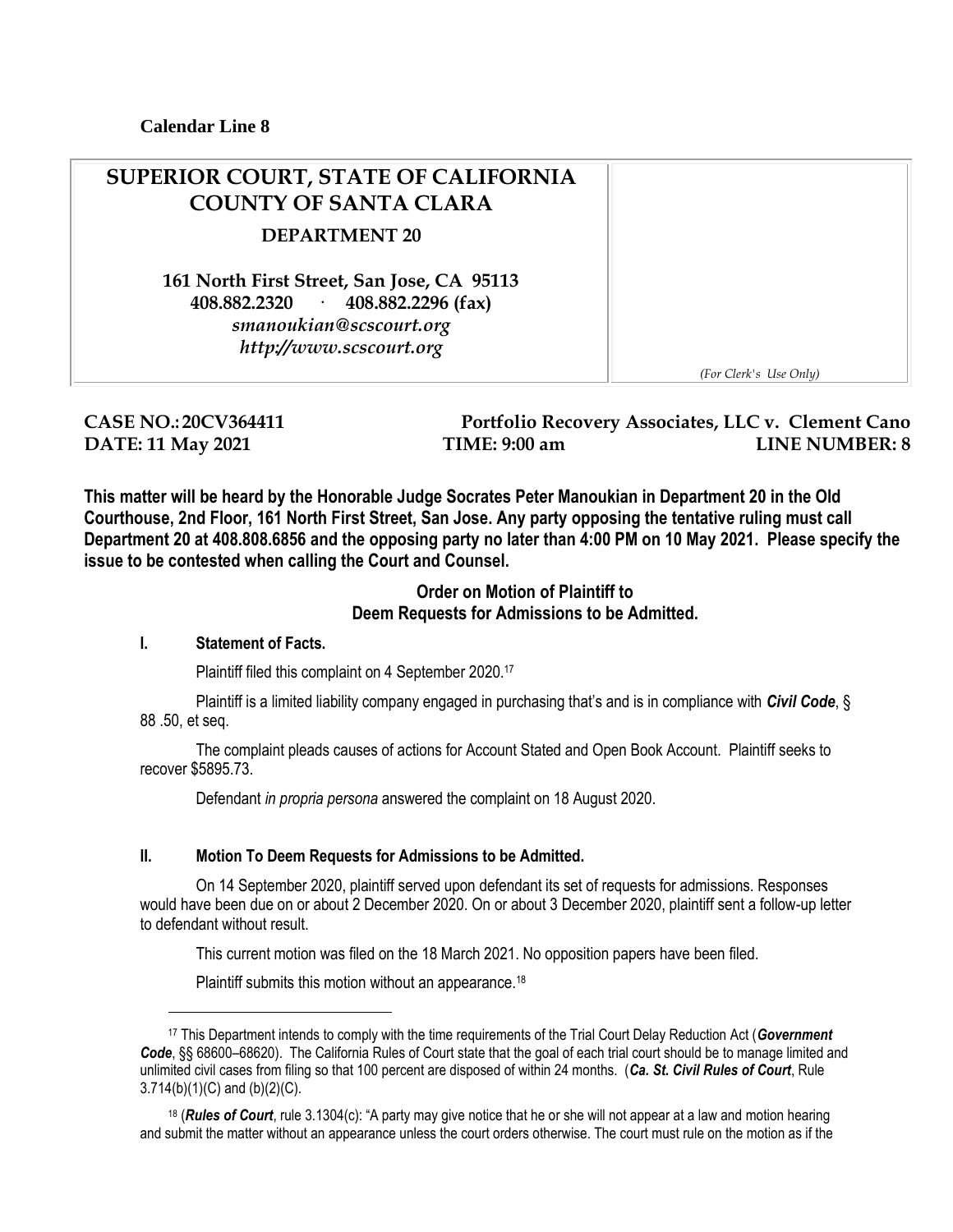# **III. Analysis.**

 $\overline{a}$ 

# **A. Service of Requests for Admissions.**

The rules and procedures governing requests for admissions is set forth in *Code of Civil Procedure*, § 2033.010 et seq. The primary purpose of RFAs is to set at rest triable issues so that they will not have to be tried, and the trial may be expedited. (*Orange County Water District. v. The Arnold Eng. Co.* (2018) 31 Cal App.5<sup>th</sup> 96, 115). RFAs may be served at any time during the lawsuit with a few exceptions including: (1) the first 10 days after service of summons or defendant's appearance in the action (whichever is first); and (2) cutoff on discovery before trial (*Code of Civil Procedure*, § 2033.20). RFAs may be served on any other party to the action (*Code of Civil Procedure*, 2033.010). Instead of responding to the RFAs, the party whom was served may promptly move for a protective order (*Code of Civil Procedure*, § 2033.080).

# **B. Responses to Requests for Admissions.**

The time limit for responding to Requests for Admissions ("RFAs") is 30 days from the date the RFAs were served. (*Code of Civil Procedure*, § 2033.250). The Court has the power to extend or shorten the time allowed for response. *Id*. Additionally, the parties may agree to extend the time allowed to respond to some or all of the RFAs, but it must be confirmed in writing. (*Code of Civil Procedure*, § 2033.260.) The response to the RFAS must contain either an answer or an objection to the particular RFA (*Code of Civil Procedure*, § 2033.210(b).) If there is no objection to a particular RFA, the response must be one of the following: (1) an admission; (2) a denial; or (3) a statement claiming an inability to admit or deny. (*Code of Civil Procedure*, § 2033.220(b).)

# **C. Waiver of Privilege if not Timely.**

Failure to timely respond to RFAs results in a waiver of all objections to the requests, including claims of privilege or work product protection (*Code of Civil Procedure*, § 2033.280(a).) The court may relieve a party who fails to file a timely response before ordering the matters to be "deemed admitted" if the court finds: (1) the party failed to serve timely responses due to mistake, inadvertence or excusable neglect; and (2) the party has subsequently served a response with is substantially compliant. (*Code of Civil Procedure*, § 2033.280(a).)

Relief may even be granted by the court if no responses were served. (*Wilcox v. Birtwhistle* (1999) 21 Cal.App.4<sup>th</sup> 973, 983). Once the court orders the RFAs "deemed admitted" the party in default may file a motion to withdraw the deemed admission (*Code of Civil Procedure*, § 2033.300).

# **D. Motion to Deem RFAs to Be Admitted.**

*Code of Civil Procedure*, § 2033.280(a) provides that if a party to whom requests for admissions have been directed fails to serve a timely response, that party thereby waives any objection to the requests, including one based on privilege or on the protection for work product under *Code of Civil Procedure*, § 2018.010 et seq.

*Code of Civil Procedure*, § 2033.280(b) provides that the requesting party may move for an order that the truth of any facts specified in the requests be deemed admitted. The Court shall make this order unless it finds that the party to whom the requests for admission have been direct and has served, before the hearing on the motion, a proposed response to the request for admissions that is in substantial compliance with *Code of Civil Procedure*, §§ Sections 2033.210, 2033.220, and 2033.230. (*Code of Civil Procedure*, § 2033.280(c).)

Failing to timely respond to RFAs does not result in automatic admissions. The propounder of the RFAs must move for an order that the genuineness of any documents and the truth of any matters specified in the requests be deemed admitted. (*Code of Civil Procedure*, § 2033.280(b).) There is no time limit on a motion to

party had appeared. . . . ."; Code of Civil Procedure, § 1005.5: "A motion upon all the grounds stated in the written notice thereof is deemed to have been made and to be pending before the court for all purposes, upon the due service and filing of the notice of motion, but this shall not deprive a party of a hearing of the motion to which he is otherwise entitled."); *Ensher v. Ensher* (1964) 225 Cal.App.2d 318, 325-326; see *Cromwell v. Cummings* (1998) 65 Cal.App.4th Supp. 10, 13.)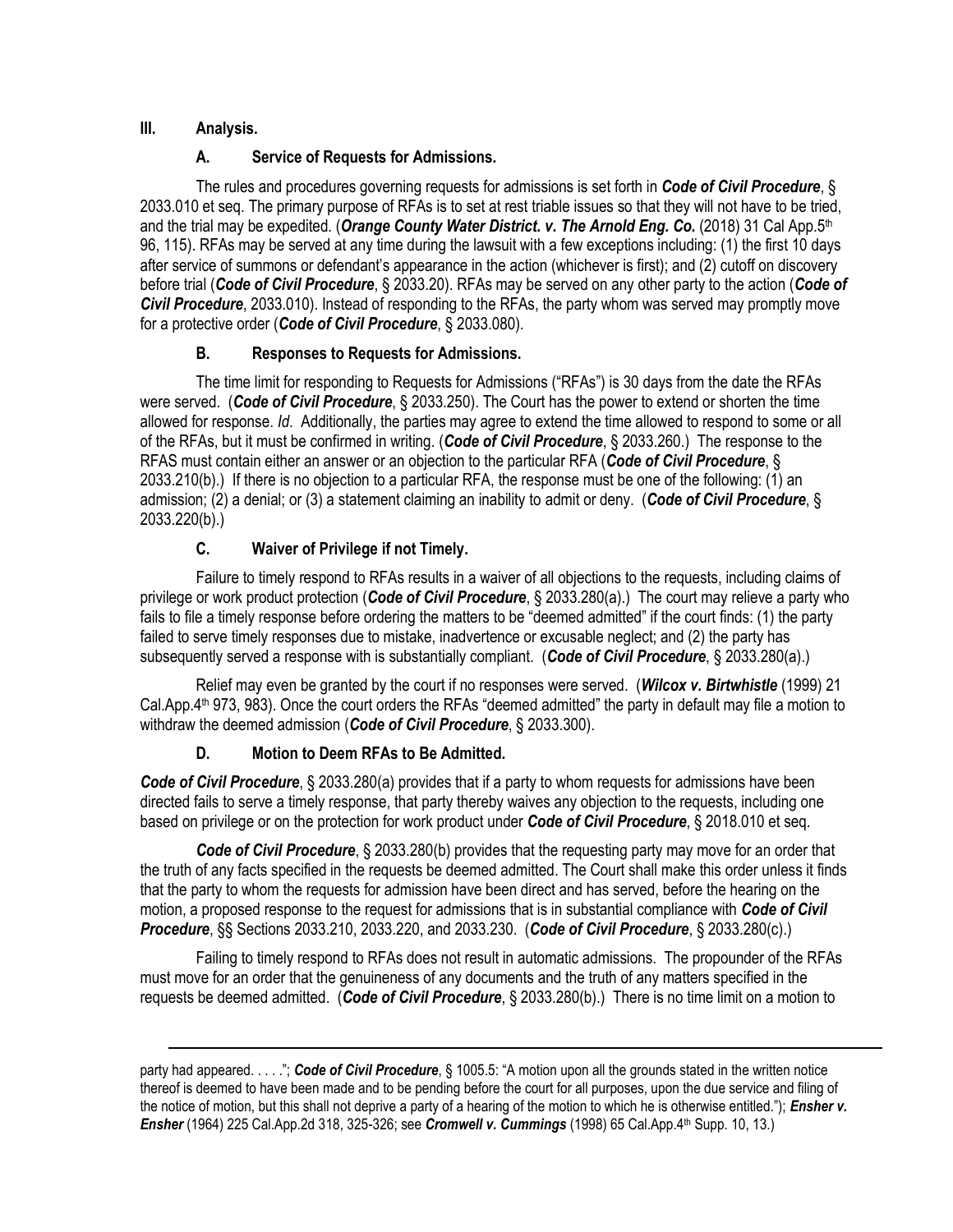have matters deemed admitted, however if the motion is delayed too long, the responding party may object or seek a protective order. (*Brigante v. Huang* (1993) 20 Cal.App.4th 1569, 1584).

There are no specific timing restrictions in *Code of Civil Procedure*, § 2033.280(b) for the bringing of a motion deeming matters admitted, unlike the 45-day limitation for compelling further responses under *Code of Civil Procedure*, § 2033.290.

Generally a party must make a reasonable and good faith attempt at an informal resolution of any discovery dispute before bringing a motion to compel responses. However, this provision does not apply if the propounding party has received no responses whatsoever to the discovery requests. (*Leach v. Superior Court of Shasta County* (1980) 111 Cal.App.3d 902, 905-906.

## **E. Effect of Serving Responses.**

The Court shall grant the motion unless it finds that the party to whom the requests for admissions have been directed has served, before the hearing on the motion, a proposed response in substantial compliance with *Code of Civil Procedure*, § 2033.220. (See *Code of Civil Procedure*, § 2033.280(c); *St. Mary v. Superior Court (Schellenberger)* (2014) 223 Cal.App.4th 762, 778; see Weil & Brown, California Practice Guide, *Civil Procedure before Trial*, § 8:1374 (2019).)

As of this date, defendant has not served any responses.

# **F. Conclusion.**

The motion is GRANTED.

# **IV. Tentative Ruling.**

The tentative ruling in this matter was duly posted.

# **V. Case Management.**

The matter is calendared for a court trial on 26 July 2021.

# **VI. Conclusion and Order.**

The motion of plaintiff to deem the requests for admissions to be admitted is GRANTED.

**\_\_\_\_\_\_\_\_\_\_\_\_\_\_\_\_\_\_\_\_\_\_\_\_\_\_\_\_\_\_\_\_\_\_\_\_ DATED:**

**\_\_\_\_\_\_\_\_\_\_\_\_\_\_\_\_\_\_\_\_\_\_\_\_\_\_\_\_\_\_\_\_\_\_\_\_\_\_\_\_\_\_\_\_\_\_\_\_\_\_\_\_\_\_\_\_\_ HON. SOCRATES PETER MANOUKIAN** *Judge of the Superior Court County of Santa Clara*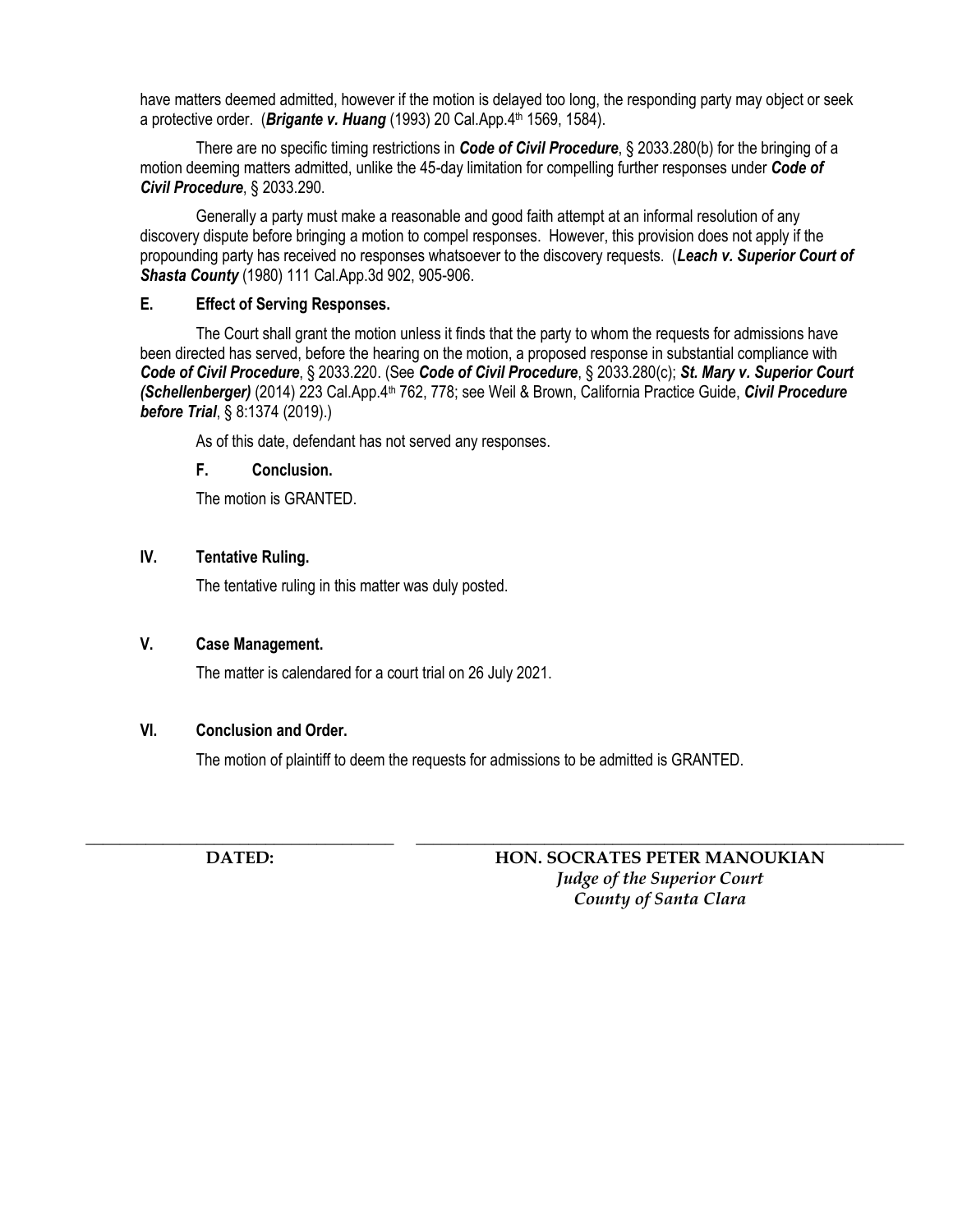**- [oo0oo -](#page-0-0)**

<span id="page-35-0"></span>**Calendar Line 9**

**- [oo0oo -](#page-0-0)**

<span id="page-35-1"></span>**Calendar Line 10**

**- [oo0oo -](#page-0-0)**

<span id="page-35-2"></span>**Calendar Line 11**

**- [oo0oo -](#page-0-0)**

<span id="page-35-3"></span>**Calendar Line 12**

**- [oo0oo -](#page-0-0)**

<span id="page-35-4"></span>**Calendar Line 13**

**- [oo0oo -](#page-0-0)**

<span id="page-35-5"></span>**Calendar Line 14**

**- [oo0oo -](#page-0-0)**

<span id="page-35-6"></span>**Calendar Line 15**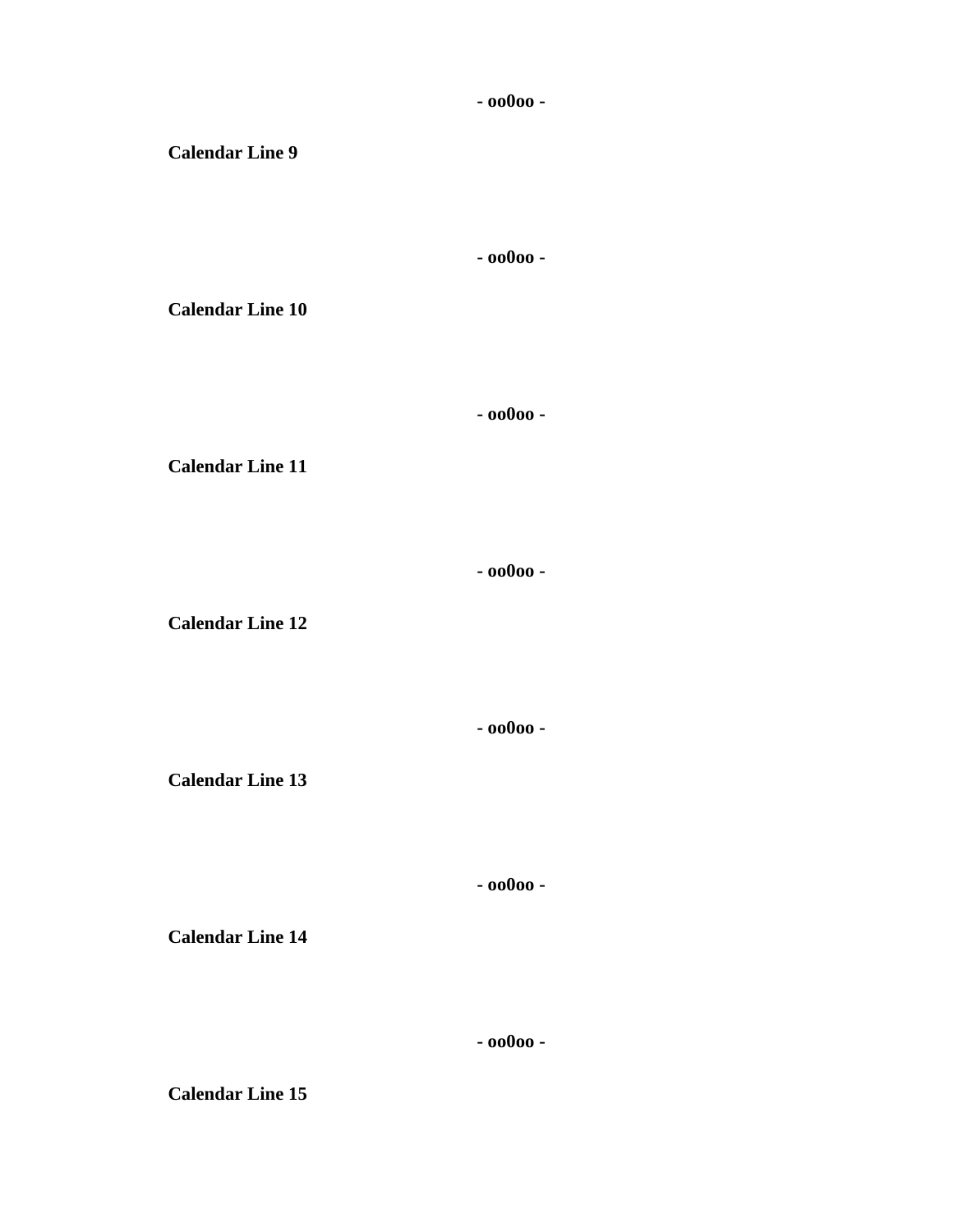<span id="page-36-0"></span>**Calendar Line 16**

**- [oo0oo -](#page-0-0)**

**- [oo0oo -](#page-0-0)**

<span id="page-36-1"></span>**Calendar Line 17**

**- [oo0oo -](#page-0-0)**

<span id="page-36-2"></span>**Calendar Line 18**

**- [oo0oo -](#page-0-0)**

<span id="page-36-3"></span>**Calendar Line 19**

**- [oo0oo -](#page-0-0)**

<span id="page-36-4"></span>**Calendar Line 20**

**- [oo0oo -](#page-0-0)**

<span id="page-36-5"></span>**Calendar Line 21**

**- [oo0oo -](#page-0-0)**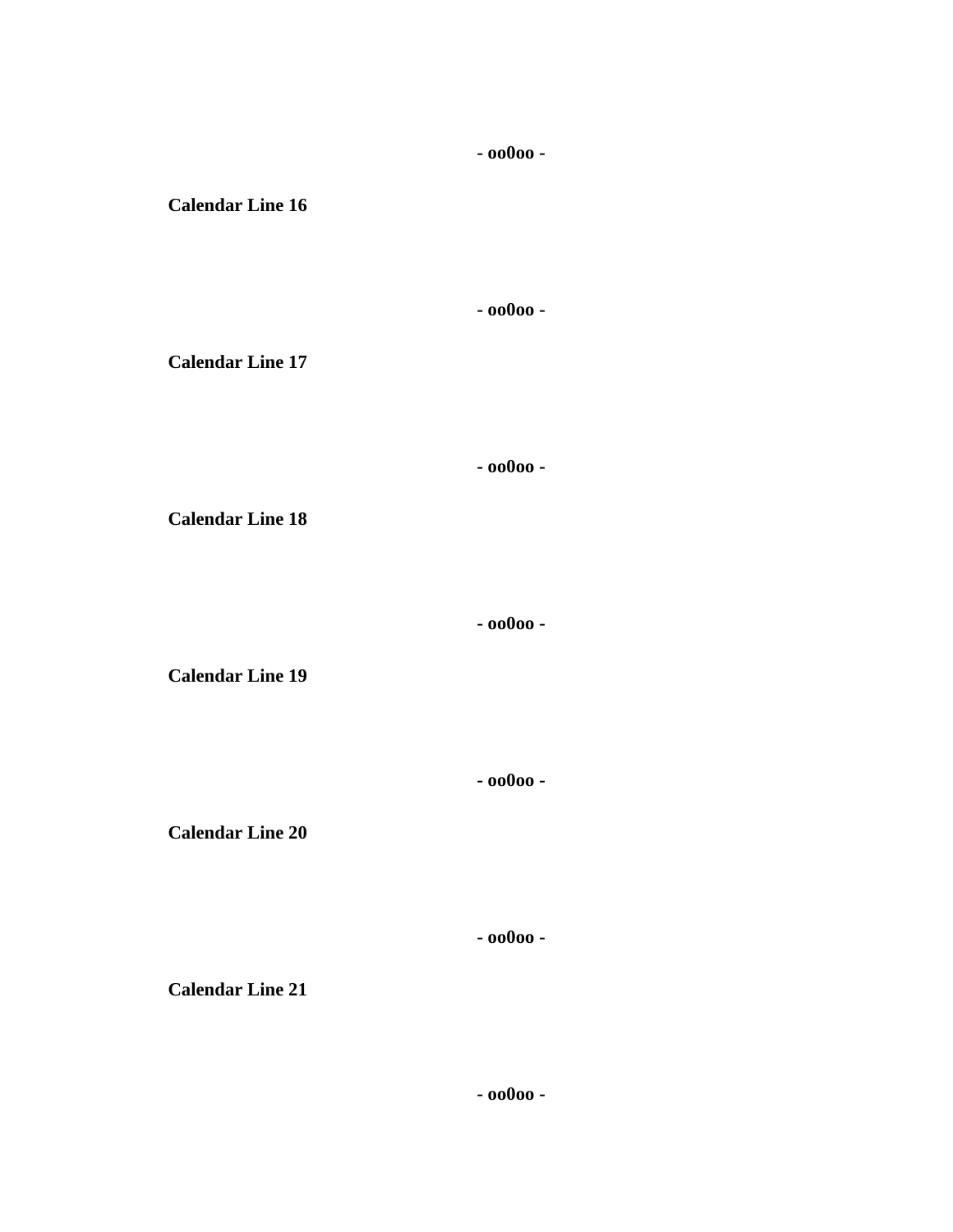<span id="page-37-0"></span>**Calendar Line 22**

**- [oo0oo -](#page-0-0)**

<span id="page-37-1"></span>**Calendar Line 23**

**- [oo0oo -](#page-0-0)**

<span id="page-37-2"></span>**Calendar Line 24**

**- [oo0oo -](#page-0-0)**

<span id="page-37-3"></span>**Calendar Line 25**

**- [oo0oo -](#page-0-0)**

<span id="page-37-4"></span>**Calendar Line 26**

**- [oo0oo -](#page-0-0)**

<span id="page-37-5"></span>**Calendar Line 27**

**- [oo0oo -](#page-0-0)**

<span id="page-37-6"></span>**Calendar Line 28**